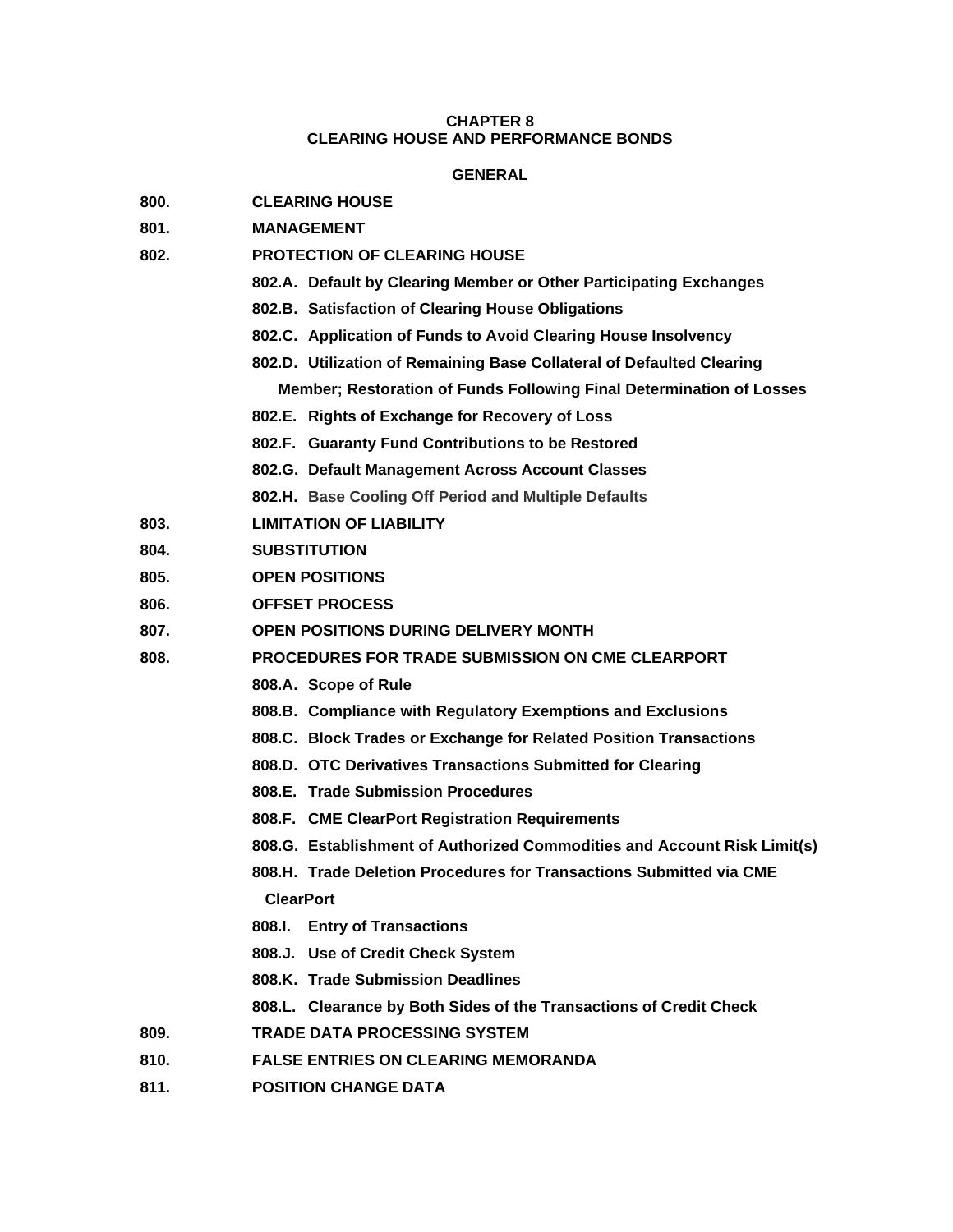- **812. FINAL SETTLEMENT PRICE**
- **813. DAILY SETTLEMENT PRICE**
- **814. SETTLEMENTS, SETTLEMENT VARIATION PAYMENTS, AND OPTION VALUE**
- **815. THIRD PARTY EXECUTION PLATFORMS FOR SWAPS**
	- **815.A. Exclusivity of Clearing House Rules**
	- **815.B. Clearing House Authority**
	- **815.C. Voids and Price Adjustments**
	- **815.D. Submission to Clearing House Rules and Access to Execution Platforms**
	- **815.E. Compliance with Regulatory Standards**
	- **815.F. Transfer of Swap Positions**
	- **815.G. Applicability to Security-Based Swaps**
- **816. GUARANTY FUND DEPOSIT**
- **817. LIQUIDITY FACILITY**
- **818. CLOSE-OUT NETTING**
- **819. LIEN ON COLLATERAL**
- **820. PERFORMANCE BONDS**
- **821. [RESERVED]**
- **822. LIQUIDITY RISK MANAGEMENT**
- **823. [RESERVED]**
- **824. ADDITIONAL PERFORMANCE BOND**
- **825. SEGREGATION OF PERFORMANCE BOND**
- **826. PROPRIETARY ACCOUNT MINIMUM LIQUIDATION PERIOD**
- **827. SECURITIES LENDING PROGRAM**
- **828. BASE FINANCIAL RESOURCES**
- **829. MEASURES TO MITIGATE PROCYCLICALITY**
- **830. CROSS-MARGINING**
	- **830.A. Definitions**
	- **830.B. Cross-Margining Programs**
	- **830.C. [RESERVED]**
	- **830.D. Performance Bonds for Cross-Margining Program**
	- **830.E. Close-Out of Cross-Margin Positions**
- **831. COMMINGLING OF ELIGIBLE BASE FUTURES AND SWAPS POSITIONS**
- **832. FOREIGN CURRENCY MARKET DISRUPTION**
- **833.-849. [RESERVED]**

**MISCELLANEOUS**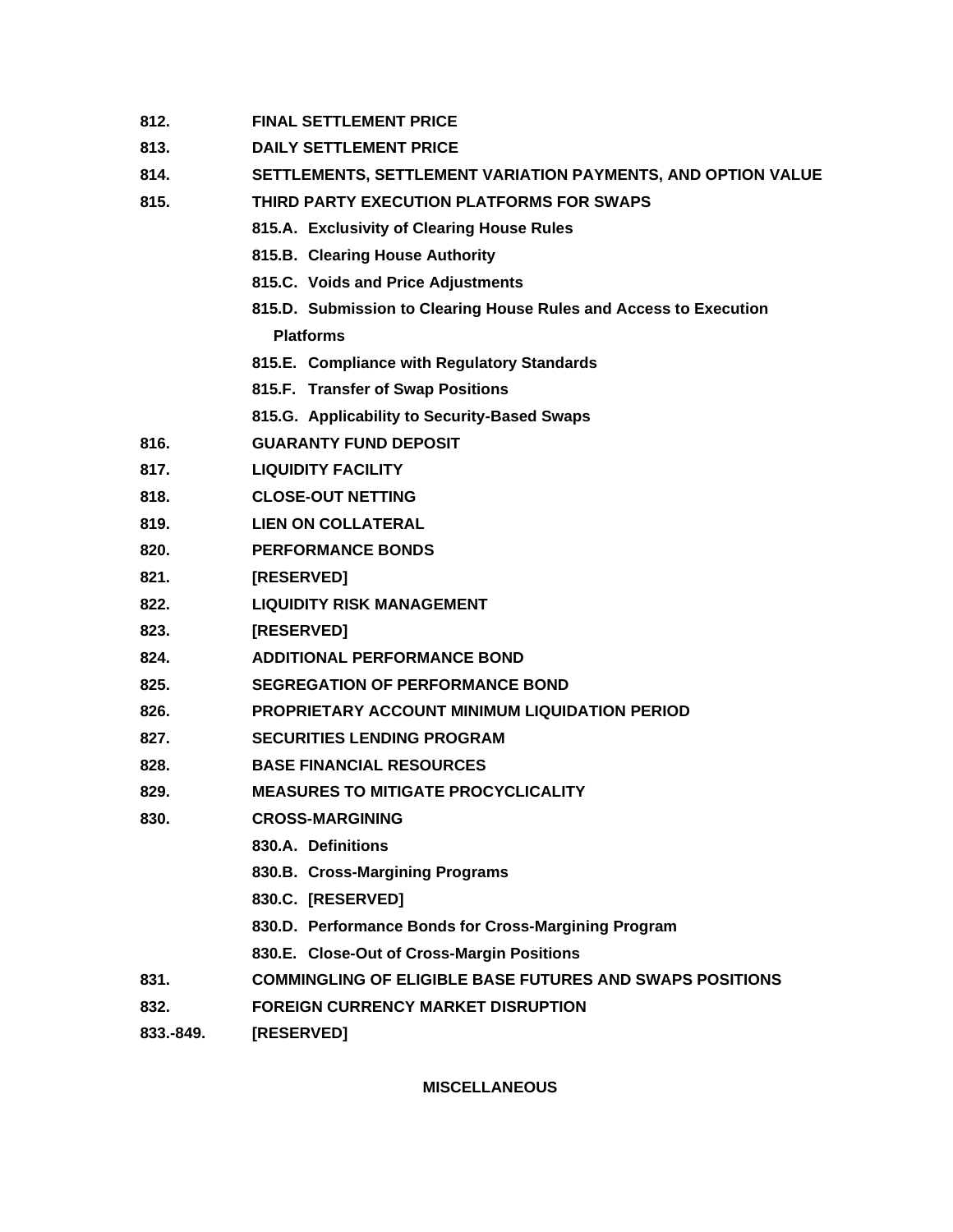| 850. | <b>FEES</b>                                        |
|------|----------------------------------------------------|
| 851. | <b>[RESERVED]</b>                                  |
| 852. | <b>SURCHARGES FOR ERRORS, DELAYS AND OMISSIONS</b> |
| 853. | <b>TRANSFERS OF TRADES AND CUSTOMER ACCOUNTS</b>   |
|      | 853.A. Transfers of Trades                         |
|      | 853.B. Transfers of Customer Accounts              |
| 854. | <b>CONCURRENT LONG AND SHORT POSITIONS</b>         |
| 855. | <b>OFFSETTING POSITIONS</b>                        |
| 856. | <b>[RESERVED]</b>                                  |

**857. POST-TRADE MULTILATERAL COMPRESSION**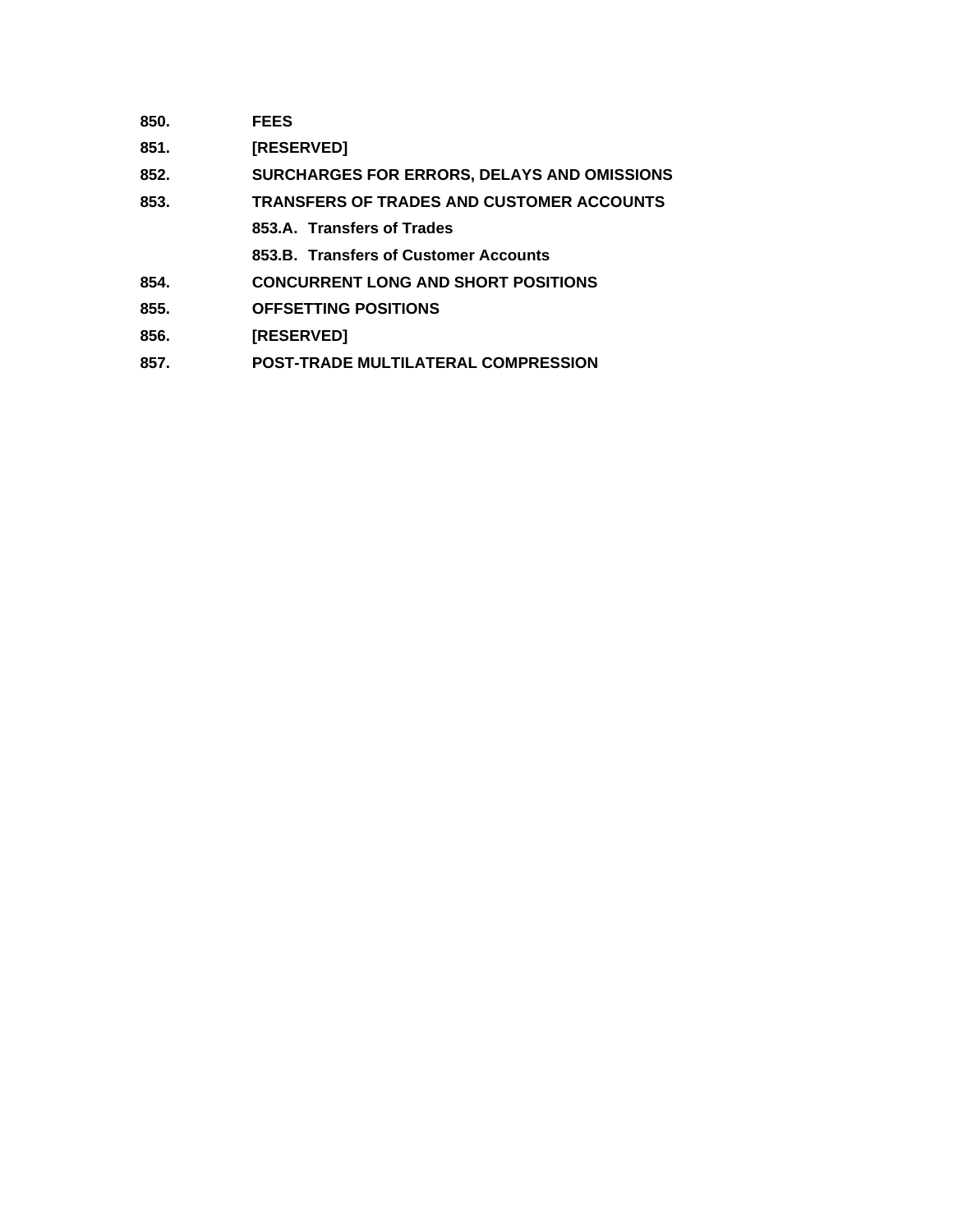# **Chapter 8 Clearing House and Performance Bonds**

## **800. CLEARING HOUSE**

The Exchange shall utilize the services of the CME Clearing House in order to protect market participants and to maintain the integrity of the contracts traded on or processed through the Exchange. Membership in the Clearing House shall be a right and privilege granted by the Board of Directors which may, from time to time, establish such classes of membership in the Clearing House, together with the duties, rights and privileges thereof, as it deems necessary.

## **801. MANAGEMENT**

The Board of Directors of CME has governance and oversight responsibility of the safety and efficiency of the Clearing House. With respect to the governance and oversight of the Clearing House, the responsibilities of the Board of Directors of CME include approving the appointments of the President and Chief Risk Officer of the Clearing House. The Board of Directors of CME also has created the Clearing House Oversight Committee, which also has governance and oversight responsibility relating to the Clearing House as set forth in its written Charter. The President of the Clearing House shall be responsible for the daily operation of the Clearing House and the implementation of the rules applicable to the Clearing House. The Chief Risk Officer shall be responsible for implementing the risk management framework and its procedures, policies and controls and for making appropriate recommendations to the Board of Directors of CME of Directors of CME, the Clearing House Oversight Committee or relevant risk committees, as applicable, regarding the Clearing House's risk management functions. The President and the Chief Risk Officer of the Clearing House may also delegate authority for certain aspects of their responsibilities to staff of the Clearing House. Clearing House staff shall adopt, establish, publish and amend from time to time a Clearing House Manual of Operations ("Manual"). This Manual shall contain, among other things, information and directions for preparing trade data, completing prescribed memoranda and meeting other Clearing House requirements. The Manual and amendments thereto shall constitute part of the rules of the Exchange.

# **802. PROTECTION OF CLEARING HOUSE**

## **802.A. Default by Clearing Member or Other Participating Exchanges**

The Clearing House shall establish a guaranty fund (the "Base Guaranty Fund") for products other than CDS Products, IRS Products and any positions commingled with IRS Contracts pursuant to Rule 8G831 (such products, the "Base Guaranty Fund Products" and each product, a "Base Guaranty Fund Product Class"). Each clearing member shall contribute to the Base Guaranty Fund in accordance with the requirements of Rule 816. A clearing member's Base Guaranty Fund contribution may be applied by the Clearing House in accordance with this Rule 802 to mitigate a Loss (as defined below) to the Clearing House attributable to any cleared Base Guaranty Fund Product Class regardless of the Base Guaranty Fund Product Classes a clearing member clears. However, in order to accommodate differences in time frames and processes associated with the liquidation of certain Base Guaranty Fund Product Classes, Losses will be allocated among a set of Base Guaranty Fund tranches established to reflect the relative contributions of different product classes to the total Base Guaranty Fund. Notwithstanding this prioritization of the Clearing House's recourse, ultimately the entire Base Guaranty Fund will be available if necessary to satisfy all losses regardless of Base Guaranty Fund Product Class.

#### 1. Default by Clearing Member

If a clearing member of CME, CBOT, NYMEX, COMEX, or an OTC Clearing Member, (i) fails promptly to discharge any obligation to the Clearing House or (ii) becomes subject to any bankruptcy, reorganization, arrangement, insolvency, moratorium, or liquidation proceedings, or other similar proceedings under U.S. federal or state bankruptcy laws, any comparable non-U.S. laws, or other applicable law, the Clearing House may declare such clearing member to be in default. The Clearing House will post notice of a default declaration on CME Group Inc.'s public website. For purposes of this Rule 802, each default by a clearing member will be considered a separate default event, provided that if a clearing member has been declared in default, subsequent failures to pay by such defaulting clearing member shall not be considered separate default events unless and until the original default has been fully resolved and such clearing member has been restored to good standing.

## 2. Defaulting Clearing Member's Collateral

Upon the default of a Base Clearing Member, Base Collateral shall be applied by the Clearing House to discharge any loss to the Clearing House associated with such default (a "Loss"). A Loss shall include, but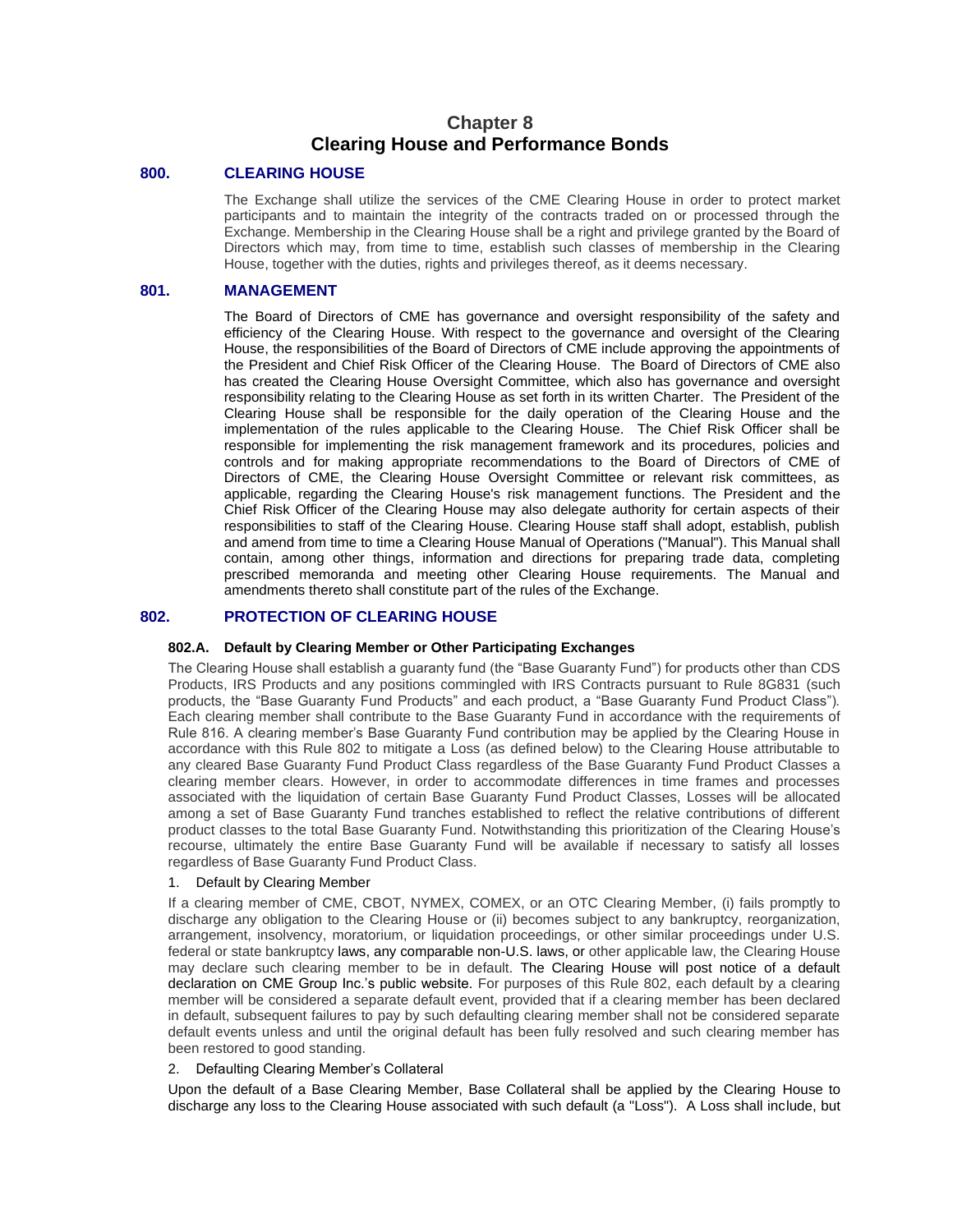shall not be limited to, costs associated with the liquidation, transfer and managing of Base Contracts of the defaulted clearing member, hedging costs and other costs incurred by the Clearing House related to managing the risk surrounding the default of the clearing member. The defaulting clearing member shall take no action, including but not limited to, attempting to obtain a court order that would interfere with the ability of the Clearing House to so apply such assets and proceeds.

If the Base Guaranty Fund contribution, performance bond relating to Base Guaranty Fund Products and other assets of a defaulted clearing member available to the Clearing House are insufficient to satisfy all of its obligations to the Clearing House, including all claims against the Clearing House by reason of its substitution for that clearing member pursuant to Rule 804 or Rule 8F05, the Clearing House shall nonetheless pay all such claims, which payments by the Clearing House shall be deemed a Loss to it and which shall be a liability of the defaulting clearing member to the Clearing House, which the Clearing House may collect from any other assets of such clearing member or by process of law.

A Loss arising in the defaulted Base Clearing Member's proprietary account class shall be satisfied from the Base Collateral. A Loss resulting from any cleared swaps customer's cleared swap position in a Base Product held in a cleared swaps account shall be satisfied by application of performance bond, excess performance bond, other collateral and settlement variation gains held for the respective cleared swaps customer consistent with Part 22 of the CFTC's regulations (collectively, "Base Swap Customer Collateral"). A Loss resulting from any customer's position in any futures held in a futures segregated account, or any swap position in a Base Product or foreign futures position that is commingled with such futures positions in such segregated account, shall be satisfied by application of performance bond, excess performance bond, other collateral and settlement variation gains held in the Base Clearing Member's customer account in a manner consistent with section 4d(a) of the CEA and CFTC Regulation 1.20 (collectively, "Base Futures Customer Collateral").

A loss resulting from any customer's position in any foreign futures held in a secured account shall be satisfied by application of performance bond, excess performance bond, other collateral and settlement variation gains held in the Base Clearing Member's customer account in a manner consistent with Commission Regulation 30.7 (collectively, "Base Futures 30.7 Customer Collateral")

For purposes of this Rule, the positions in the cross-margin account of a Participating Clearing Member or its Cross-Margining Affiliate at a Cross-Margining Clearing Organization, and the performance bond thereon, shall be considered assets of the Participating Clearing Member available to the Clearing House to the extent provided in the Cross-Margining Agreement between the Clearing House and such Cross-Margining Clearing Organization. A clearing member in default shall immediately make up any deficiencies in its Base Guaranty Fund contribution resulting from such default and in any event no later than the close of business on the banking day following demand by the Clearing House.

3. Default by Other Participating Exchanges or Partner Clearinghouses

If a Participating Exchange or Partner Clearinghouse fails to promptly discharge any obligation to the Clearing House arising out of its obligations to the Exchange, such Participating Exchange's or Partner Clearinghouse's letters of credit, performance bonds and other assets available to the Clearing House shall be applied by the Clearing House to discharge the obligation, pursuant to the procedures set forth below in Rule 802.A.5 with respect to a defaulting clearing member. If such resources are insufficient to satisfy the Participating Exchange's or Partner Clearinghouse's obligations to the Clearing House, the deficiency shall be considered a Loss that is subject to satisfaction pursuant to Rule 802.B.

4. Allocation of Base Guaranty Fund into Tranches

The Base Guaranty Fund shall be composed of the required Base Guaranty Fund contributions of clearing members pursuant to Rule 816, or any comparable security deposit contributions from a Participating Exchange or Partner Clearinghouse. The Clearing House shall allocate the Base Guaranty Fund into tranches as follows:

i. Base Tranche. Base Guaranty Fund Product Classes that are not associated with an Alternate Tranche as described below shall comprise the Base Product Class. The first 80% of Base Guaranty Fund amounts contributed with respect to the Base Product Class shall be the "Base Tranche".

ii. [Reserved]

iii. Alternate Product Class Tranches. Any other product class approved by the Clearing House Risk Committee to support a product-specific Base Guaranty Fund tranche hereunder shall comprise an Alternate Product Class. The first 80% of Base Guaranty Fund amounts contributed with respect to each such an Alternate Product Class shall be an "Alternate Tranche".

iv. Commingled Tranche. The remaining 20% of Base Guaranty Fund amounts contributed with respect to all of the foregoing Product Classes shall be the "Commingled Tranche".

As set forth below in 802.B, if the collateral of the defaulting clearing member, as described in Rule 802.A.2,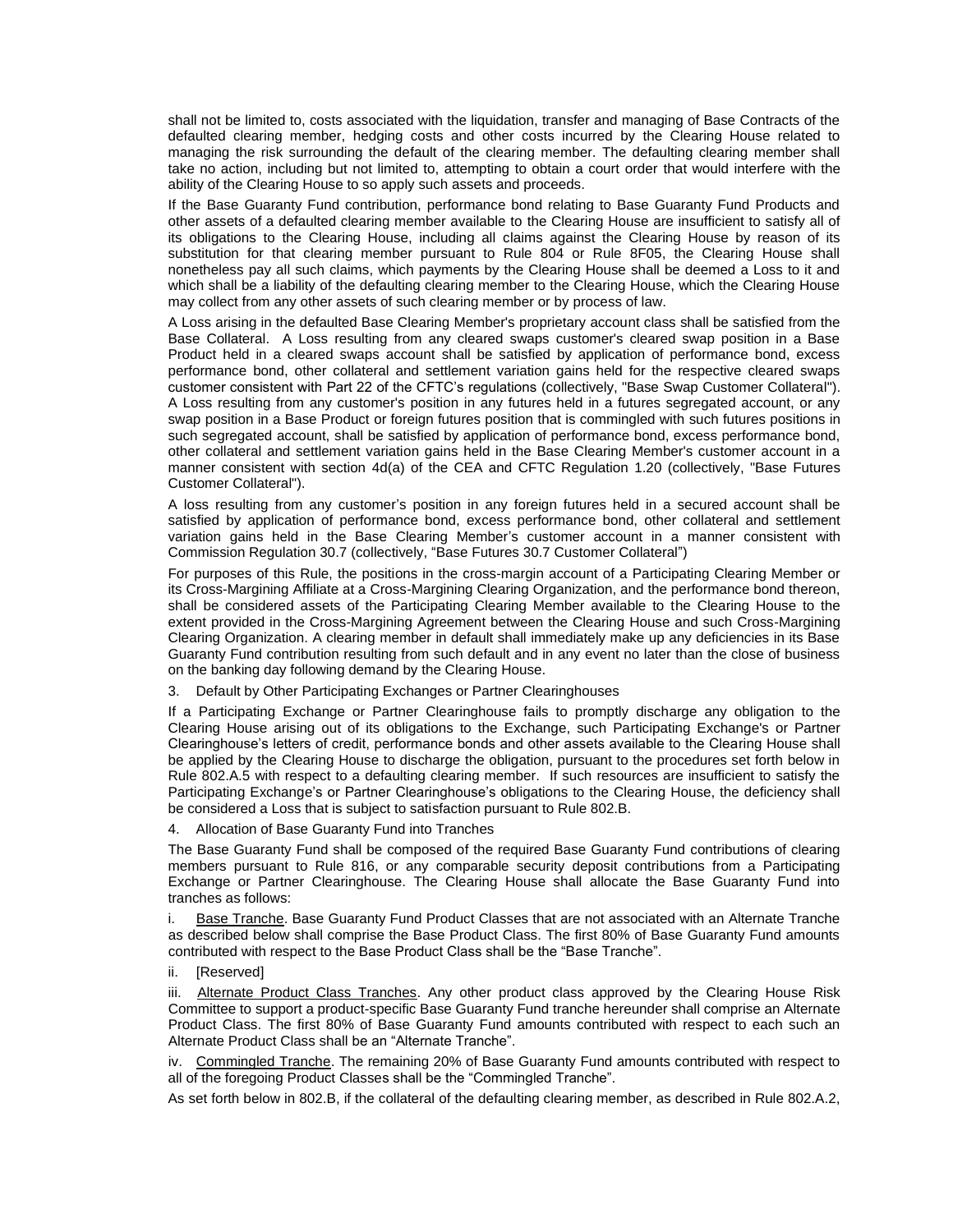Participating Exchange or Partner Clearinghouse is insufficient to satisfy its obligation to the Clearing House, the Tranche associated with a particular Base Guaranty Fund Product Class will be the Tranche first applied to reimburse the Clearing House for Losses attributable to that Base Guaranty Fund Product Class, as determined in accordance with Rule 802.A.5, (i.e., the Base Tranche will first be applied to Losses attributed to the Base Product Class, and the Alternate Tranche will first be applied to Losses attributed to an Alternate Product Class). The Base Guaranty Fund requirements of clearing members for purposes of allocation of such amounts into the Tranches shall be the required amounts in effect for each clearing member at the time of the default.

5. Apportionment Among Base Guaranty Fund Product Classes; Application of Defaulting Clearing Member's Collateral

Upon a default, the Clearing House shall apply the defaulting clearing member's collateral to the deficiency in accordance with the following procedures:

Initial Allocation of Assets to Base Guaranty Fund Product Classes. Subject to the provisions of 802.G, as of the cycle in which the default occurs, the Clearing House shall allocate assets of the defaulting clearing member to the different Base Guaranty Fund Product Classes in which the clearing member has open positions as follows: (a) the defaulting clearing member's Base Guaranty Fund requirement associated with each Base Guaranty Fund Product Class shall be attributed to such Class, (b) the defaulting clearing member's required performance bond amounts for each Base Guaranty Fund Product Class as of the prior clearing cycle shall be allocated to such Class, (c) any CME shares (whether common shares or class B shares) or any cash posted in lieu of such shares, and (d) any of the defaulting clearing member's other assets held by, pledged to or otherwise available to the Clearing House shall be divided among the Base Guaranty Fund Product Classes in proportion to the defaulting clearing member's Base Guaranty Fund requirement.

ii. Management of Obligations for Cycle of Default. As of the cycle in which the default occurs, the Clearing House shall aggregate the following assets: any excess Base Guaranty Funds, any excess performance bond from the prior clearing cycle for Base Guaranty Fund Product Classes, any partial payment by the clearing member for the default cycle, and any other available assets of the clearing member that are not specific to a Base Guaranty Fund Product Class. Such unassigned assets shall be allocated first to any net settlement variation payment obligation of the defaulting clearing member to the Clearing House relating to Base Guaranty Fund Product Classes, pro rata across the customer and proprietary classes relative to the net settlement variation payment obligation for each account class. If the unassigned funds so allocated are sufficient to satisfy the clearing member's immediate settlement variation payment obligations for Base Guaranty Fund Product Classes, any remaining unassigned funds shall be divided among the Base Guaranty Fund Product Classes, pro rata in proportion to the size of the performance bond requirements for each Base Guaranty Fund Product Class for the clearing cycle immediately prior to the default. If the unassigned funds are not sufficient to satisfy the clearing member's settlement variation payment obligations for Base Guaranty Fund Product Classes for the default cycle, then (i) the Clearing House shall apply the unassigned funds to such obligations, pro rata relative to the size of such obligations on a per-Base Guaranty Fund Product Class basis, and within each Base Guaranty Fund Product Class, pro rata across the customer and proprietary classes, and (ii) the remaining settlement variation payment obligations for such clearing cycle shall be satisfied on a per-Base Guaranty Fund Product Class basis only from the assets allocated to the relevant Base Guaranty Fund Product Class pursuant to 802.A.5.i. If the Clearing House is unable to satisfy a settlement variation payment obligation attributable to any Base Guaranty Fund Product Class from such assets, the deficiency shall be a Loss that the Clearing House shall satisfy pursuant to the procedures in Rule 802.B. For the avoidance of doubt, as set forth in 802.G, the Clearing House shall not use performance bond amounts or other collateral in any customer account class of the defaulting clearing member to satisfy a payment obligation to the Clearing House in respect of the defaulting clearing member's proprietary account.

iii. Payment Obligations as Losses are Finalized. During any subsequent clearing cycles in which the Clearing House is managing and/or liquidating open positions in respect of the defaulting clearing member, the Clearing House shall satisfy any settlement variation payment obligations owed by the defaulting Clearing member to the Clearing House, or other realized losses of or expenses to the Clearing House with respect to the default, on a per-Base Guaranty Fund Product Class basis, only from the assets allocated to the relevant Base Guaranty Fund Product Class pursuant to 802.A.5.i. Any settlement variation gain to the defaulting clearing member in any Base Guaranty Fund Product Class during such subsequent clearing cycles shall be added to collateral allocated to such Product Class pursuant to 802.A.5.i. Any additional assets of the defaulting clearing member obtained by the Clearing House during subsequent clearing cycles (including amounts from CDS Products and IRS Products made available to Base Guaranty Fund Product Classes) shall be divided among the Base Guaranty Fund Product Classes pro rata in proportion to the size of the performance bond requirements for each Base Guaranty Fund Product Class for the clearing cycle immediately prior to the default. The Clearing House shall apply such collateral to such payment obligations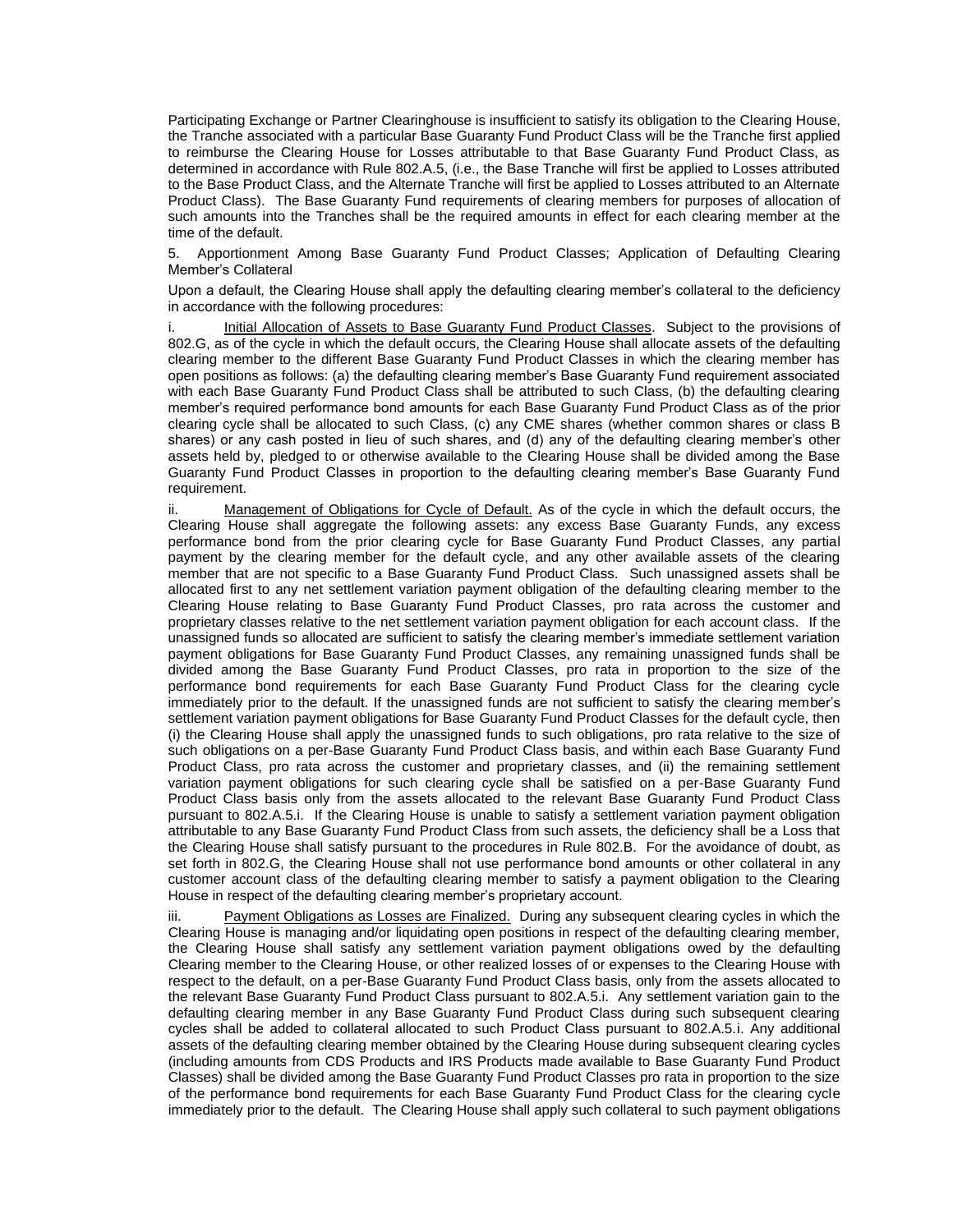for all account classes, giving priority to customer account classes (i.e., customer accounts over proprietary accounts). If the Clearing House is unable to satisfy a settlement variation payment obligation to the Clearing House, or other realized loss or expense to the Clearing House, from the defaulting clearing member's collateral as set forth in this paragraph, the deficiency shall be a Loss that the Clearing House shall satisfy pursuant to the procedures in Rule 802.B. For the avoidance of doubt, as set forth in 802.G, the Clearing House shall not use performance bond amounts or other collateral in any customer account class of the defaulting clearing member to satisfy a payment obligation to the Clearing House in respect of the defaulting clearing member's proprietary account, and shall not use performance bond amounts or other collateral held in one account class for customers of the defaulting clearing member to satisfy a payment obligation to the Clearing House in respect of another account class for customers of the defaulting clearing member.

iv. Final determination of gain or deficiency for each Product Class. When the Clearing House determines the final net deficiency for a Base Guaranty Fund Product Class, it shall apply any remaining collateral of the defaulting clearing member with respect to such Base Guaranty Fund Product Class to satisfy the deficiency. If the Clearing House achieves a final gain, or if any excess collateral remains following satisfaction of a deficiency, the Clearing House shall allocate such excess funds to the defaulting clearing member's collateral for Base Guaranty Fund Product Classes within the same account class as to which a final gain or deficiency is yet to be determined, pro rata in proportion to the size of the performance bond requirements for such Base Guaranty Fund Product Classes for the clearing cycle immediately prior to the default. For the avoidance of doubt, as set forth in 802.G, the Clearing House shall not use performance bond amounts or other collateral in any customer account class of the defaulting clearing member to satisfy a payment obligation to the Clearing House in respect of the defaulting clearing member's proprietary account. Any gains or excess collateral within a segregated customer account class following final determination of the defaulting clearing member's losses shall remain segregated to the relevant customer account class, where it may be used to satisfy payment obligations arising from such account class in other Product Classes, but shall not be added to the clearing member's collateral generally.

Any remaining unsatisfied obligations of the defaulting clearing member shall become Losses to the Clearing House that shall be satisfied as set forth below.

#### **802.B. Satisfaction of Clearing House Obligations**

If the Clearing House is unable, using the defaulting clearing member's collateral as set forth in Rule 802.A, to satisfy all of the clearing member's obligations to the Clearing House then such obligations shall be met and made good promptly by the Clearing House pursuant to this Rule 802.B. Such obligations include, but shall not be limited to, costs associated with the liquidation, transfer and managing of positions, arising out of: 1) its substitution (pursuant to Rule 804 or Rule 8F05) for a defaulting clearing member a defaulting Participating Exchange, or a defaulting Partner Clearinghouse; 2) a shortfall in a cross-margining program; 3) the failure of a depository, exchange or market apart from the Exchange but whose transactions are cleared pursuant to the provisions of Chapters 8B, 8C, 8D, 8E or 8F; or 4) any other cause. All of the foregoing shall be deemed Losses to the Clearing House, which shall be apportioned by the Clearing House to Loss categories associated with the Base Guaranty Fund Product Class producing the Loss. Losses that cannot readily be attributed to a specific Base Guaranty Fund Product Class shall be apportioned by the Clearing House across all Base Guaranty Fund Product Classes in proportion to relative size of the Tranches (excluding the Commingled Tranche). Losses shall be satisfied by the Clearing House in the order of priority hereafter listed. Non-defaulting clearing members shall take no actions, including but not limited to attempting to obtain a court order,that would interfere with the ability of the Clearing House to collect and apply assets and proceeds in accordance with this Rule 802.B. For purposes of this Rule 802.B, a default by a Participating Exchange or a Partner Clearinghouse shall be managed in the same manner as a default by a clearing member.

- 1. If Losses Are Limited to the Base Product Class:
- i. The corporate contribution of CME, which shall equal \$100,000,000 (the "CME Contribution").
- ii. The Base Tranche.
- iii. The Commingled Tranche.
- iv. The Alternate Tranche.

v. The balance of any Losses remaining after the application of the above funds shall be assessed against all clearing members (excluding any insolvent or defaulting clearing members). Each clearing member (excluding any insolvent or defaulting clearing member) shall be subject to an assessment up to an amount that does not exceed (A) a total of 275 per cent of such clearing member's Base Guaranty Fund requirements attributable to all Base Guaranty Fund Product Classes at the time of the default with respect to Losses attributed to a single defaulted clearing member and (B) a total of 550 per cent of such clearing member's Base Guaranty Fund requirements attributable to all Base Guaranty Fund Product Classes at the time of the default with respect to Losses attributed to all defaulted clearing members during a Base Cooling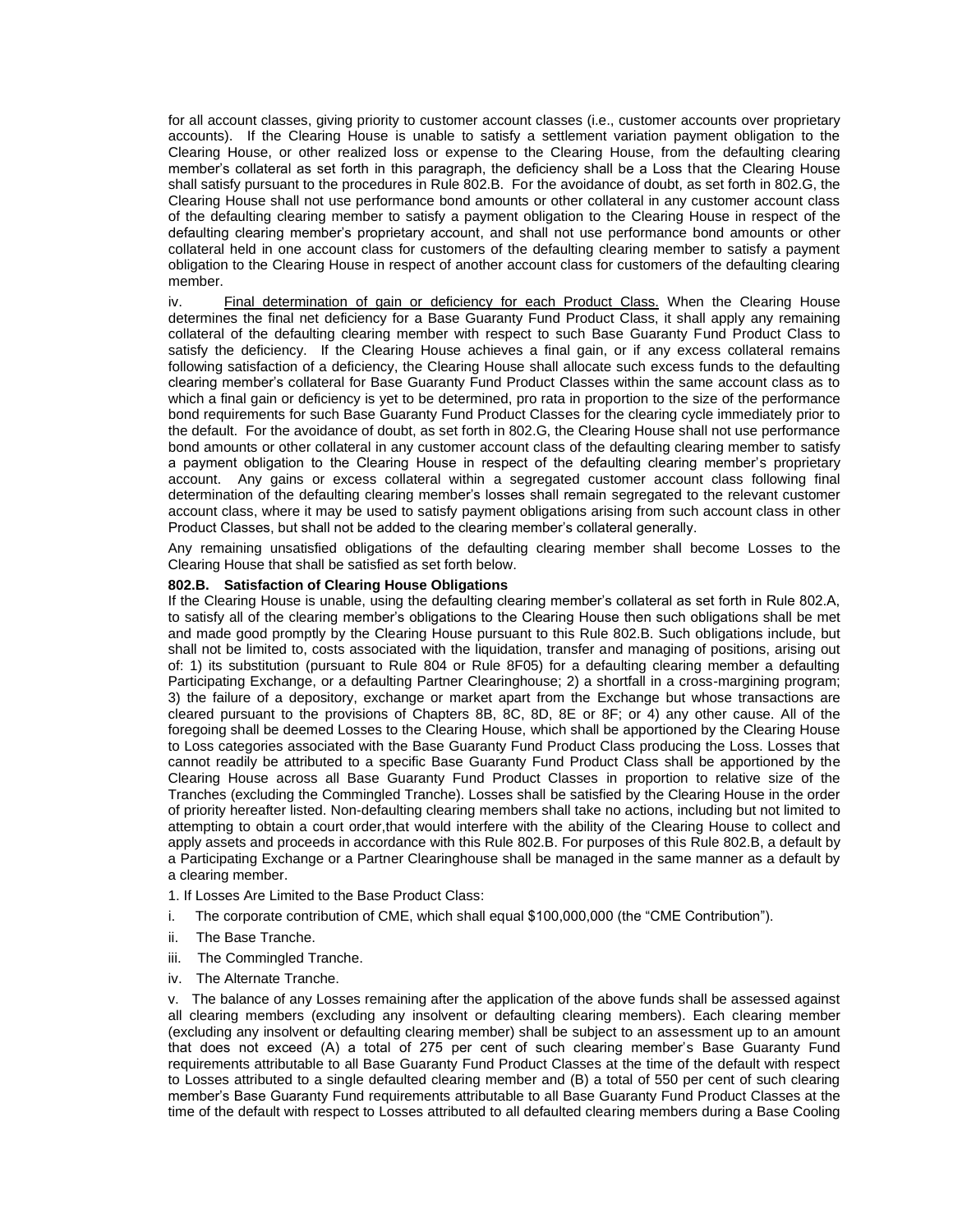Off Period. Assessed amounts shall be divided among clearing members pro rata in proportion to the size of the Clearing House's assessment authority with respect to each clearing member.

2. [Reserved]

3. If Losses Are Limited to an Alternate Product Class:

- i. The CME Contribution.
- ii. The Alternate Tranche.
- iii. The Commingled Tranche.

iv. The Base Tranche and any other Alternate Tranche, pro rata in accordance with the relative size of such Tranches.

v. The balance of any Losses remaining after the application of the above funds shall be assessed against all clearing members (excluding any insolvent or defaulting clearing members). Each clearing member (excluding any insolvent or defaulting clearing member) shall be subject to an assessment up to an amount that does not exceed (A) a total of 275 per cent of such clearing member's Base Guaranty Fund requirements attributable to all Base Guaranty Fund Product Classes at the time of the default with respect to Losses attributed to a single defaulted clearing member and (B) a total of 550 per cent of such clearing member's Base Guaranty Fund requirements attributable to all Base Guaranty Fund Product Classes at the time of the default with respect to Losses attributed to all defaulted clearing members during a Base Cooling Off Period. Assessed amounts shall be divided among clearing members pro rata in proportion to the size of the Clearing House's assessment authority with respect to each clearing member.

4. If Losses Are Apportioned Among Multiple Product Classes:

Because of differences in the timeframes and processes associated with the liquidation of certain product types, the Clearing House may finalize Loss amounts associated with different Base Guaranty Fund Product Classes at different points in time. Notwithstanding this, the Clearing House will act with all possible speed to satisfy the Losses as they are finalized, in the order of priority and per the schedule set forth below.

i. The CME Contribution shall be applied. The CME Contribution shall be divided by the Clearing House into separate segments in proportion to the size of each Tranche except for the Commingled Tranche. Each segment of the CME Contribution shall be applied first to Losses associated with the applicable Base Guaranty Fund Product Class for such segment, and only at such time as one or more Losses associated with such Tranche are finalized. Subject to paragraph 802.C if any of the CME Contribution remains after such initial application, such funds shall be reserved to be later applied to Losses associated with other Product Classes as set forth in paragraph 802.B.4.v.

ii. The Base Tranche shall be applied to Losses associated with the Base Product Class and any Alternate Tranche shall be applied to Losses associated with the applicable Alternate Product Class, in each case when one or more Losses associated with such Tranche are finalized. Subject to paragraph 802.C, if the Tranche is not exhausted, any remaining funds shall be held in such Tranche and may later be applied to other Losses as set forth in paragraph 802.B.4.v.

iii. The Commingled Tranche funds shall be applied to remaining Losses associated with any Base Guaranty Fund Product Class immediately as such Losses are finally determined by the Clearing House, in the order that the amounts of such Losses are finalized. Consequently, the application of Commingled Tranche funds to Losses associated with one Base Guaranty Fund Product Class may occur prior to the finalization of Losses associated with other Base Guaranty Fund Product Classes (i.e., prior to the completion of the processes set forth in paragraphs 802.B.4.i and 802.B.4.ii with respect to Losses associated with another Base Guaranty Fund Product Class). If Losses associated with more than one Base Guaranty Fund Product Class are to be finalized pursuant to auction processes being conducted concurrently, then any remaining Commingled Tranche funds shall be divided and allocated to such auctions during the auction process, pro rata in proportion to the relative sizes of the mark-to-market losses for such Base Guaranty Fund Product Classes.

iv. Any Losses remaining after the application of the processes set forth above shall be assessed against all clearing members (excluding any insolvent or defaulting clearing members) up to an amount that does not exceed (A) a total of 275 per cent of the aggregate guaranty fund requirements across all clearing members (excluding any insolvent or defaulting clearing members) at the time of the default with respect to the Base Guaranty Fund Product Class with which the Loss is associated with respect to Losses attributed to a single defaulted clearing member and (B) a total of 550 per cent of the aggregate guaranty fund requirements across all clearing members (excluding any insolvent or defaulting clearing members) at the time of the default with respect to the Base Guaranty Fund Product Class with which the Loss is associated and all defaulted clearing members during a Base Cooling Off Period. Such assessments shall occur on a per- Base Guaranty Fund Product Class basis as Losses associated with each Base Guaranty Fund Product Class are finalized by the Clearing House. Consequently, the application of an assessment against clearing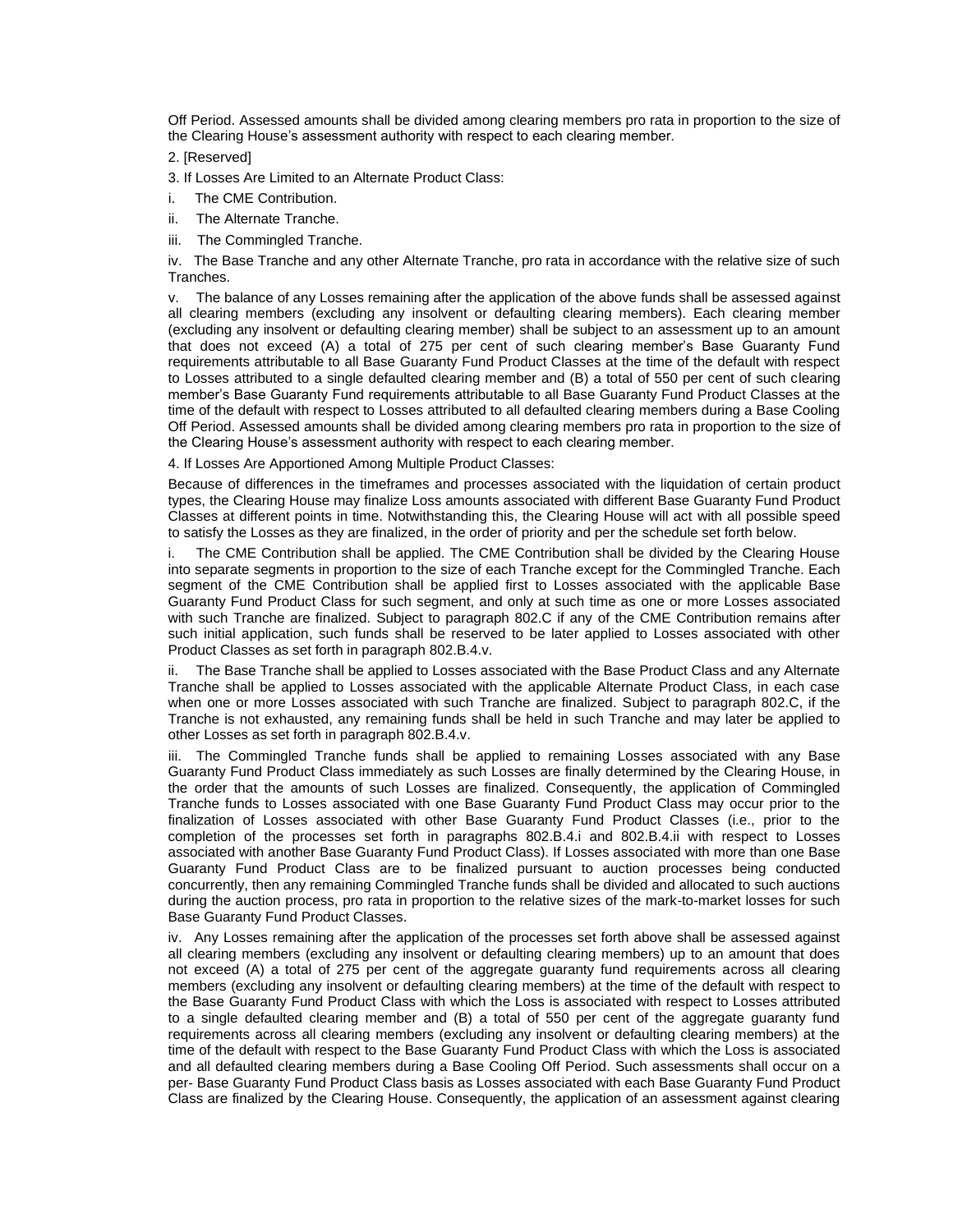members with respect to Losses associated with one Base Guaranty Fund Product Class may occur prior to the finalization of Losses associated with other Base Guaranty Fund Product Classes. Assessed amounts shall be divided among clearing members pro rata in proportion to the size of the Clearing House's assessment authority with respect to each clearing member, without regard to the Base Guaranty Fund Product Classes cleared by such clearing member or the proportion to which such Base Guaranty Fund Product Classes contribute to such clearing member's maximum assessment exposure. (For example, a clearing member that clears only Alternate Tranche products and that is subject to a maximum \$1 billion assessment because of that clearing activity will be subject to assessment of up to \$500 million for a Loss associated with the Base Product Class if 50% of the Clearing House's aggregate assessment powers are generated by Base Guaranty Fund requirements with respect to the Base Product Class.) Any remaining unused assessment authority associated with Base Guaranty Fund Product Classes as to which Losses are fully satisfied shall be reserved and later may be applied to Losses associated with other Product Classes as set forth in paragraph 802.B.4.v below.

v. (a) Collateral of the defaulting clearing member, (b) the CME Contribution, (c) Base Tranche funds or Alternate Tranche funds, and (d) assessment powers shall be applied to remaining Losses as they are finalized with respect to each Base Guaranty Fund Product Class and in such order, provided that if at the time of any such application, Losses associated with another Base Guaranty Fund Product Class remain to be finalized, the Clearing House shall continue to reserve a portion of such remaining funds or assessment powers, pro rata in proportion to the size of the Tranches originally supporting such Base Guaranty Fund Product Classes, until such remaining Losses are finalized. When all Losses have been finalized by the Clearing House, any remaining reserved funds and assessment powers of any kind may be applied to satisfy such Losses, pro rata relative to the size of the remaining losses for the Base Guaranty Fund Product Classes.

#### 5. Fedwire and Satisfaction of Assessment

All amounts assessed by the Clearing House against a clearing member pursuant to this Rule, during the hours in which the Federal Reserve's wire transfer system (Fedwire) is in operation, shall be paid to the Exchange by such clearing member prior to the close of Fedwire on such day (regardless of any local business hours or local holidays in a jurisdiction where a clearing member is located; provided, however, that all amounts assessed within one (1) hour prior to the close of Fedwire shall be paid to the Exchange within one (1) hour after Fedwire next opens.

Any clearing member that does not satisfy an assessment, made pursuant to this paragraph 802.B.5 or paragraphs 802.B.1.v, 802.B.2.v, 802.B.3.v, 802.B.4.iv or 802.B.4.v above, shall be in default. Any Loss that occurs as a result of such default shall itself be assessed by the Clearing House to non-defaulting clearing members pursuant to the applicable paragraph.

If a clearing member (i) has made payment of all amounts assessed against it pursuant to this Rule 802.B in connection with any single default and any related default by any other clearing member with respect to its own assessment, (ii) has replenished any deficiency in its Base Guaranty Fund contribution in accordance with Rule 802.D, and (iii) within five (5) business days after making such payments, has satisfied the other conditions for withdrawal set forth in Rule 913.A, it may provide written notice of its application to withdraw from clearing membership pursuant to Rule 913. Upon receipt of such notice, provided that the foregoing conditions have been satisfied, the withdrawing clearing member shall not be subject to any residual assessment to cover Losses for defaults occurring after the related Base Cooling Off Period. Further, the Base Guaranty Fund contribution that it has restored shall not be used or applied towards meeting any claim or obligation of the Clearing House pursuant to Rule 802.B that arises with respect to defaults occurring after the related Base Cooling Off Period, and the withdrawing clearing member's Base Guaranty Fund contribution shall be released in accordance with Rule 913.

After payment of an assessment pursuant to Rule 802.B, a clearing member shall charge other clearing members for whom it clears contracts or carries positions on its books to recover their proportional share of the assessment. Such other clearing members shall promptly pay the charge.

#### 6. Details of Implementation

While adherence to the provisions of this Rule 802.B shall be mandatory, the detailed implementation of the process of finalizing Losses with respect to a default, including the liquidation, auction or sale of positions or assets of the defaulting clearing member, shall be conducted by the Clearing House in consultation with the Clearing House Risk Committee, with the approval of the Board, and/or such other committee as the Board may designate.

In order to ensure that the process for liquidating open commodity contracts results in competitive pricing, to the extent feasible under market conditions at the time of liquidation, liquidation of open commodity contracts held for a house account or customer account of a defaulting clearing member may occur by one or more of the following methods: (a) book entry that offsets open commodity contracts on the books of the defaulting clearing member; (b) liquidation in the open market; and/or (c) one or more private auctions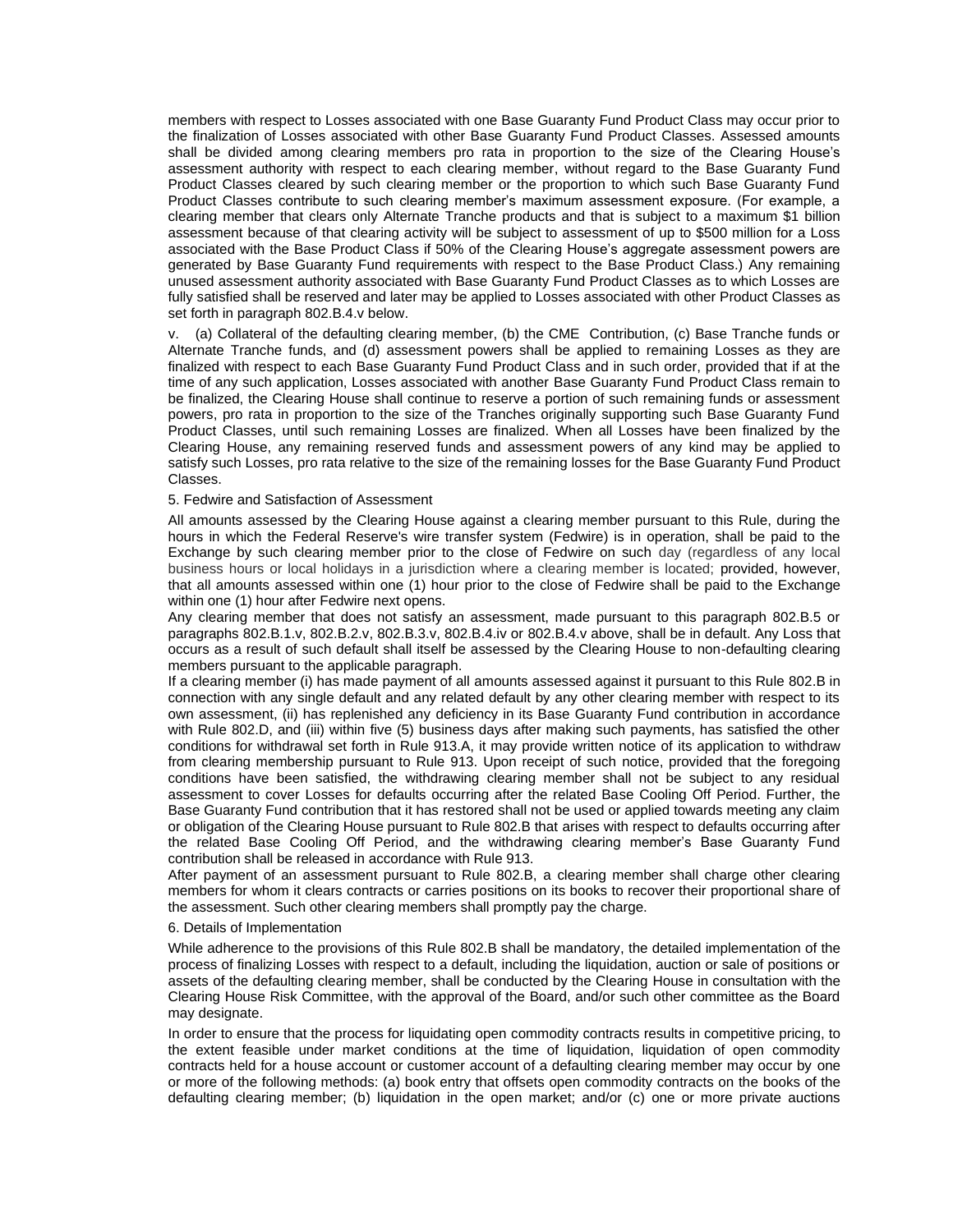amongst qualified market participants invited by the Clearing House to submit confidential bids. The Clearing House shall have discretion to select the best bid submitted for any portfolio in an auction, based on the totality of the circumstances. All information received by a Clearing Member, its affiliate or customer in connection with the Clearing House's liquidation and default management processes shall be treated as confidential,

In the event that identical customer commodity contracts are liquidated in the open market on the same date but cannot be liquidated at the same price, unless the Clearing House determines that it would be inappropriate, a weighted average of the liquidation prices for such contracts shall be used in determining the value of the liquidated commodity contracts for each such customer. In the event that open commodity contracts of multiple customers are liquidated in a bulk auction, the net proceeds of such auction shall be allocated on a pro rata basis amongst the affected customers based upon their applicable performance bond requirements for the clearing cycle immediately prior to the default.

**7.** Modification of Clearing House's Obligations for Base Contracts

(a) If at any time following a default of a Base Clearing Member, the assets available to cover the default under the preceding sections of Rule 802 are insufficient to satisfy the Loss and obligations of the Clearing House to Base Clearing Members as a result of such default, then the Clearing House shall, in a manner that is consistent with the requirements of the Commodity Exchange Act and the regulations adopted thereunder, conduct its next settlement cycle as described in Rule 802.B.7(b).

(b) The Clearing House shall issue a Clearing Advisory Notice and conduct a settlement cycle to determine settlement prices for all Base Contracts and the net portfolio gain or loss for each Base Clearing Member and its customers, in accordance with the following:

(i) The net portfolio gain of a Base Clearing Member (a "collect"), or the net portfolio loss of a Base Clearing Member to the Clearing House (a "pay") shall be determined separately:

(A) For the Base Clearing Member's proprietary positions in Base Contracts (the net portfolio gain or net portfolio loss for such positions, "Proprietary Base Collects" or "Proprietary Base Pays"),

(B) For a Base Clearing Member that is an FCM, for (i) the futures positions of the Base Clearing Member's customers in Base Contracts held in a futures segregated account and (ii) any swap positions or foreign futures positions of such customers that are commingled with such futures positions in such account (the net portfolio gain or net portfolio loss for such positions described in (i) and (ii) collectively, "Customer Futures Collects" or "Customer Futures Pays,"

(C) For a Base Clearing Member that is an FCM, for (i) the swap positions in Base Contracts of each customer of the Base Clearing Member held in a cleared swaps customer account for such customer and (ii) any Commingled Futures Positions (as such term is defined in Rule 8G831) for each customer (the net portfolio gain or net portfolio loss for such swap positions and Commingled Futures Positions described in (i) and (ii) collectively, "Individual Customer Swap Collects" or "Individual Customer Swap Pays").

(D) For a Base Clearing Member that is an FCM, for the foreign futures positions of the Base Clearing Member's customers held in a secured account (the net portfolio gain or net portfolio loss for such positions, also the "Customer Futures Collects" or "Customer Futures Pay, " provided, however, that the Clearing House will determine the Customer Futures Collects and Customer Futures Pays separately for a Clearing Member's futures account class and foreign futures account class.

(ii) The Clearing House Oversight Committee (after considering any recommendation of the Emergency Financial Committee) may determine a maximum amount of position liquidation payments that may be included in the Aggregate Base Collects, based upon then existing facts and circumstances, that it deems appropriate to mitigate further disruptions to the markets.

(iii) The Clearing House shall notify each Base Clearing Member of the amount of its remaining Base Assessments, Proprietary Base Pays, Customer Futures Pays and Individual Customer Swap Pays and each Base Clearing Member shall pay all such amounts no later than the time required for the relevant settlement cycle. If a Base Clearing Member does not pay all such amounts to the Clearing House, the Clearing House shall determine such Base Clearing Member to be in default and may take any of the actions specified in Rule 802.A with respect to such Base Clearing Member and its customers.

(iv) If the amount of Aggregate Base Available Funds received by the Clearing House exceeds the Aggregate Base Collects, the Clearing House shall calculate reimbursements of, and distribute, the excess funds, in reverse order of the utilization of Base Priority of Payments.

(v) If the amount of the Aggregate Base Collects exceeds the amount of Aggregate Base Available Funds received:

(A) the Clearing House shall notify Base Clearing Members and provide an opportunity for Base Clearing Members and their customers to make voluntary contributions to the Clearing House;

(B) If the amount of the Aggregate Base Collects continues to exceed the amount of Aggregate Base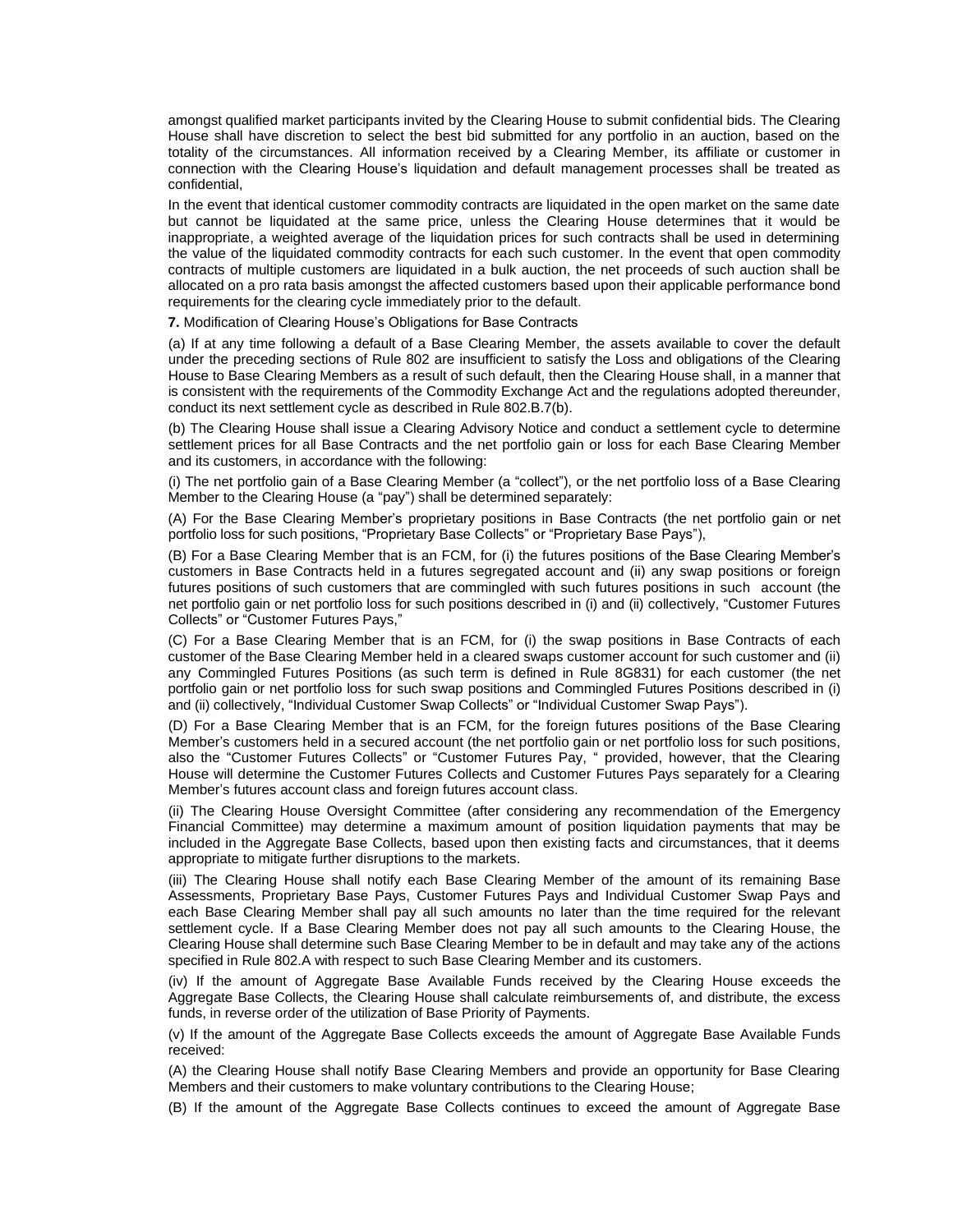Available Funds after the Clearing House adds any voluntary contributions from Rule 802.B.7(b)(v)(A) to the Aggregate Base Available Funds, then the Clearing House shall apply Base Gains Haircuts (as defined below) to the Proprietary Base Collects, Customer Futures Collects and Individual Customer Swap Collects for the current settlement cycle and each successor settlement cycle on the current Business Day and, unless a Bankruptcy Event has occurred, each of the next two Business Days, in accordance with the following:

Proprietary Base Collects, Customer Futures Collects and Individual Customer Swap Collects each shall be reduced on a pro rata basis according to the amount of such collects, to equal the amount of Aggregate Base Available Funds received relative to Proprietary Base Collects, Customer Futures Collects, and Individual Customer Swap Collects (such process, a "Base Gains Haircut").

Customer Futures Collects shall be haircut by the Clearing House at the customer account class level of each Base Clearing Member. Each Base Clearing Member shall allocate the haircut of its Customer Futures Collects pro rata among its customers with net portfolio gains for the relevant settlement cycle;

(C) The Clearing House Oversight Committee may instruct the Clearing House to extend or reduce the number of days during which Base Gains Haircuts are applied by one or two Business Days, provided that in no circumstance may the Clearing House conduct settlement cycles in which Base Gains Haircuts are applied for longer than five Business Days. Before providing such instruction, the Clearing House Oversight Committee must consider any recommendation of the Emergency Financial Committee. Any recommendation of the Emergency Financial Committee and the decision of the Clearing House Oversight Committee, each regarding adjusting the duration of settlement cycles with Base Gains Haircuts, must be based upon then existing facts and circumstances, be in furtherance of the integrity of the Clearing House and the stability of the financial system, and take into consideration the legitimate interests of clearing members and market participants;

(D) For each settlement cycle conducted in accordance with this subparagraph (v), absent a Bankruptcy Event, the Clearing House shall pay the haircut Proprietary Base Collects, Customer Futures Collects, and Individual Customer Swap Collects to Base Clearing Members as soon as practicable after receipt of the Aggregate Base Available Funds. Subject to applicable law, the Clearing House will make arrangements to pay the customers of a defaulted Base Clearing Member; and

(E) If a Bankruptcy Event occurs following a default of a Base Clearing Member on a day during which Base Gains Haircuts are applied to settlement cycles, on the day of the Bankruptcy Event, the Clearing House shall conduct a final settlement cycle which shall be subject to a Base Gains Haircut. The price determined in accordance with such settlement cycle shall be used as the price for a Base Contract when netting and closing out pursuant to Rule 818.

8. Base Partial Tear-Ups and Base Full Tear-Ups

(a) The Clearing House may, at any time following a default of a Base Clearing Member, notify Base Clearing Members and provide an opportunity for Base Clearing Members to voluntarily agree to have their proprietary positions or, with a customer's consent, to agree to have each such customer's positions, extinguished by the Clearing House.

(b) If proprietary or customer positions in Base Contracts of a defaulted Base Clearing Member remain open (the "Remaining Open Base Positions") following the last settlement cycle conducted pursuant to Rule 802.B.7(b)(v), the Clearing House shall extinguish the Remaining Open Base Positions through a partial tear-up process ("Base Partial Tear-Up") or a full tear-up process ("Base Full Tear-Up") of proprietary and customer positions of non-defaulted Base Clearing Members and non-defaulted customers of the defaulted Base Clearing Member in accordance with the following:

(i) The Clearing House Oversight Committee shall determine the appropriate scope of each Base Partial Tear-Up or shall determine that a Base Full Tear-Up is appropriate. Before making such determination, the Clearing House Oversight Committee must consider any recommendation of the Emergency Financial Committee. Any recommendation of the Emergency Financial Committee and each determination of the Clearing House Oversight Committee made for purposes of this Rule 802.B.8 must:

(A) be based upon then existing facts and circumstances;

(B) be in furtherance of the integrity of the Clearing House and the stability of the financial system;

(C) take into consideration the legitimate interests of clearing members and market participants; and

(D) aim to extinguish Remaining Open Base Positions and any additional positions in Base Contracts deemed necessary to mitigate further disruptions to the markets affected by the Remaining Open Base Positions.

(ii) A Base Partial Tear-Up may include, but need not be limited to, the following methods:

(A) Line-by-Line Tear-Up Against The Remaining Open Base Positions. Proportionately extinguish Base Contracts held by non-defaulted Base Clearing Members, their non-defaulted customers and the non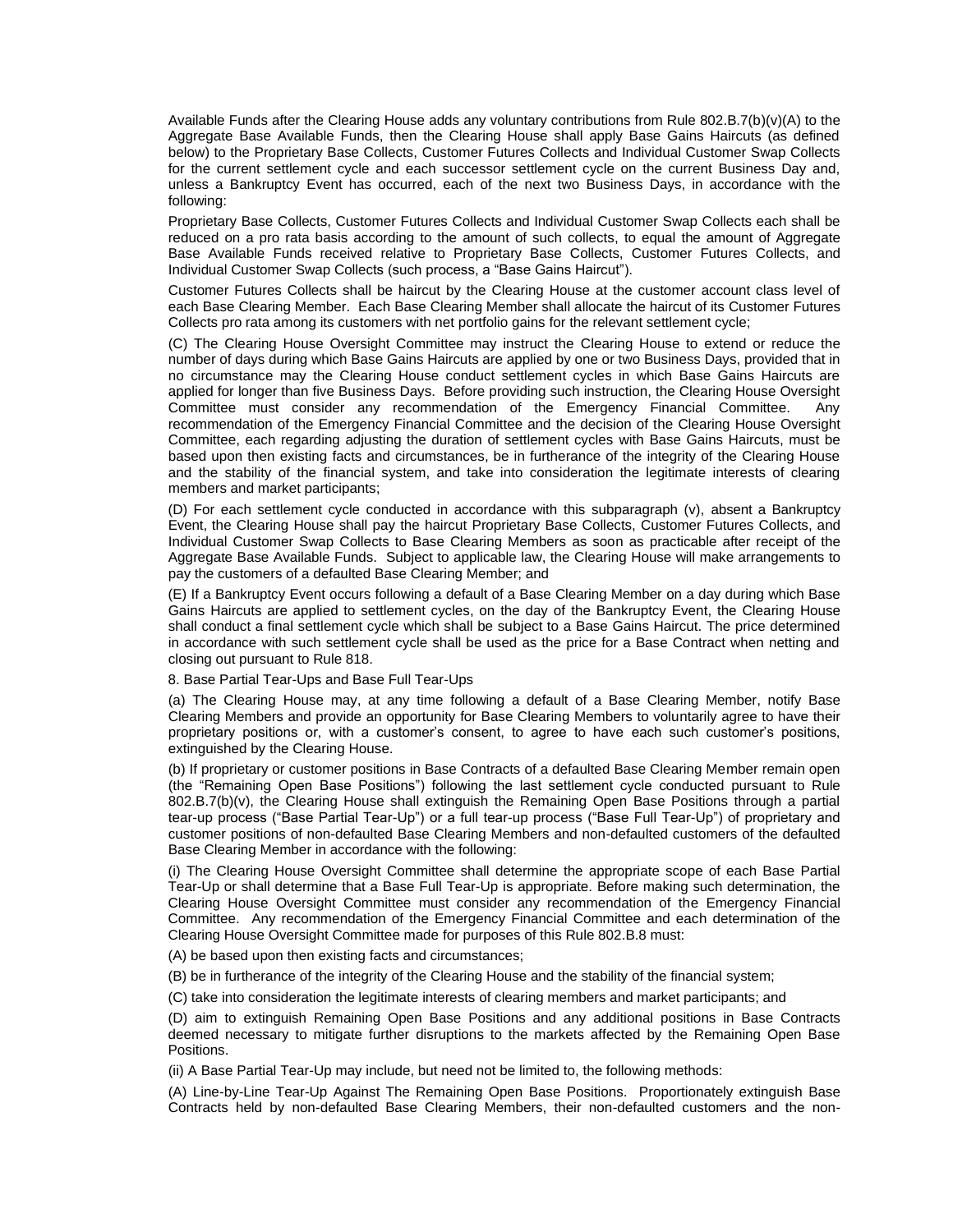defaulted customers of the defaulted Base Clearing Member that are opposite to the Remaining Open Base Positions and relative to the size of the Remaining Open Base Positions; and

(B) Tear-Up of All Positions in Base Contracts within a Product or Combination of Products. Extinguish all open positions in Base Contracts for a product or combination of products.

(iii) A Base Full Tear-Up would involve the extinguishment of all open positions in Base Contracts.

(c) In connection with any settlement cycle with Base Gains Haircuts, the Clearing House Oversight Committee may instruct the Clearing House to extinguish a portion of the Remaining Open Base Positions through a Base Partial Tear-Up of proprietary and customer positions of non-defaulted Base Clearing Members and non-defaulted customers of the defaulted Base Clearing Member. The Clearing House Oversight Committee would determine the appropriate scope of each such Base Partial Tear-Up in accordance with the procedures set forth in Rule 802.B.8(b)(i) and (ii), except that each reference to "Remaining Open Base Positions" shall mean the relevant portion of Remaining Open Base Positions.

9. Limited Recourse for Base Guaranty Fund Products

If a default occurs, Base Collateral, Base Customer Collateral and the Base Priority of Payments shall be the sole source of payments to cover the Loss until the default is fully and finally resolved, as applicable. In the event the Base Collateral, Base Customer Collateral and the Base Priority of Payments are insufficient to cover the Loss, regardless of whether the CME is able to require a Base Clearing Member to cure a deficiency in the Base Guaranty Fund because of the occurrence of a Bankruptcy Event (as such term is defined in CME Rule 818.A.), Base Clearing Members and the holders of Base Contracts shall have no recourse to any other funds or any other entity, including without limitation the guaranty funds that support clearing of other products, CME, the Exchange, CME Group Inc. or any of its affiliates, other than any amounts recovered as described in Rule 802.E.

#### 10. No Claims Against the Exchange or Clearing House

(a) Base Clearing Members, their affiliates and their customers shall have no claim against the Clearing House, the Exchange, CME Group Inc. or any affiliates of the Exchange or CME Group Inc., or any directors, officers or employees of any of the foregoing, including but not limited to claims against any other guaranty fund established by the Clearing House, the Exchange, CME Group Inc. or any of its affiliates with respect to losses suffered as a result of the application of any provision in this Rule 802.B. No beneficial holder of a Base Contract shall have any claim against its non-defaulted Base Clearing Member as a result of the application of this Rule 802.B other than any amounts recovered as described in Rule 802.E.

(b) Notwithstanding anything in subparagraph (a), Base Clearing Members, for both their proprietary positions in Base Contracts and their customers' positions in Base Contracts, and non-defaulted customers of defaulted Base Clearing Members will have a claim on any recovery from the defaulted Base Clearing Member or the estate of the defaulted Base Clearing Member in the amount of the Base Gains Haircuts, in the aggregate, applied to such positions (such amount with respect to all non-defaulted Base Clearing Members and their customers and the non-defaulted customers of the defaulted Base Clearing Member, "Aggregate Base Gains Haircuts"), as set forth more fully in Rule 802.E. If the recovery from the defaulted Base Clearing Member is less than the Aggregate Base Gains Haircuts, non-defaulted Base Clearing Members and their customers and the non-defaulted customers of defaulted Base Clearing Members will share pro rata in the recovery.

#### 11. Non-Petition

No Clearing Member and no customer of a Clearing Member shall institute against, or join any other person in instituting against, the Clearing House or the Exchange any bankruptcy, reorganization, arrangement, insolvency, moratorium, liquidation or examinership proceedings, or other similar proceedings under U.S. federal or state bankruptcy laws or other applicable law arising out of any claimed default by the Clearing House on a Base Contract as a result of the extinguishment of such Base Contract and related payments in accordance with these Rules.

#### **802.C. Application of Funds to Avoid Clearing House Insolvency**

Notwithstanding any requirements to reserve funds set forth in Rule 802.A or Rule 802.B, if at any point following a default, the Clearing House will be unable to timely fulfill its obligations following application of the funds described above in the priority described above, such that the Clearing House is in imminent danger of defaulting on its obligations or being declared insolvent, then the Clearing House shall be entitled to apply to such obligation any available funds reserved from the defaulting clearing member's collateral, the CME Contribution or any Tranche (other than the Commingled Tranche, which shall have been exhausted pursuant to paragraph 802.B.4.iii), in the foregoing order of priority, if necessary to avoid a default by the Clearing House or a declaration of its insolvency. Such use of reserved funds may only be made (i) if the Clearing House reasonably concludes that there is a reasonable expectation that (A) the use of such funds will satisfy the immediate obligation and avoid a default or insolvency and (B) that the remaining funds in the overall financial safeguards package (including assessment powers) will be sufficient to satisfy the finalized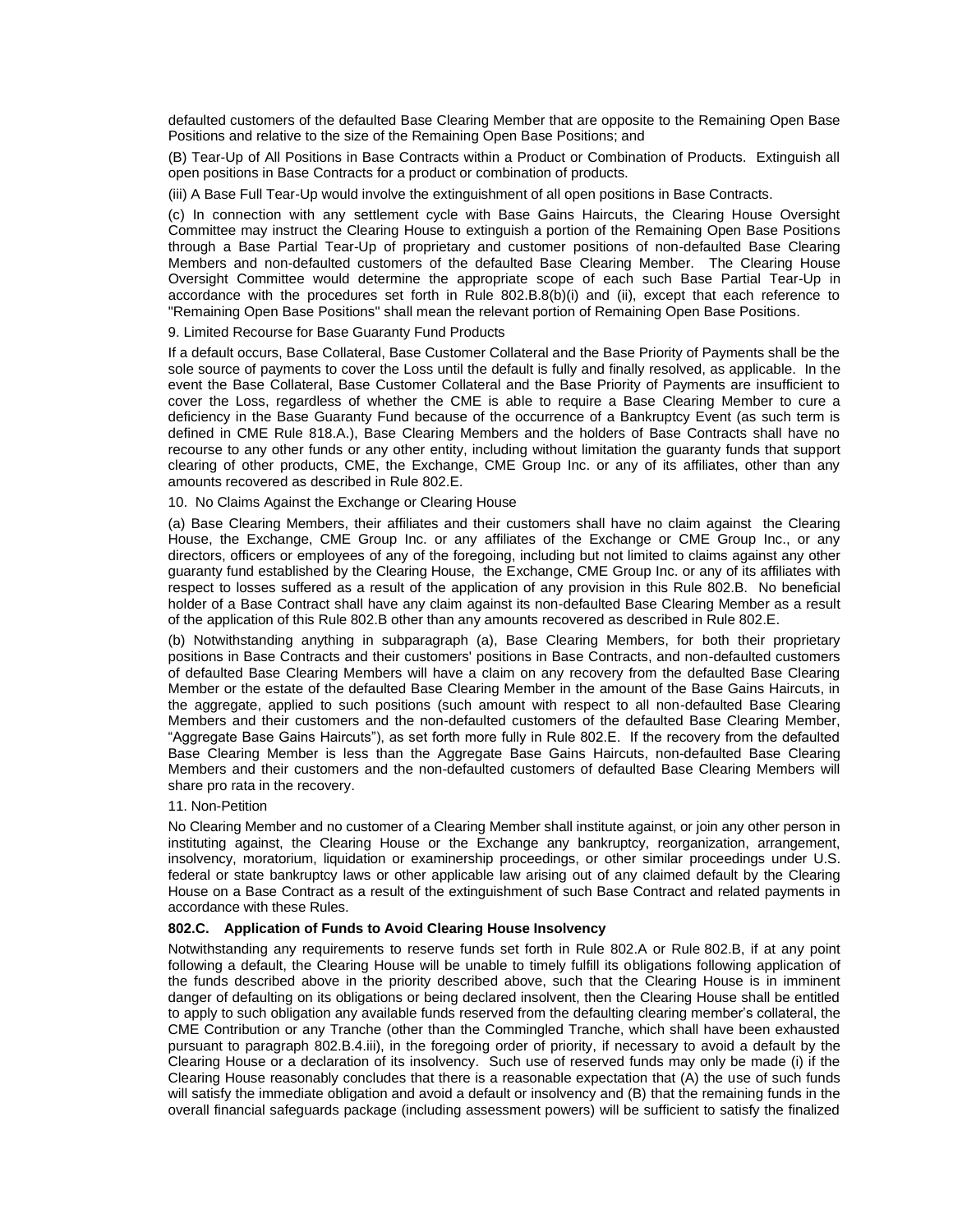Losses with respect to all Base Guaranty Fund Product Classes, and (ii) the Clearing House reaches such conclusion in consultation with the Clearing House's primary regulator as to the specific facts, circumstances and estimates of Losses supporting such conclusion. In such case, the Clearing House shall restore the funds so employed to the reserved collateral segments, the CME Contribution segments or Tranches from which they were drawn promptly following receipt by the Clearing House of assessment payments or any other amounts that become available to it in respect of obligations arising out of the defaulted clearing member's default.

#### **802.D. Utilization of Remaining Base Collateral of Defaulted Clearing Member; Restoration of Funds Following Final Determination of Losses**

1. After the default of a Base Clearing Member is finally resolved, excess Base Collateral of the clearing member may be used by the Clearing House for losses to the Clearing House of such clearing member for IRS Products and CDS Products on a pro rata basis based on the amount of any unresolved losses for such product classes.

2. If after the default of a clearing member is finally resolved, the Clearing House determines that collateral of the defaulting clearing member, the CME Contribution, Tranche funds other than the Commingled Tranche, or assessment powers were employed in a manner different from what would have occurred had all assets been secured and liquidated immediately and all Losses finalized simultaneously, then the Clearing House shall make appropriate (i) distributions to the non-defaulting firms whose Base Guaranty Funds were applied or who were assessed and/or (ii) rebalancing allocations among Base Guaranty Fund tranches.

## **802.E. Rights of Exchange for Recovery of Loss**

Losses caused by the default of a Base Clearing Member, Participating Exchange or Partner Clearinghouse are amounts due to the Clearing House from such Base Clearing Member, Participating Exchange or Partner Clearinghouse and shall remain legal obligations thereof notwithstanding the Clearing House's recourse to the loss-mutualization provisions of this Rule 802, and the Clearing House shall take commercially reasonable steps to recover (including claims submitted in an insolvency or resolution proceeding) such amounts. If any portion of these amounts is subsequently recovered by the Clearing House, the net amount of such recovery shall be credited to non-defaulted Base Clearing Members (whether or not they are still clearing members at the time of recovery) in the following order on a pro rata basis based on (1) the amount of their (and their customers', if applicable) voluntary contributions with respect to such default, (2) the amount of their (and their customers', if applicable) Aggregate Base Gains Haircuts with respect to such default, (3) the amount of their Base Assessments utilized by the Clearing House with respect to such default, and (4) the amount of their guaranty fund contribution utilized by the Clearing House with respect to such default, each in the order listed, and then to the Clearing House for the amount of the CME Contribution utilized by the Clearing House with respect to such default.

#### **802.F. Guaranty Fund Contributions to be Restored**

In the event it shall become necessary to apply all or part of the Base Guaranty Fund contributions to meet obligations to the Clearing House pursuant to this Rule 802, clearing members shall restore their contribution to the Base Guaranty Fund to previously required level prior to the close of business on the next banking day.

#### **802.G. Default Management Across Account Classes**

The procedures set forth in 802.A and 802.B shall be conducted separately by the Clearing House with respect to open positions and associated performance bond contributions for different account classes (futures, foreign futures and cleared swaps). Upon a default, the Clearing House may, in accordance with applicable law, act immediately to attempt to transfer to alternate clearing members part or all customer positions and associated collateral with respect to any customer account class in which there is no default on payment obligations or shortfall in required collateral, and in such cases the Clearing House shall not apply segregated customer collateral to any payment obligations or Losses arising from a default in any proprietary account or a different customer account class.

1. If a default occurs in a customer futures account, the Clearing House has the right to liquidate and apply toward the default all open positions and customer performance bond deposits in the futures account class of the defaulting clearing member. Accordingly, positions and performance bonds deposited by customers not causing the default are at risk if there is a default in the futures account class of their clearing member. If the Clearing House liquidates positions and/or collateral in the futures account class, any collateral remaining after application to Losses in respect of such account class shall be reserved to the futures account class in order to satisfy the claims of non-defaulting customers in accordance with applicable law. If the Clearing House liquidates positions and/or collateral in the foreign futures account class, any collateral remaining after application to Losses in respect of such account class shall be reserved to the foreign futures account class in order to satisfy the claims of non-defaulting customers in accordance with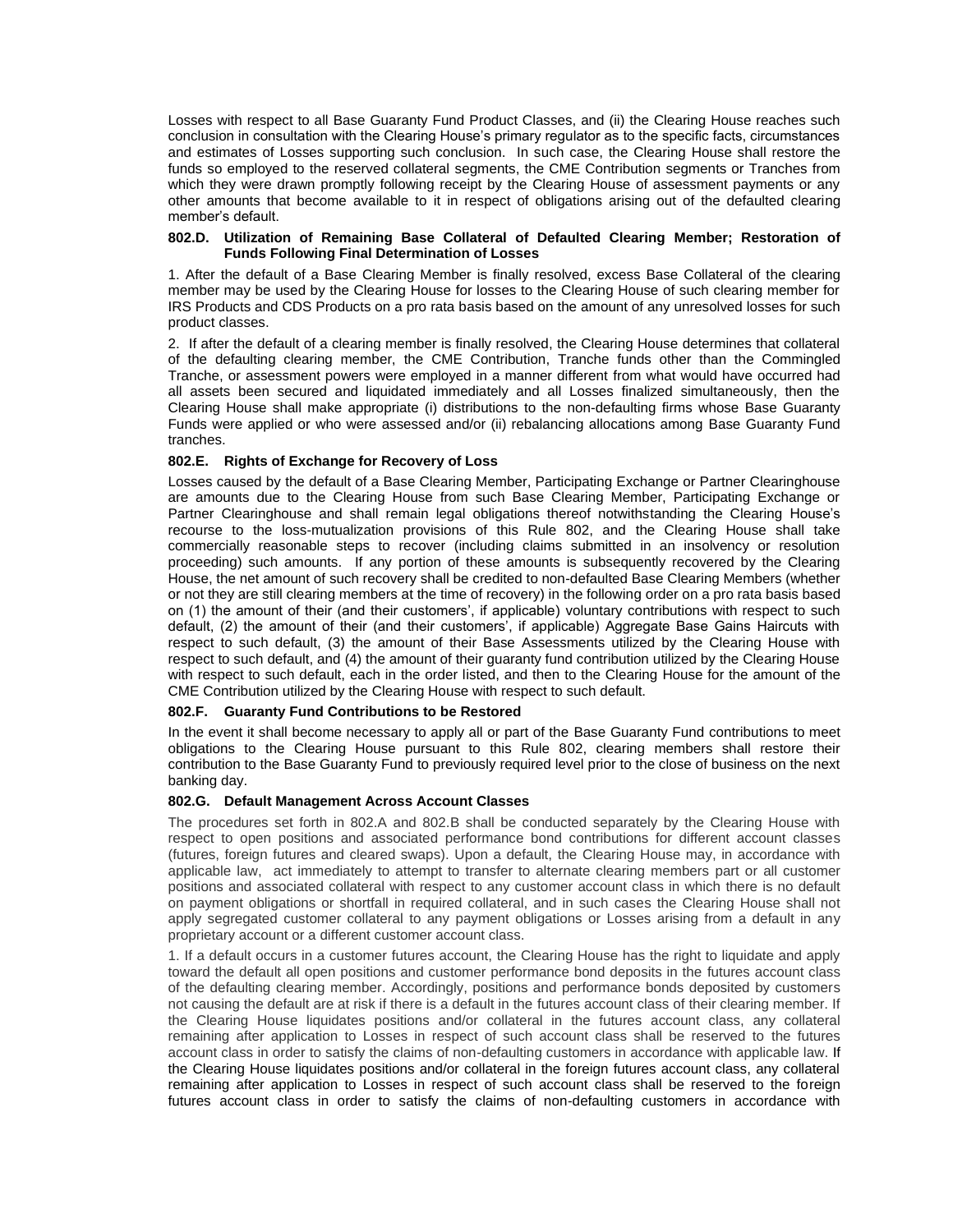#### applicable law.

2. In order to minimize disruptions and loss to its public customers if a clearing member defaults, each clearing member shall cause its cleared swaps customers to establish arrangements to directly make all required performance bond and settlement variation payments directly to the Clearing House and to keep current and on file with the Clearing House any direction to transfer its open positions and collateral to another clearing member.

3. The Clearing House shall treat positions and collateral of the cleared swaps customers of a clearing member, which has been declared to be in default, in accordance with Part 22 of the CFTC's regulations. Immediately after the default of a clearing Member, the Clearing House shall cease netting settlement variation among the cleared swaps customers of the defaulted clearing member.

4. If the Clearing House ceases to net settlement variation margin of the customers of a defaulted clearing member, the Clearing House will calculate the settlement variation margin obligation owed to each cleared swaps customer ("collects"), and also calculate the settlement variation margin obligation owed to the Clearing House by each cleared swaps customer ("pays"). The Clearing House will establish a holding account for settlement variation margin collects owed to each cleared swaps customer or, subject to necessary approvals, pay such settlement variation margin collects directly to each cleared swaps customer. The Clearing House will collect cleared swaps customer settlement variation margin pays from the following sources:

- (i) Directly from the obligated cleared swaps customer in accordance with the arrangements established pursuant to 802.G.2 or by attaching any excess collateral attributable to that customer;
- (ii) By means of liquidating the collateral supporting the cleared swaps customer's position attributed to a cleared swaps customer that fails to make a required settlement variation payment when due. The proceeds of such liquidation shall be used to meet the cleared swaps customer's settlement variation pay obligation to the clearing house. (If the collateral is liquidated, the positions supported by the collateral shall be promptly liquidated.);

Any unmet cleared swaps customer obligation to the Clearing House will be a "Loss," per 802.A.2, and will be cured in accordance with the provisions of 802.B.

5. The Clearing House shall rely on its own books and records to identify the portfolio of rights and obligations arising from the positions of each cleared swaps customer. To the extent the Clearing House's books and records are not available or the Clearing House determines that its books and records are not accurate, the Clearing House shall rely on the information provided by the defaulted clearing member to identify the portfolio of rights and obligations arising from the positions for each of its cleared swaps customers.

6. Upon liquidating the defaulting clearing member's proprietary account, any remaining collateral may be applied by the Clearing House to Losses remaining in the defaulting clearing member's customer account classes, provided that such collateral shall be divided among the Product Classes as described above. If the defaulting clearing member has more than one customer account class that has been declared to have defaulted, proceeds from the defaulting clearing member's proprietary account for each relevant Product Class shall be divided by the Clearing House pro rata among such customer account classes, based on their applicable performance bond requirements for the clearing cycle immediately prior to the default**.** 

#### **802.H. Base Cooling Off Period and Multiple Defaults**

The provisions set forth in Rule 802.A and 802.B shall apply with respect to each default by a clearing member. If more than one clearing member default occurs at a time or in close sequence, including a default that occurs by reason of a clearing member's failure to satisfy an assessment demand, the Clearing House shall manage the defaults separately. Upon any default, non-defaulted clearing members shall be subject to a maximum obligation during the relevant Base Cooling Off Period to contribute to the Base Guaranty Fund and to fund assessments as set forth in Rule 802.B. This maximum shall apply from the date of the original default until the later of (i) the 5th Business Day thereafter and (ii) if another clearing member defaults during the 5 Business Days following the initial or any subsequent default, the 5th Business Day following the last such default (such period, the "Base Cooling Off Period"), regardless of the number of defaults that occur during such Base Cooling Off Period.

The aggregate maximum contribution for the Base Cooling Off Period shall be based upon each clearing member's Base Guaranty Fund requirement and assessment exposure in effect at the commencement of the Base Cooling Off Period. The maximum does not limit clearing members' obligations to restore their Guaranty Fund contributions as set forth in Rule 802.F, except that if the clearing member's required Guaranty Fund contribution would exceed such maximum, the clearing member's Base Guaranty Fund requirement shall be reduced accordingly for the remainder of the Base Cooling Off Period. Following a Base Cooling Off Period, the Clearing House shall notify each clearing member of its Base Guaranty Fund deposit obligation and its assessment exposure.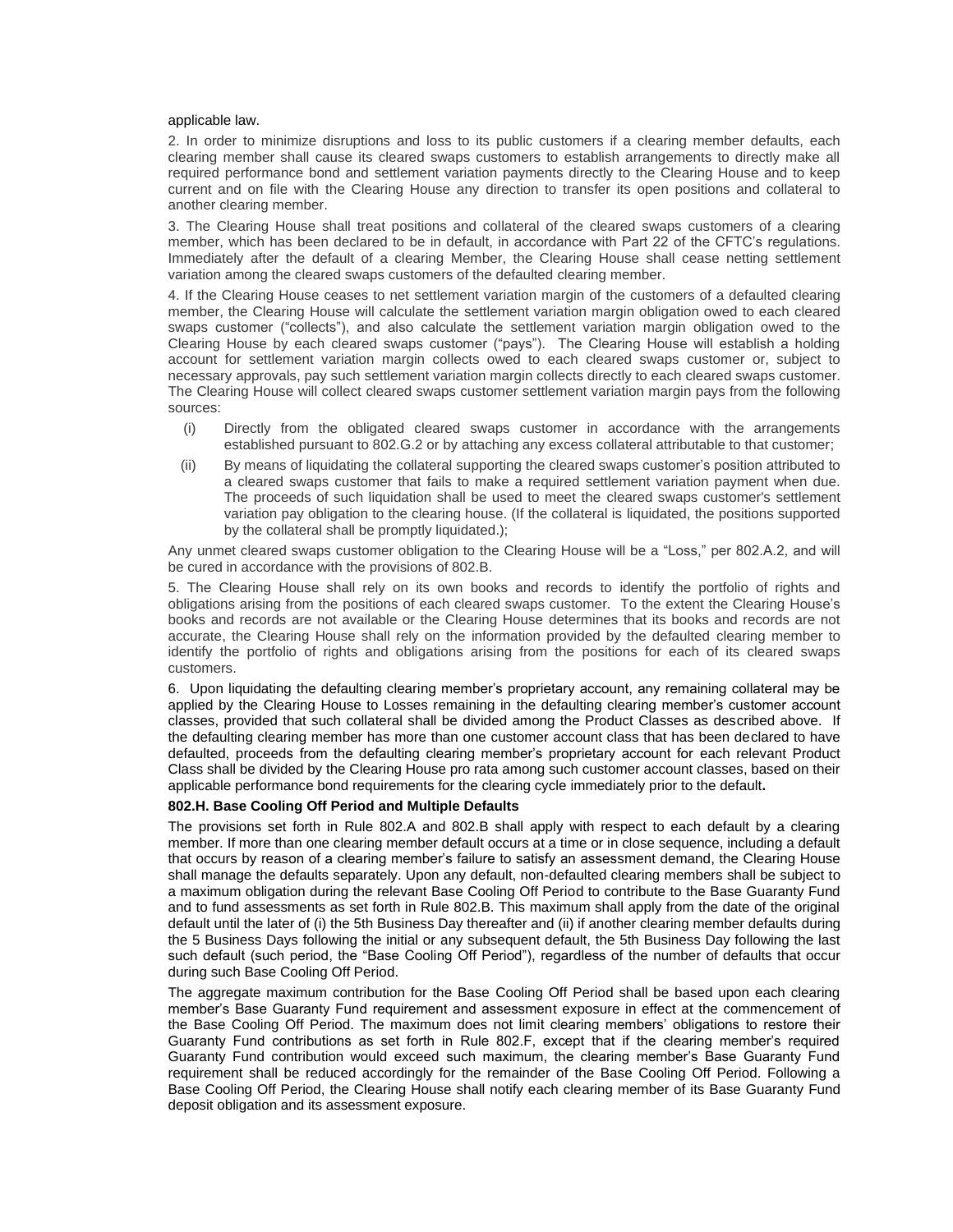The CME Contribution to the Base Guaranty Fund shall be limited to an aggregate maximum of \$100,000,000 during the Base Cooling Off Period. The Board may, at its discretion, authorize additional funds be added to the CME Contribution during the Base Cooling Off Period.

## **803. LIMITATION OF LIABILITY**

The liability of the Clearing House shall be limited to losses resulting from the substitution of the Clearing House upon contracts between clearing members and to losses in connection with substitution of another Participating Exchange for clearing members (i.e., the Mutual Offset System), and to losses in connection with amounts due and owing from a Partner Clearing House. The Clearing House shall not be liable for any other obligations, including but not limited to, obligations of a non-clearing member, obligations of a clearing member to a non-member, obligations of a clearing member to another member of the Clearing House who is acting for him as broker, or obligations to a customer by a clearing member; nor shall the Clearing House become liable to make deliveries to or accept deliveries from a customer of its clearing members.

## **804. SUBSTITUTION**

Except with respect to trades made pursuant to Rules 526, 538 and 853, the Clearing House shall, through the process of novation, be substituted as, and assume the position of, seller to the buyer and buyer to the seller of the relevant number of Exchange or Marketplace contracts upon the successful matching of trade data submitted to the Clearing House by the clearing members on the long and short sides of a trade. With respect to contracts that are traded on and matched by another exchange or market, the Clearing House shall be substituted as, and assume the position of, seller to buyer and buyer to seller of the relevant number of such contracts upon matching of trade data submitted to and accepted by the Clearing House.

Upon such substitution, each clearing member shall be deemed to have bought the contracts from or sold the contracts to the Clearing House, as the case may be, and the Clearing House shall have all the rights and be subject to all the liabilities of such member with respect to such transaction. Such substitution shall be effective in law for all purposes.

With regard to trades made pursuant to Rules 526, 538 and 853, the Clearing House shall be substituted at the time payment of the first settlement variation and performance bond due for such trades pursuant to Rule 814 is confirmed by the appropriate settlement bank for both members.

## **805. OPEN POSITIONS**

All contracts for the purchase or sale of any product for future delivery shall remain open and in force, and shall continue to be binding upon the original parties until liquidated by offset as provided in Rule 806 or by delivery or failure to perform as provided in the applicable product chapters.

## **806. OFFSET PROCESS**

When a member buys and sells the same commodity for the same delivery month or a put or call option with the same strike price and expiration month and such contracts are cleared through the Clearing House, the purchases and sales are not automatically offset one against the other. Transactions can only be offset against one another by complying with Rule 811, and, once offset (closed-out), may not subsequently be re-opened at the Exchange.

#### **807. OPEN POSITIONS DURING DELIVERY MONTH**

At such times and in such manner as shall be prescribed by the Manual, clearing members shall submit a complete and accurate record of all open purchases and sales for use in deliveries. Clearing members shall be fully responsible for inventories submitted to the Clearing House. This rule shall not apply to trading in options contracts.

## **808. PROCEDURES FOR TRADE SUBMISSION ON CME CLEARPORT**

#### **808.A**. **Scope of Rule**

This Rule governs transactions not competitively executed on the Exchange ("Transactions") that are submitted via CME ClearPort for clearing in connection with a contract that is listed on the Exchange for clearing only or listed for trading and clearing on the Exchange. For purposes of this Rule, the two parties to the Transaction shall be referenced as the "Parties to the Transaction."

#### **808.B**. **Compliance with Regulatory Exemptions and Exclusions**

Each of the Parties to the Transaction shall be responsible for ensuring that, where applicable, the Transaction complies with CFTC regulatory requirements or, in the case of foreign futures, with regulatory requirements in the jurisdiction in which the exchange listing the contracts is located.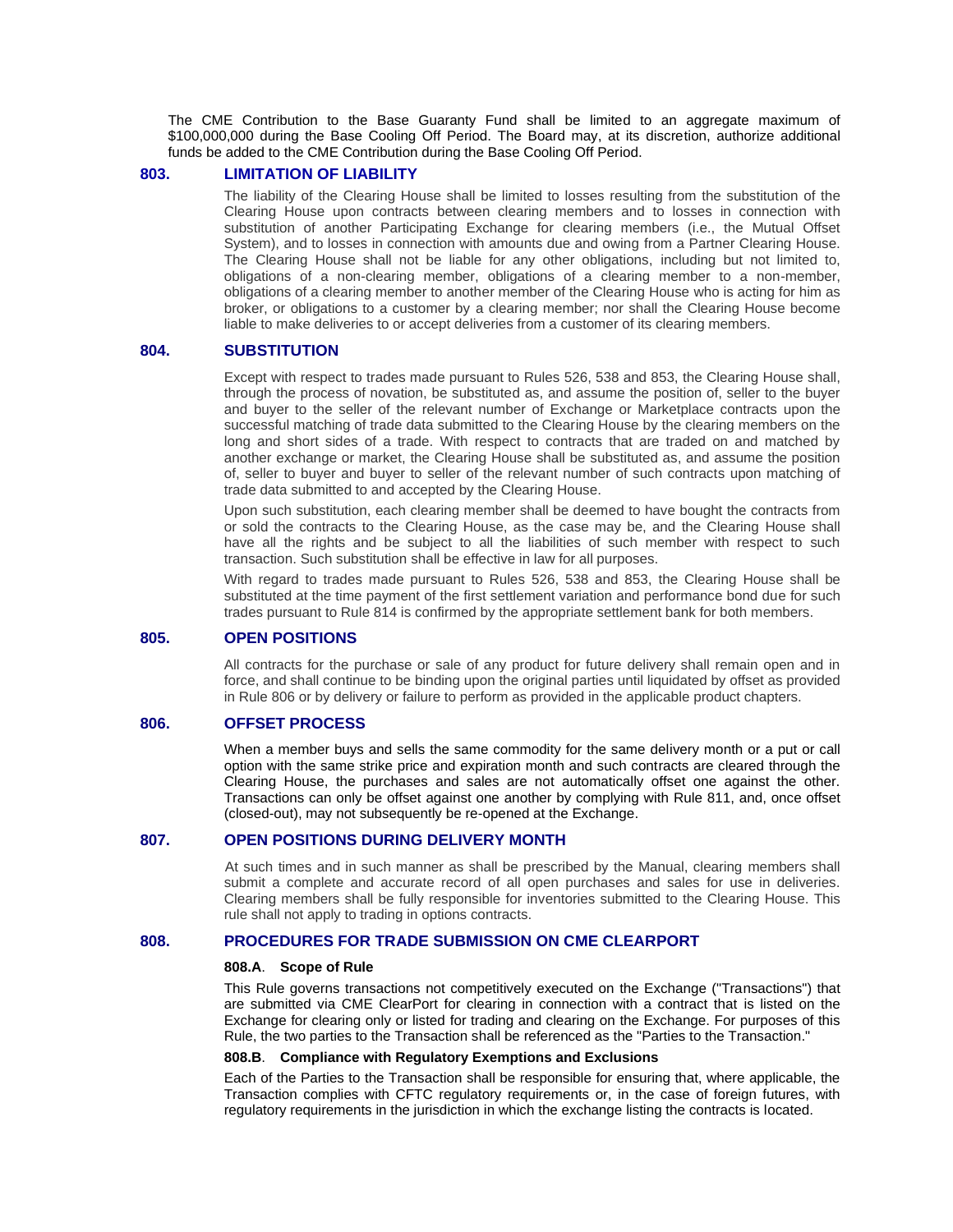#### **808.C**. **Block Trades or Exchange for Related Position Transactions**

The process of submission of a block trade or an exchange for related position Transaction ("EFRP") executed pursuant to Rules 526 or 538, as applicable, shall not be deemed to have been completed unless and until the Parties to the Transaction have successfully concluded the submission of the Transaction to the Clearing House as a block trade or an Exchange of Futures for Physical ("EFP"), an Exchange of Futures for Risk ("EFR") or an Exchange of Options for Options ("EOO"), as applicable, pursuant to the provisions of this Rule and the requirements of Rule 804.

## **808.D. OTC Derivatives Transactions Submitted for Clearing**

CME ClearPort allows for the submission of off-Exchange OTC derivatives Transactions that the Exchange has designated as eligible for clearing only. Such Transactions are subject to the Rules of the Exchange applicable to such cleared-only products.

#### **808.E. Trade Submission Procedures**

All Transactions submitted to the Exchange pursuant to this Rule must be submitted in accordance with the procedures established by the Exchange and the Clearing House for this purpose, as amended from time to time. The Parties to the Transaction and any Party authorized under Section F. of this Rule with brokering capability ("Broker" or "Brokers") to submit executed transactions on behalf of Parties to the Transaction to the Exchange shall be responsible, both individually and jointly, for accurately confirming the details of the Transaction to the Exchange. Additionally, Brokers submitting Transactions on behalf of Parties to the Transaction remain responsible for ensuring that such Transactions are accurately and timely submitted in accordance with the requirements of applicable Exchange Rules and requirements of the Clearing House. Once submitted, such transactions may not be modified except in accordance with Section H. of this Rule. The Exchange has no responsibility with respect to the confirmation of trade terms for the Transactions, and the Clearing Members carrying the account of the Parties to the Transaction shall only be responsible for the confirmation required pursuant to Rule 957.

#### **808.F**. **CME ClearPort Registration Requirements**

Each Clearing Member must register with the Exchange in the manner required for any customer authorized by the Clearing Member to submit transactions to the Exchange pursuant to this Rule, and must also register with the Exchange the applicable account numbers for each such customer. For each such account, the Clearing Member carrying that account must also submit to the Exchange the name of any Broker(s) who has registered with the Exchange for services provided by the Exchange, and who is authorized by the customer to act on its behalf in the submission of executed Transactions to the Exchange. For any such Brokers authorized by the customer and submitted to the Exchange by the Clearing Member, such submission by the Clearing Member will not constitute an endorsement or ratification of the customer's authorization of the Broker. Moreover, submission of Brokers authorized by the customer will not mean that the Clearing Member is in privity with, has a relationship with and/or is otherwise standing behind any of the customer's authorized Brokers, and the Clearing Member will have no responsibility for any such Brokers selected by the customer and no duty or obligation to supervise the activities of any such Brokers.

#### **808.G**. **Establishment of Authorized Commodities and Account Risk Limit(s)**

With the exception of Credit Default Swap ("CDS") and Interest Rate Swap ("IRS") Transactions, for each account number that has been registered with the Exchange pursuant to Section F. of this Rule, a Clearing Member must also input into the CME Account Manager system an authorization identifying the specific commodities for which a Transaction may be submitted to the Exchange pursuant to this Rule and the account risk limit(s) assigned by the Clearing Member for Transactions for that account. Requirements for CDS and IRS Transactions are set forth in the applicable sections of the Clearing House Manual of Operations for those products.

#### **808.H**. **Trade Deletion Procedures for Transactions Submitted via CME ClearPort**

Following submission of the trade details by Broker (or by Exchange staff as mutually agreed by the Parties to the Transaction), an e-mail will be transmitted to the Parties to the Transaction notifying them that they have been listed as counterparties in a Transaction that has been submitted to the Exchange. Following such submission, a buyer or seller may not unilaterally reject the trade terms previously submitted to the Exchange. However, in order to correct an error resulting from the good faith actions of the Broker or Exchange staff, as applicable, and upon mutual consent of the Parties to the Transaction, Broker or Exchange staff, as applicable, may void the transaction provided, however, that this void response is received by the Exchange within three Business Days of the time of the initial submission of the Transaction to the Exchange.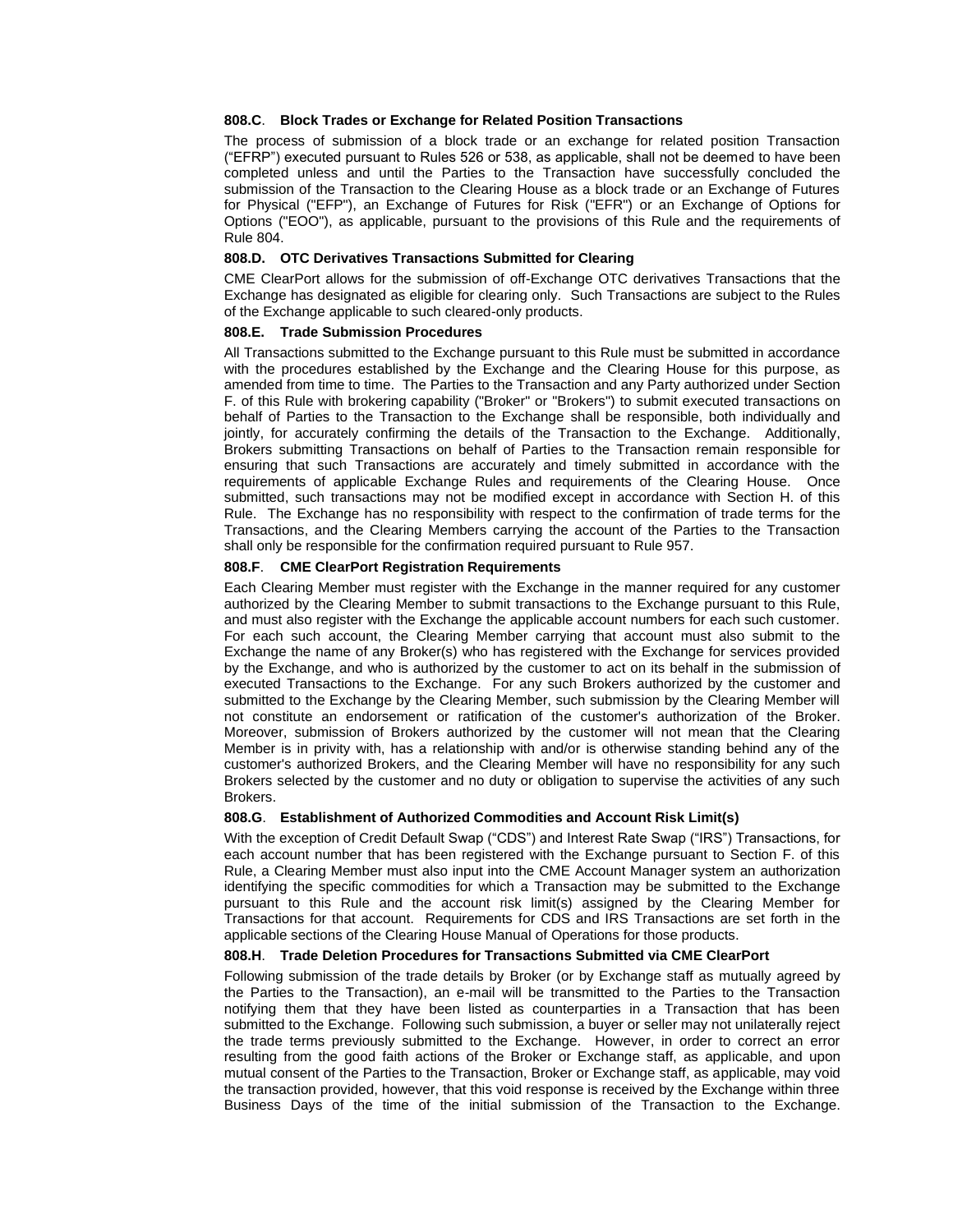Notwithstanding the provisions of this Section, the Parties to the Transaction and any Broker authorized by the Parties to the Transaction pursuant to Section E. of this Rule may be subject to sanctions pursuant to Rule 512 for the inaccurate, incomplete or untimely submission of the Transactions to the Clearing House.

#### **808.I. Entry of Transactions**

For a Transaction submitted to the Exchange pursuant to this rule, such Transaction will first be routed to the Exchange's credit check system. The time of entry of a Transaction into the Exchange's system will be recorded by the system and will be used by the Exchange as the time that a credit check was conducted pursuant to Section J. below.

#### **808.J**. **Use of Credit Check System**

The Exchange will conduct a credit check for each Transaction. The credit check will confirm whether the Clearing Member carrying that account has authorized that account for Transactions submitted pursuant to this Rule in the commodity involved in the Transaction, and confirm whether the entry of the Transaction into clearing would fall within the account risk limit(s) established by the Clearing Member. At all times until both sides (Buy and Sell) of the Transaction have successfully cleared the credit check and the Clearing House has been substituted as the counterparty to the Transaction pursuant to Rule 804, a Transaction submitted to the Exchange pursuant to this rule shall remain as an uncleared Transaction. In the event that either side of the Transaction is rejected as a result of the credit check test, the Parties to the Transaction and their respective Clearing Members will be informed accordingly.

Thereafter, any determination as to further action with respect to the Transaction will be the sole responsibility of the Parties to the Transaction.

#### **808.K**. **Trade Submission Deadlines**

With the exception of CDS, IRS and FX Spot, Forward and Swaps Transactions, all other Transactions that are submitted, confirmed and accepted for clearing, as further provided by Section L. of this rule, prior to 5:15 p.m. New York time on an Exchange Business Day will be included by the Exchange for clearing for that Business Day. The Exchange reserves the right to modify these business hours without notice at any time. The CME ClearPort Facilitation Desk will generally be available to assist users 24 hours a day on all Exchange Business Days. Trade submission deadlines for CDS, IRS and FX Spot, Forward and Swaps Transactions are set forth in the applicable sections of the Clearing House Manual of Operations for those products.

#### **808.L**. **Clearance by Both Sides of the Transactions of Credit Check**

Upon clearance by both sides of the Transaction of the credit check, the Transaction shall be deemed to have been accepted for clearing and will be routed automatically to the Exchange's clearing system. Notwithstanding the above, a Clearing Member shall also be responsible for accepting and clearing a position for a Transaction entered into the Exchange's clearing system for clearing following any non-operation of the Exchange's credit check functionality for the applicable account carried by the Clearing Member.

## **809. TRADE DATA PROCESSING SYSTEM**

From the trade data cleared during each day's reconciliation, the Clearing House will produce a trade register for each clearing member which will itemize by commodity and contract: the opening long and short position, the contracts bought and/or sold during the day, the prices at which executed, and the settlement amounts.

The Clearing House will also produce a recap ledger for each clearing member that will itemize various position and financial information that includes but is not limited to, commodity positions, settlement amounts and performance bond information.

## **810. FALSE ENTRIES ON CLEARING MEMORANDA**

No member shall place any false or inaccurate entries on any clearing memoranda, including, with respect to a Participating Clearing Member, the clearing memoranda of a Cross-Margining Clearing Organization.

## **811. POSITION CHANGE DATA**

Position change data must be submitted to the Clearing House each trading day not later than the time specified by the Clearing House. Position change data will be in such form and contain such information as prescribed by the Clearing House. When requested, the identification of accounts will be made available to the Financial and Regulatory Surveillance Department.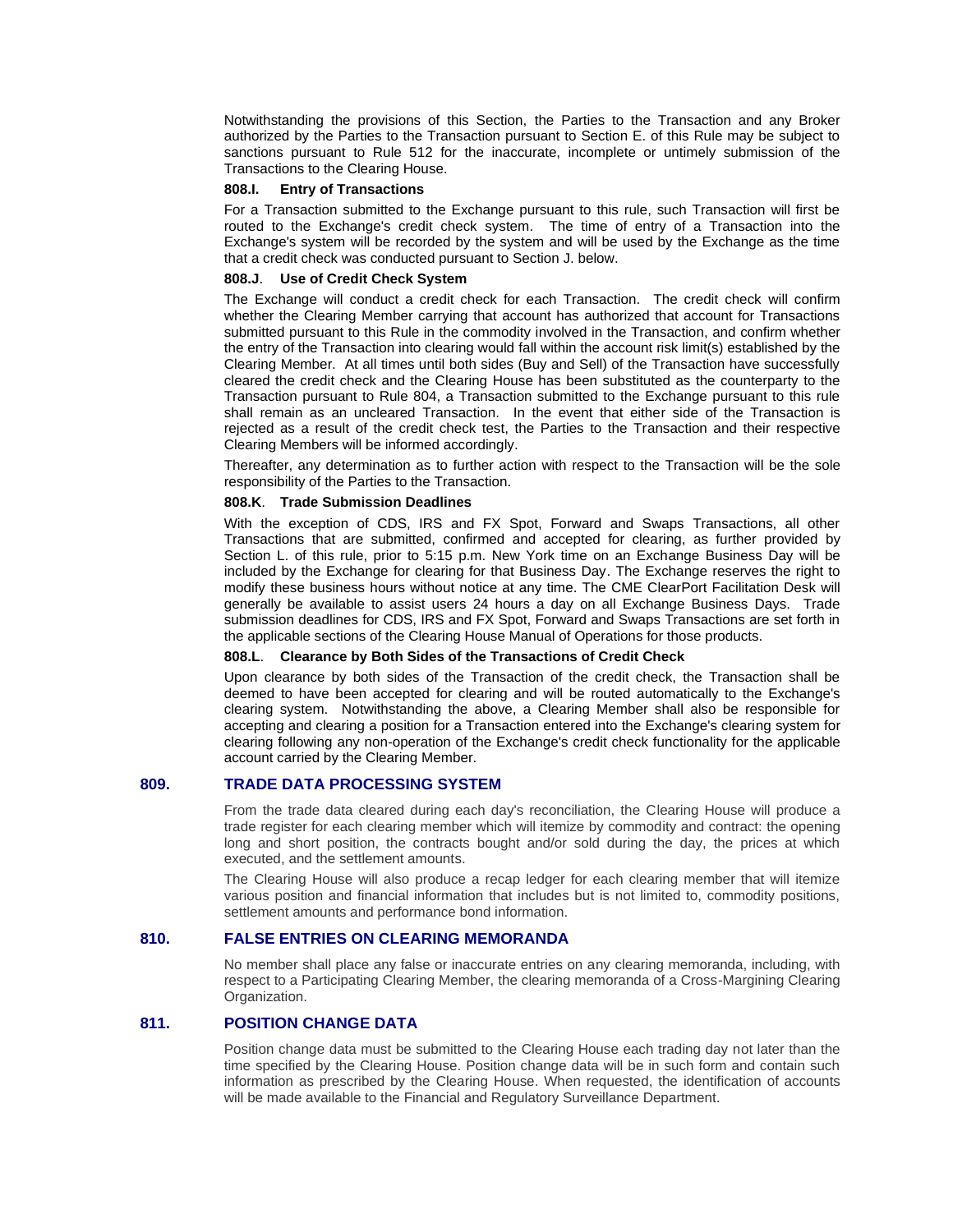## **812. FINAL SETTLEMENT PRICE**

*16B*Certain products, as described in the applicable product chapters, have procedures for establishing a final settlement price that are distinct from the procedures for establishing the daily settlement price for the product on the last day of trading. For such products, if a final settlement price is unable to be determined or if the applicable procedures result in a clearly aberrant final settlement price inconsistent with market value and alternative settlement procedures are not otherwise specified in the relevant product chapter, then the Chief Executive Officer or Chief Operating Officer, or their delegate, may establish a final settlement price that reflects the true market value at the time of final settlement.

A payment in settlement of a delivery obligation (physical or cash settled) shall not be adjusted after ten business days for any reason, including, without limitation, a calculation error or erroneous and/or incomplete input.

#### **813. DAILY SETTLEMENT PRICE**

Daily settlement prices shall be determined each business day for each product pursuant to one or more of the procedures set forth below. The settlement price shall be a price consistent with the minimum tick increment for the product; if the calculated settlement price is not a standard tick increment, the calculated settlement price will be rounded either to the nearest tick or to the tick closer to the previous day's settlement price. The procedure used to determine the settlement price of a product will depend on the product group, level of activity and liquidity during the defined settlement period, and the trading venue(s) used to derive the settlement. To the extent that any members participate in the creation of settlement prices, they agree to assign and transfer to the Exchange any and all right, title and interest in and to the settlement prices, including, but not limited to, all copyright in the settlement prices.

1. [Reserved]

2. Volume-Weighted Average Price (VWAP) of the Settlement Period: In products that use this procedure, all outright trades that occur during the defined settlement period are utilized to calculate the VWAP for specified contract months and the VWAP will be the settlement price. The calculated or estimated VWAP of relevant spread trades that occur during the settlement period may be used to determine the settlement price of deferred or less actively traded contract months in products that use this procedure.

3. Bid/Ask Midpoint at the Settlement or during the Settlement Period: In products that use this procedure, the midpoint of the bid/ask at the defined settlement time or during the defined settlement period will be the settlement price.

4. Option Settlements: Option settlements are derived from available market information including, but not limited to, outright trades, bids or offers during the settlement period, relevant spread trades, bids or offers during the settlement period, the settlement price of the underlying future and relevant relationships based on option pricing theory using option pricing models employed by the Exchange.

5. For all contract months not determined by one of the methods set forth above or pursuant to Section 6 below, relevant spread relationships between contract months will be used to derive the settlement.

6. In the event the Exchange determines that the settlement price derived by one of the methods set forth above is not an accurate representation of the relevant market, the Exchange may determine the settlement price based on other market prices, including settlement prices for similar contracts trading on other exchanges.

7. For all products that are settled with the delivery of, or by reference to, the same underlying instrument but which are offered in alternative contract sizes (mini or micro), a single settlement price will be applicable to all such contracts, with necessary adjustments made to round to the nearest tradable price increment eligible in all such contracts.

8. For contracts cleared through ClearPort Clearing that are not otherwise settled by one of the methods set forth above, staff shall determine settlement prices for such contracts based upon a consideration of relevant market data, including, but not limited to, trading activity in relevant OTC products, pricing data obtained from OTC market participants, the settlement prices of related products and any other pricing data from sources deemed reliable by Staff. With respect to CDS products, in addition to the foregoing, the Exchange may use a price quality auction in which bids and offers submitted by Members may be "crossed" to effect trades and to establish settlement prices for particular contracts.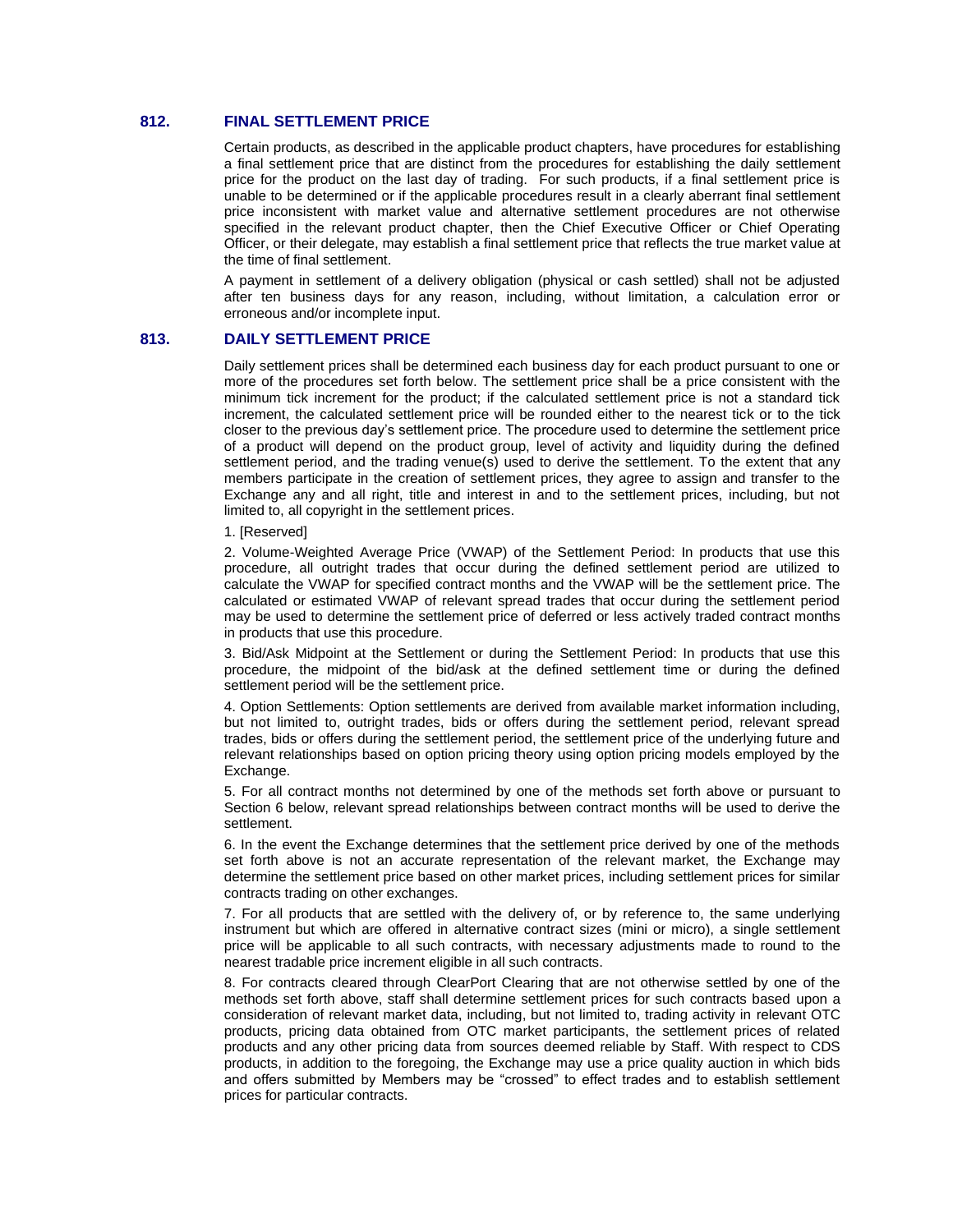9. Notwithstanding the above, if a settlement price in any product, as derived by the normal methodology used for that product, is inconsistent with trades, bids or offers in other months/strikes during the settlement period, or other relevant market information, or if there is no relevant market activity, an Exchange official may establish a settlement price that best reflects the true market valuation at the settlement time or during the defined settlement period.

10. For products cleared by the Clearing House on behalf of another entity, the settlement price shall be determined according to the rules of such entity.

11. Notwithstanding the above, in the case of inaccuracy or unavailability of a settlement price, or if a settlement price creates risk management concerns for the Clearing House, the Clearing House reserves the right to calculate settlement variation using an alternate price determined by the Clearing House.

## **814. SETTLEMENTS, SETTLEMENT VARIATION PAYMENTS, AND OPTION VALUE**

When a clearing member or its customer is long or short any amount of any Commodity for a settlement cycle, as indicated by Clearing House records, settlement for any outstanding exposure shall be made with the Clearing House. A settlement cycle shall be conducted at least once each Business Day at such times as the Clearing House shall determine. The Clearing House may establish different settlement cycles for different contracts. For purposes of this Rule 814, "outstanding exposure" shall mean the obligations to pay, as applicable, any settlement variation payment and any other payments due in respect of a Commodity (including price alignment amount, coupon payments, option premiums and upfront fees and, for the avoidance of doubt, excluding any posting of performance bond).

Each clearing member for its proprietary and customer positions shall pay to, or collect from, the Clearing House any loss or profit for non-option Commodities as a settlement variation payment, as the case may be, represented by the difference between (x) the settlement price of the Commodity for such settlement cycle and (y) the settlement price of the Commodity for the prior settlement cycle (or, for the first settlement cycle after the purchase/sale of such Commodity, the price at which the Commodity was purchased or sold).

Except as otherwise specifically provided for in the contract chapters, for Commodities that are options, the Clearing House will determine option value for each option and the net option value of each portfolio. For a settlement cycle, (i) if the net option value of the portfolio is positive, such amount may be used to satisfy performance bond requirements for the portfolio, (ii) if the net option value of a portfolio is negative, such amount will increase the performance bond requirements for the portfolio.

All payments in satisfaction of outstanding exposures must be paid in cash or any other form of payment approved by the Clearing House Risk Committee; shall be settlement (within the meaning of CFTC Rule 39.14); and shall be final, irrevocable and unconditional no later than when the correct Clearing House bank account at the relevant settlement bank is debited or credited with the payment. Payments in satisfaction of outstanding exposures shall not constitute "property, cash, securities or collateral deposited with the Clearing House" for purposes of Rules 819, 8F008 and 8H08 but, where such payments are retained by the Clearing House at the instruction of the Clearing Member, such payments shall be deemed to be property held by the Clearing House within the meaning of Section 761(10) of the US Bankruptcy Code.

For each of the Clearing House's classes of clearing (i.e., Base Guaranty Fund Products, CDS Products and IRS Products), once all payments in satisfaction of outstanding exposure between a clearing member and the Clearing House for a settlement cycle are final for any of the clearing member's house account, its customer segregated account, its customer secured account or its cleared swaps customer account, the outstanding exposure between the clearing member and the Clearing House for all Commodities in such class of clearing in the respective account subject to that settlement cycle shall be settled, and the fair value of each such Commodity shall then be reset to zero.

Notwithstanding the foregoing, the Clearing House shall not be required to pay any profit to a Participating Clearing Member in the event that such member or its Cross-Margining Affiliate fails to make any required settlement for that settlement cycle with a Cross-Margining Clearing Organization.

If the market conditions or price fluctuations are such that the Clearing House deems it necessary, it may call upon the clearing members, which in its opinion are affected, to pay funds to the Clearing House by such time and in such amount as specified by the Clearing House to meet such settlements as the Clearing House estimates may be necessary. The Clearing House may pay out funds to those clearing members that, in the opinion of the Clearing House, will have credit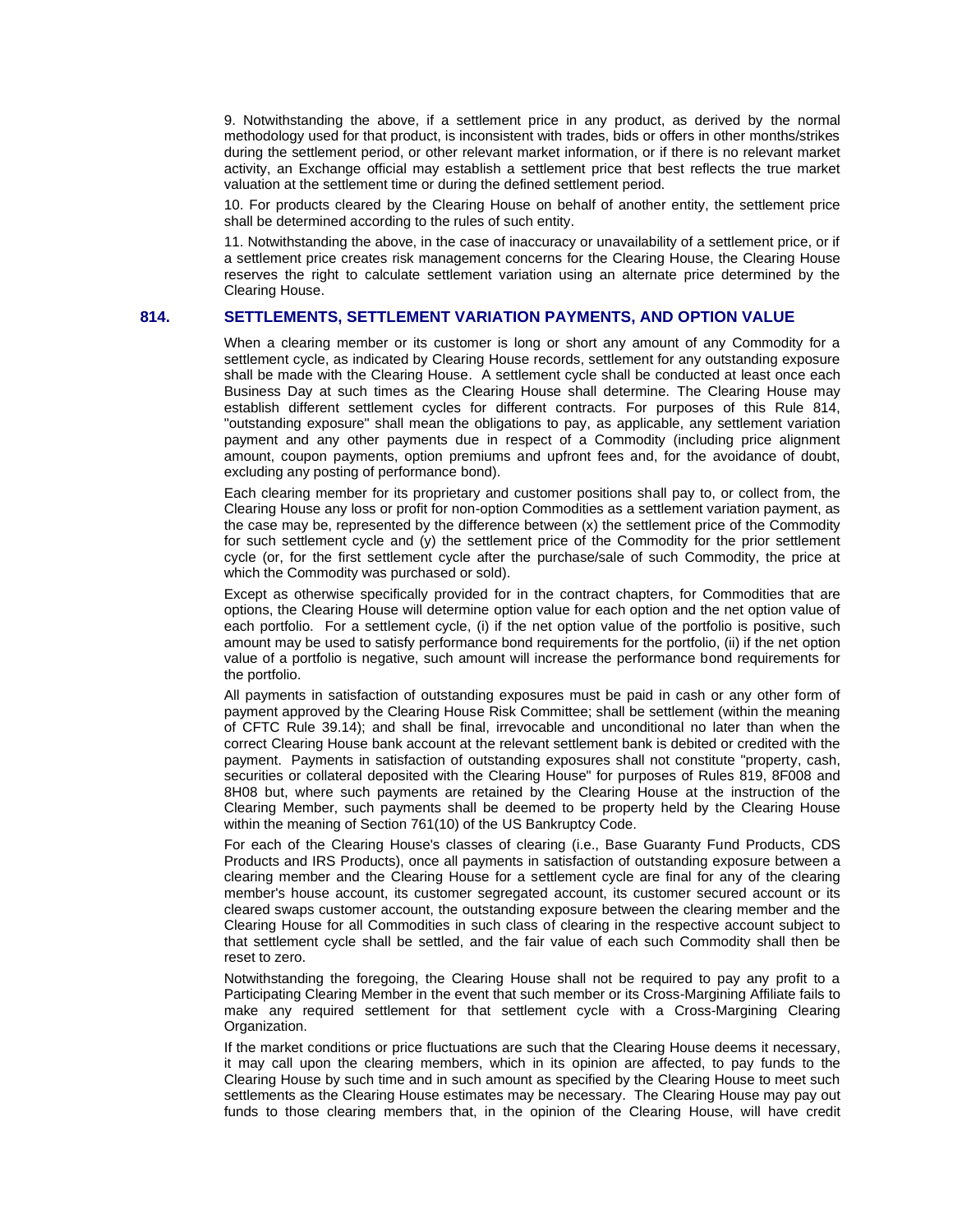balances as a result of those same market conditions or price fluctuations; except that in no instance may the Clearing House pay out funds to a clearing member, other than at the regular settlement, in excess of the total original performance bond deposits it holds for such clearing member. All payments made under this Rule shall be subject to the procedures prescribed by the Clearing House and set forth in the Manual.

# **815.** *<sup>1</sup>***THIRD PARTY EXECUTION PLATFORMS FOR SWAPS**

#### **815.A. Exclusivity of Clearing House Rules**

The Clearing House Rules shall exclusively apply, and prevail to the extent there is any conflict with any third party rules, to all swap trades, and resulting positions, from the time that a swap trade, including a swap trade executed on a Swap Execution Facility ("SEF") or other third party execution platform for swaps (collectively, "Third Party Execution Platforms"), is submitted for clearing. Notwithstanding the foregoing, if the Clearing House rejects a swap trade for clearing, the Clearing House Rules shall cease to apply to that swap trade until such swap trade is resubmitted for clearing.

## **815.B. Clearing House Authority**

The Clearing House will have the sole authority to:

1. determine whether any trade submitted for clearing will be accepted or rejected. For the avoidance of doubt, Third Party Execution Platforms may not make a determination on clearing acceptance or rejection and may only communicate the Clearing House's determination of whether a trade has been accepted or rejected for clearing.

2. block or cancel any trades submitted for clearing by, or on behalf of, any Third Party Execution Platforms if it determines that such trades were executed or submitted to the Clearing House in error.

3. deny or terminate the connection of Third Party Execution Platforms to the Clearing House due to technical, operational or risk management issues at the Third Party Execution Platforms.

4. determine whether it will accept any trade transaction counterparty risk.

5. determine whether contracts cleared by the Clearing House are economically equivalent and should be offset within the Clearing House pursuant to the Act.

## **815.C. Voids and Price Adjustments**

A void or price adjustment for any swap trade that has been accepted for clearing is not valid without the consent of the Clearing House.

#### **815.D. Submission to Clearing House Rules and Access to Execution Platforms**

All Third Party Execution Platforms that submit, or have submitted on their behalf, swap trades for clearing to the Clearing House shall be bound by Clearing House Rules, including, but not necessarily limited to, the disciplinary Rules and the emergency Rules contained in Chapters 2, 4, 8, 8G and 8H and shall, at all times, provide the Clearing House with access to its execution platform for risk management purposes.

## **815.E. Compliance with Regulatory Standards**

No Third Party Execution Platform may submit swap trades for clearing to the Clearing House unless it has complied with all applicable CFTC regulations, standards and requirements including, but not limited to, technological, operational and risk management standards.

## **815.F. Transfer of Swap Positions**

No swap positions may be transferred, including those resulting from an execution on Third Party Execution Platforms, unless such transfer is made in accordance with the Clearing House Rules.

#### **815.G. Applicability to Security-Based Swaps**

Rule 815 does not apply to security-based swaps.

## **816. GUARANTY FUND DEPOSIT**

Each clearing member shall make a Base Guaranty Fund deposit with the Exchange as security for its obligations to the Clearing House. The minimum Base Guaranty Fund deposit of a clearing member shall equal the greater of (a) \$500,000 if clearing CME, CBOT, NYMEX or COMEX futures and options on futures only, (b) \$2,500,000 if clearing OTC spot, forward or swaps contracts or (c) the clearing member's proportionate share of the "Aggregate Guaranty Fund Deposit." This requirement is separate and distinct from the guaranty fund deposit requirement for IRS Products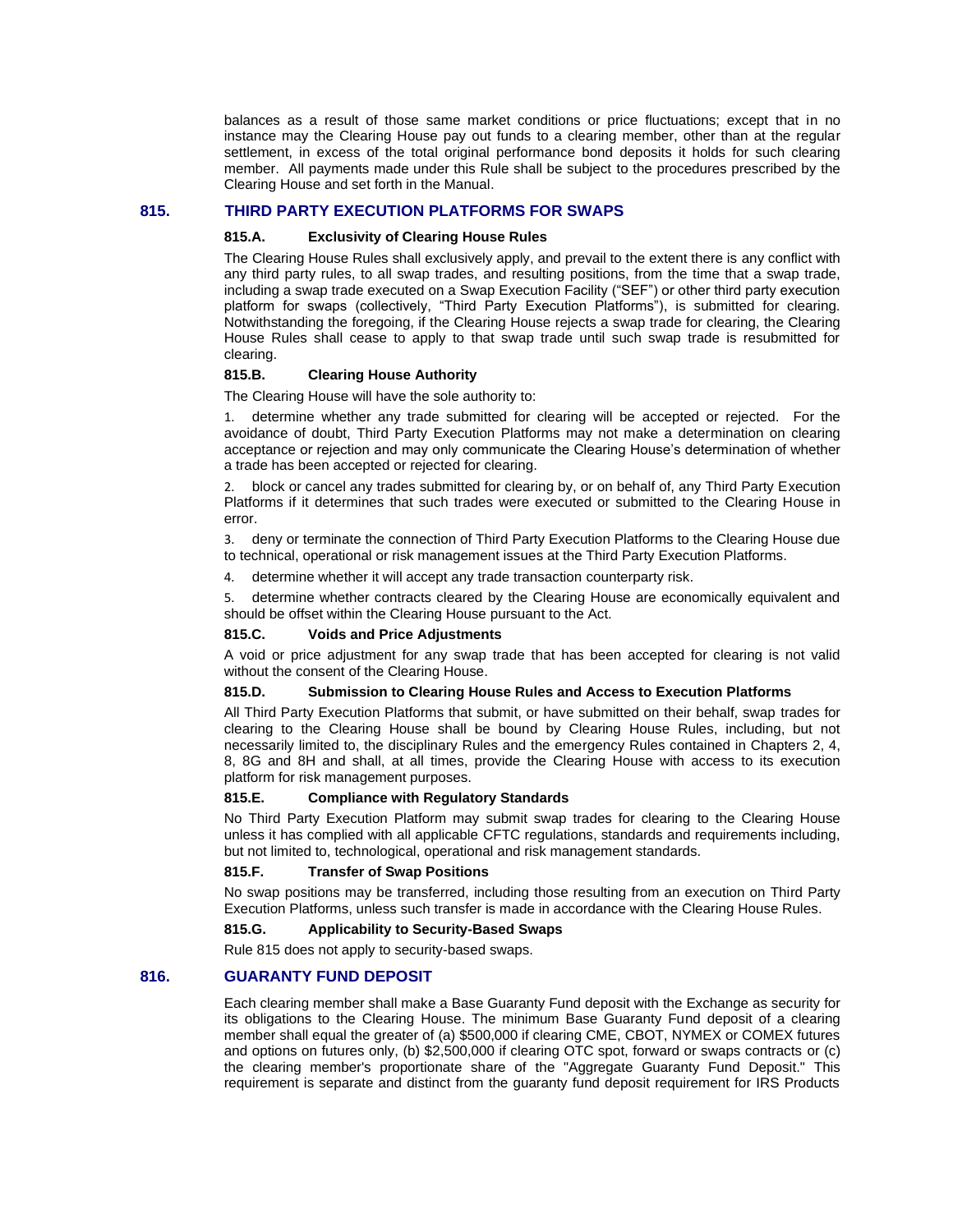as set forth in Chapter 8G of the CME Rulebook. The Aggregate Guaranty Fund Deposit shall be an amount determined by the Clearing House.

Each clearing member's proportionate share of the Aggregate Guaranty Fund Deposit shall consist of:

(i) a specified percentage of the Aggregate Guaranty Fund Deposit multiplied by the clearing member's proportionate share (including the total risk performance bond requirement in respect of positions in its cross-margin accounts and any applicable short option value) of the average aggregate risk performance bond requirement (including the risk performance bond requirement in respect of positions in all cross-margin accounts and any applicable short option value) for the preceding three months; plus

(ii) a specified percentage of the Aggregate Guaranty Fund Deposit multiplied by the clearing member's proportionate share of the total number of contracts executed on the Exchange and any applicable exchange or market during the preceding three months; plus

(iii) a specified percentage of the Aggregate Guaranty Fund Deposit multiplied by the clearing member's proportionate share of foreign currency settlements for the preceding three months.

The percentages in (i) through (iii) above shall be determined and modified by the Clearing House Risk Committee as appropriate. Some contracts may be weighted more heavily than others in order to reflect the greater risk associated with those contracts. The average aggregate risk performance bond requirement, the total number of contracts executed, the gross notional amount of open interest cleared and each clearing member's proportionate share of each will be calculated by the Clearing House, and a report setting forth such information and the clearing member's required Base Guaranty Fund deposit will be given to the clearing member each month, and the Clearing House may provide such reports on an interim basis at any time during the month as the Clearing House staff shall determine. If at any time, such report indicates that the clearing member's current Base Guaranty Fund deposit with the Clearing House is smaller than the amount required, the clearing member shall increase its amount within two business days. If such report indicates that the clearing member's current Base Guaranty Fund deposit with the Exchange is larger than the amount required, the clearing member may withdraw the excess amount. If, prior to the issuance of the monthly report, the Clearing House determines that an increase in the Base Guaranty Fund deposit is necessary to protect the financial integrity of the Clearing House, the clearing member, upon demand of the Clearing House, shall increase its Base Guaranty Fund deposit amount within two business days. In the event that an interim report is issued within five business days prior to the regularly scheduled monthly report, the Clearing House may opt to forego the issuance of an additional month-end report, provided that the amount of resources required has not changed substantially during this period.

A clearing member's Base Guaranty Fund deposit may be in a form as set forth in the Manual. Such Base Guaranty Fund deposit forms and amounts shall be subject to the terms and conditions as approved by Exchange staff.

#### **817. LIQUIDITY FACILITY**

The Exchange may enter into liquidity facilities (each a "Liquidity Facility") to convert collateral to cash in any case where the Clearing House can use the collateral, pursuant to Chapters 8, 8F, 8G, 8H, and 9 of the Rules of the Exchange, and use the cash proceeds to meet an obligation to the Clearing House.

If a clearing member of CME, CBOT, NYMEX, COMEX or OTC Clearing Member (a) is unable to promptly discharge any obligation to the Clearing House or (b) is suspended or becomes subject to any bankruptcy, reorganization, arrangement, insolvency, moratorium, liquidation or other similar proceedings under U.S. federal or state bankruptcy laws or other applicable law, collateral deposited by the clearing member in satisfaction of its performance bond and guaranty fund requirements may be used to obtain liquidity to satisfy the clearing member's obligations to the Clearing House as follows: (1) performance bond collateral relating to a clearing member's proprietary account may be used to obtain liquidity to meet obligations relating to the clearing member's proprietary account, customer segregated account, secured account or cleared swaps customer account; (2) performance bond collateral relating to a clearing member's customer segregated account may only be used to obtain liquidity with respect to obligations of such account; (3) performance bond collateral relating to a clearing member's secured account may only be used to obtain liquidity with respect to obligations of such account; (4) performance bond deposits relating to a clearing member's cleared swaps customer account may only be used to obtain liquidity with respect to such account; and (5) guaranty fund collateral may be used in the order prescribed by Rules 802.B, 8G802.B and 8H802.B.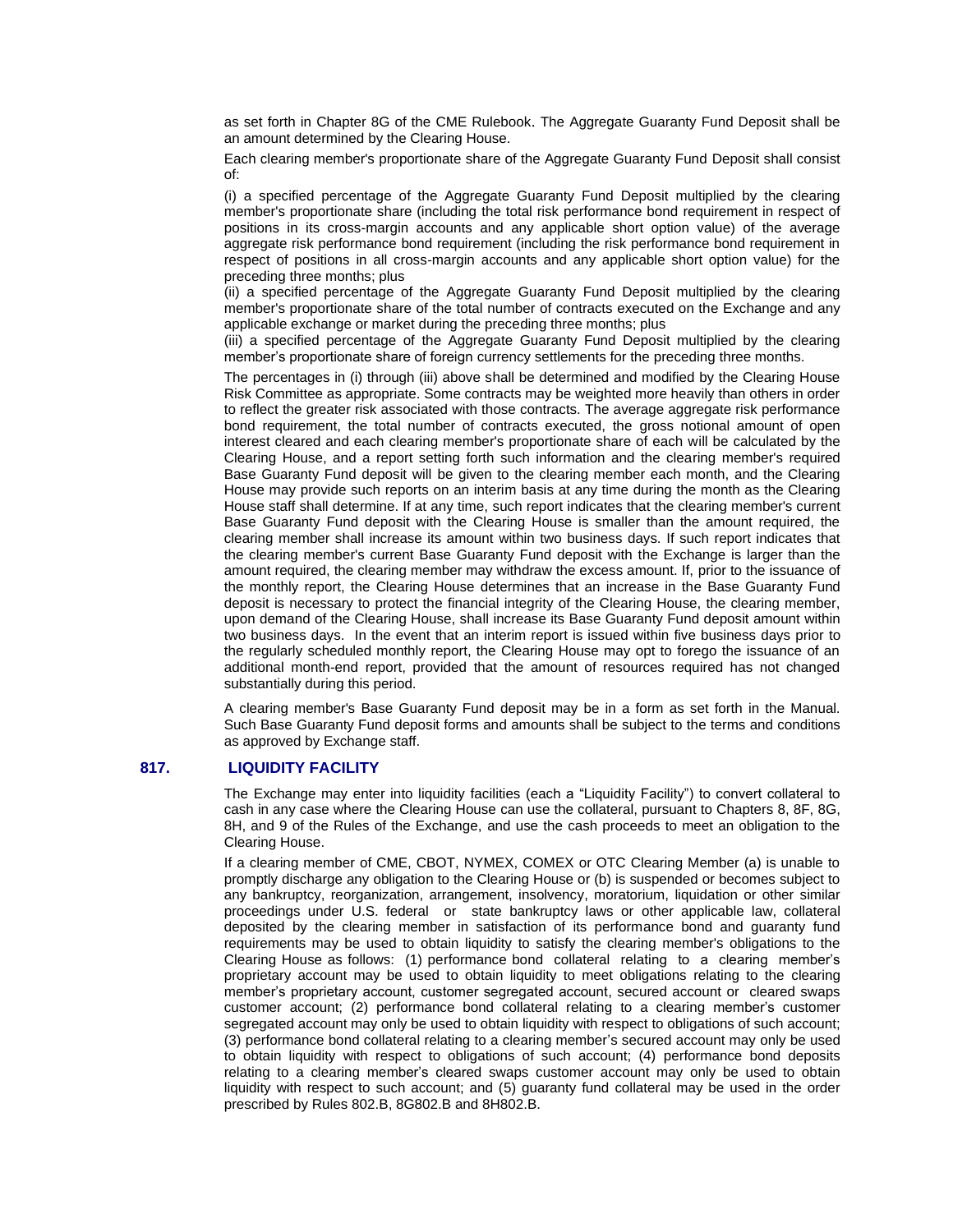In any case where the Rules of the Exchange permit the Clearing House to use guaranty fund collateral deposited by clearing members who have not failed to meet an obligation to the Clearing House, the Clearing House may convert collateral held in that Guaranty Fund to cash by means of a Liquidity Facility.

By delivering assets to the Exchange in satisfaction of guaranty fund deposit and performance bond requirements, each clearing member is hereby deemed: (i) to agree that its assets (or its customers' assets, as provided above) may be transferred by the Exchange to obtain liquidity from the Exchange's liquidity lenders and that its assets may become subject to a lien in favor of the Exchange's liquidity lenders or otherwise guarantee the Exchange's obligations and; (ii) to authorize the Exchange, and appoint the Exchange (such appointment being coupled) with an interest as such clearing member's attorney-in-fact, to enter into agreements on its behalf in connection with its assets (or its customers' assets, as provided above) being transferred to the Exchange's liquidity lenders: and (iii) to acknowledge that the obligations of the Exchange to the Exchange's liquidity lenders may be greater, and extend for periods of time longer, than the obligations, if any, of such clearing member to the Exchange.

The Exchange, as each clearing member's attorney-in-fact, will have authority to enter into agreements on behalf of each clearing member and in each clearing member's name for the purpose of causing the clearing member's assets (or its customers' assets, as provided above) to be transferred to the Exchange's liquidity lenders. Any agreement entered into by the Exchange on behalf of clearing members pursuant to this Rule 817 shall bind each clearing member and will contain provisions, including representations, warranties and covenants, required by lenders under any liquidity facility.

If there is a default under any such liquidity facility, the assets of clearing members transferred to the Exchange's liquidity lenders may be foreclosed upon by such lenders and applied against the obligations of the Exchange under the related liquidity facility. Clearing members shall take no action, including but not limited to attempting to obtain a court order, that would interfere with the ability of such liquidity lenders to receive the benefit of their contractual remedies in connection with any such foreclosure or that would controvert or assert the invalidity of any provision of these rules. Each clearing member agrees to sign any document or agreement requested by the Exchange to further document the power of attorney set forth and established by these rules.

The foregoing provisions shall apply without regard to whether a clearing member has been declared to be in default under the Rules.

## **818. CLOSE-OUT NETTING**

If at any time, Chicago Mercantile Exchange Inc. ("CME") is subject to a Bankruptcy Event (as defined in CME's Close-Out Netting Rule (Rule 818), then all open positions in the CME Clearing House shall be closed in accordance with CME Rule 818. If at any time, CME is in default (as defined in CME's Close-Out netting Rule (Rule 818), a Clearing Member's open proprietary and customer positions at the CME Clearing House shall, at the election of the Clearing member, be promptly closed in accordance with CME Rule 818. The procedures for netting, offsetting and valuing Clearing member positions in a Bankruptcy Event or a default involving CME are set forth in CME's Close-Out Netting Rule (Rule 818).

## **819. LIEN ON COLLATERAL**

Each Clearing Member hereby grants to the Clearing House to secure obligations of such Clearing Member to the Clearing House a first priority and unencumbered security interest and lien against any property, cash, securities or collateral deposited with the Clearing House by such Clearing Member. Clearing Members shall execute any documents required by CME to create and enforce such lien.

## **820. PERFORMANCE BONDS**

Performance bond requirements will be as determined by Clearing House staff from time to time. Clearing Members must post performance bond to the Clearing House on a gross basis for each of its omnibus customer accounts.

Subject to the terms and conditions as approved by Clearing House staff, the Clearing House will accept as performance bond, cash, equity securities, shares of mutual funds, United States Treasury and agency Securities, Letters of Credit, shares in CME's Interest Earning Facility 2 Program, permitted investments allowable under CFTC Regulation 1.25, "readily marketable securities" as defined by Securities and Exchange Commission Rules, as applicable, gold warrants that are registered as deliverable for gold futures contracts traded on Commodity Exchange, Inc.,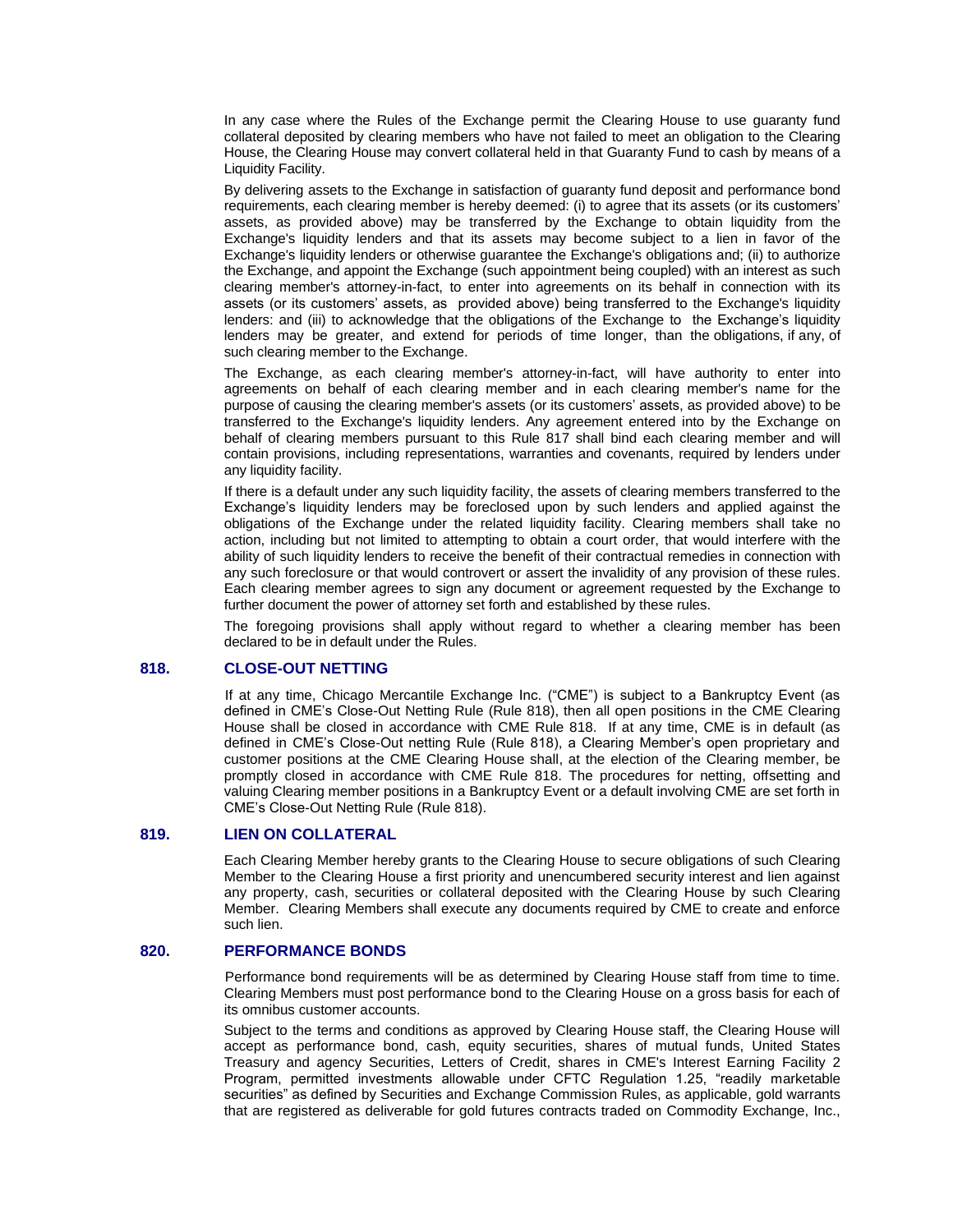and "London Good Delivery" gold, as defined by the London Bullion Market Association (as used in this Rule 820, such assets and any proceeds thereof are collectively referred to as "Assets"), all of which must be and remain unencumbered. The Clearing House may include other forms of collateral within the definition of "Assets" upon the approval of the Clearing House Risk Committee and notice to clearing members.

All performance bond collateral, as herein described, shall be placed to the credit of the member paying the same for its customers' trades or its own (so-called "house") trades as designated by the clearing member. The Clearing House shall value performance bond collateral as it deems appropriate. The clearing member shall transfer the performance bond collateral to the Clearing House or to an approved depository for safekeeping in a Clearing House account and the Clearing House shall retain control over such performance bond collateral. Neither the Exchange nor the Clearing House shall have any obligation or responsibility to preserve, protect, collect or realize upon, and under no circumstances shall the Exchange or Clearing House be liable for, any loss or diminution in value or depreciation in the performance bond collateral maintained pursuant to this rule. A clearing member who maintains performance bond collateral for its benefit pursuant to this rule shall hold the Exchange and Clearing House harmless from all liability, losses and damages which may result from or arise with respect to the care and sale of such performance bond collateral. All initial and additional performance bonds shall be retained by the Clearing House in whole or in part, as Clearing House staff may deem necessary, until the trades for which such performance bond collateral has been deposited, have been offset, cash settled, delivered or otherwise closed out as determined by Clearing House staff.

Each clearing member shall reimburse the Clearing House for all fees, expenses, charges and costs assessed by a depository against the Clearing House with respect to all performance bond collateral maintained in its account, and shall make deposits as may be required by the Clearing House by reason of any depreciation in the market value of such performance bond collateral. If a clearing member defaults to the Clearing House with respect to performance bonds, the performance bond collateral maintained in its account pursuant to this rule shall be taken over by the Clearing House and sold without notice and the proceeds of the performance bond collateral deposited for customers' trades shall be applied against the performance bond requirements for the clearing members' customers' accounts, and the proceeds of performance bond collateral deposited for the house trades shall be applied against the requirements for the clearing member's own (so-called "house") account.

# **821. [RESERVED]**

## **822. LIQUIDITY RISK MANAGEMENT**

#### **822.A. Liquidity Rules**

In the event the Clearing House needs liquidity for non-cash collateral of a clearing member or its customers for same day settlement, the Clearing House will first attempt to obtain liquidity for such collateral through asset sale, any uncommitted funding arrangements, its committed lines of credit and any committed repurchase agreements. In the event the Clearing House is unable to obtain same day settlement through such means, the Clearing House may declare the occurrence of a Liquidity Event and in its sole discretion may take the following actions in the following order to secure same day liquidity for such assets as follows:

## **1. Substitution of Guaranty Fund Cash**

a. The Clearing House may substitute any cash deposited by clearing members in a guaranty fund with U.S. Treasuries deposited as performance bond or guaranty fund by a clearing member that is the subject of such Liquidity Event and that participates in such guaranty fund in an amount of assets with haircutted market value (determined by the Clearing House as of the prior day's close of business utilizing a recognized third party pricing source) equal to the amount of cash substituted. Any assets transferred by this rule shall be applied as guaranty fund deposit(s) of any such clearing member whose cash was substituted and will be allocated pro rata among any clearing members with cash deposits. The substitution of U.S. Treasuries for the clearing member's guaranty fund deposit(s) will be limited to the size of the clearing member's guaranty fund deposit(s) at the time of the Liquidity Event. For any substitution of U.S. Treasuries for cash in a guaranty fund, the impacted clearing member may, within 24 hours of substitution, request that the Clearing House replace the cash for the substituted U.S. Treasuries, to the extent still on deposit, within 29 days of the date of substitution. Any clearing member requesting cash replacement will receive the exact value in cash received by the Clearing House upon liquidation the U.S. Treasuries.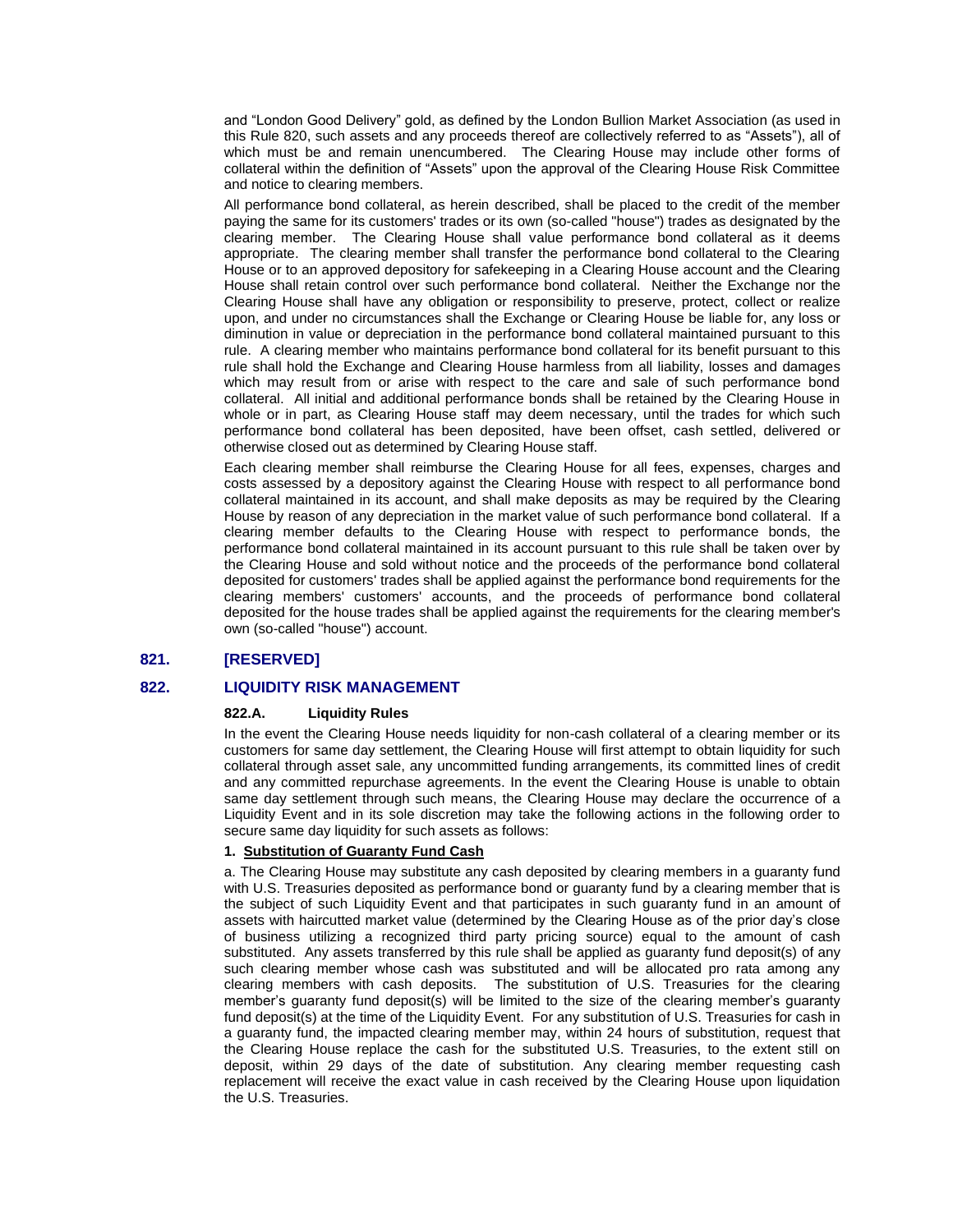b. In order to ensure the Clearing House can obtain sufficient cash from a guaranty fund pursuant 1.a. above, the Clearing House may notify any clearing member that is a U.S. Government Securities Broker-Dealer or has a U.S. Government Securities Broker-Dealer affiliate to replace its non-cash guaranty fund assets with cash within 60 minutes from the time of notification. To the extent that a clearing member(s) fails to provide cash within 60 minutes or the request occurs after 3 PM Central time, the Clearing House may debit cash from that clearing member's settlement bank account in the amount of the clearing member's non-cash guaranty fund assets.

#### **2. U.S. Treasury Sale to Meet Clearing House Settlement Variation Obligations**

The Clearing House may offset its US dollar settlement variation obligations to any clearing member that is a U.S. Government Securities Broker-Dealer or has a U.S. Government Securities Broker-Dealer affiliate, up to the amount of that clearing member's guaranty fund contribution(s), by selling U.S. Treasuries valued based on the prior day's closing prices with prevailing CME haircuts applied in exchange for US dollar cash from the clearing member. The US dollar cash received by CME from the clearing member shall be in the form of the variation margin obligation owed by CME and CME shall deliver the purchased U.S. Treasury securities to the U.S. Government Securities Broker-Dealer.

#### **822.B**. **Transfer or Disbursement of Collateral as Compensation for Portfolio Auction, Sale or Transfer with Notice in Advance**

To the extent permitted by the terms of any auction, sale or transfer of a defaulted or suspended clearing member's or customer portfolio for which a payment is owed by the Clearing House to an auction winner, purchaser or transferee, in lieu of satisfying such payment with cash, the Clearing House may satisfy any payment owed to such persons by transferring Federal Reserve discount window eligible securities with a market value (determined by the Clearing House as of the prior day's close of business utilizing a recognized third party pricing source) equal to the amount of such obligation.

# **823. [RESERVED]**

## **824. ADDITIONAL PERFORMANCE BOND**

Whenever, in the opinion of the Clearing House Risk Committee, the President of Global Operations, Technology & Risk or the President of the Clearing House or, in his absence, his delegate, unstable conditions relating to one or more products exist, they may from time to time, call for additional performance bond collateral from clearing members. Such additional performance bond calls may be as much as or more than the original performance bond collateral. The performance bond collateral thus called for may be for one or more contract(s) from one or more clearing member(s) and on long positions, short positions or both.

In the event market conditions and price fluctuations at any time shall cause the Clearing House Risk Committee, the President of Global Operations, Technology & Risk or the President of the Clearing House or, in his absence, his delegate, to conclude that additional performance bond collateral is required to maintain an orderly market in contracts traded on the exchange or to preserve fiscal integrity the Clearing House Risk Committee, the President of Global Operations, Technology & Risk or the President of the Clearing House or his delegate may call for additional performance bond collateral to be deposited with the Clearing House during the next banking hour after demand therefor, or at such times as may be specified. Such additional performance bond collateral may be called from the longs or the shorts or from both.

When the Clearing House Risk Committee, the President of Global Operations, Technology & Risk or the President of the Clearing House or, in his absence, his delegate, shall be of the opinion that any clearing member is carrying commitments or incurring risk in its proprietary, customer and/or cross-margin accounts, that are larger than is justified by the financial condition of that clearing member, then the Clearing House Risk Committee, the President of Global Operations, Technology & Risk or the President of the Clearing House or, in his absence, his delegate, may require additional performance bond collateral of such clearing member which shall be deposited with the Clearing House during the next banking hour after demand therefor, or at such time as may be specified, or a portion of the open positions of said clearing member may be required to be transferred to the books of another clearing member.

## **825. SEGREGATION OF PERFORMANCE BOND**

The performance bond assets resulting from any rehypothecation, investment, pledge or disposition of the original performance bond assets deposited by a clearing member that is not a defaulting or suspended clearing member, to the extent the Exchange is not required to transfer or pay out to third parties such resulting performance bond assets to meet the Exchange's obligations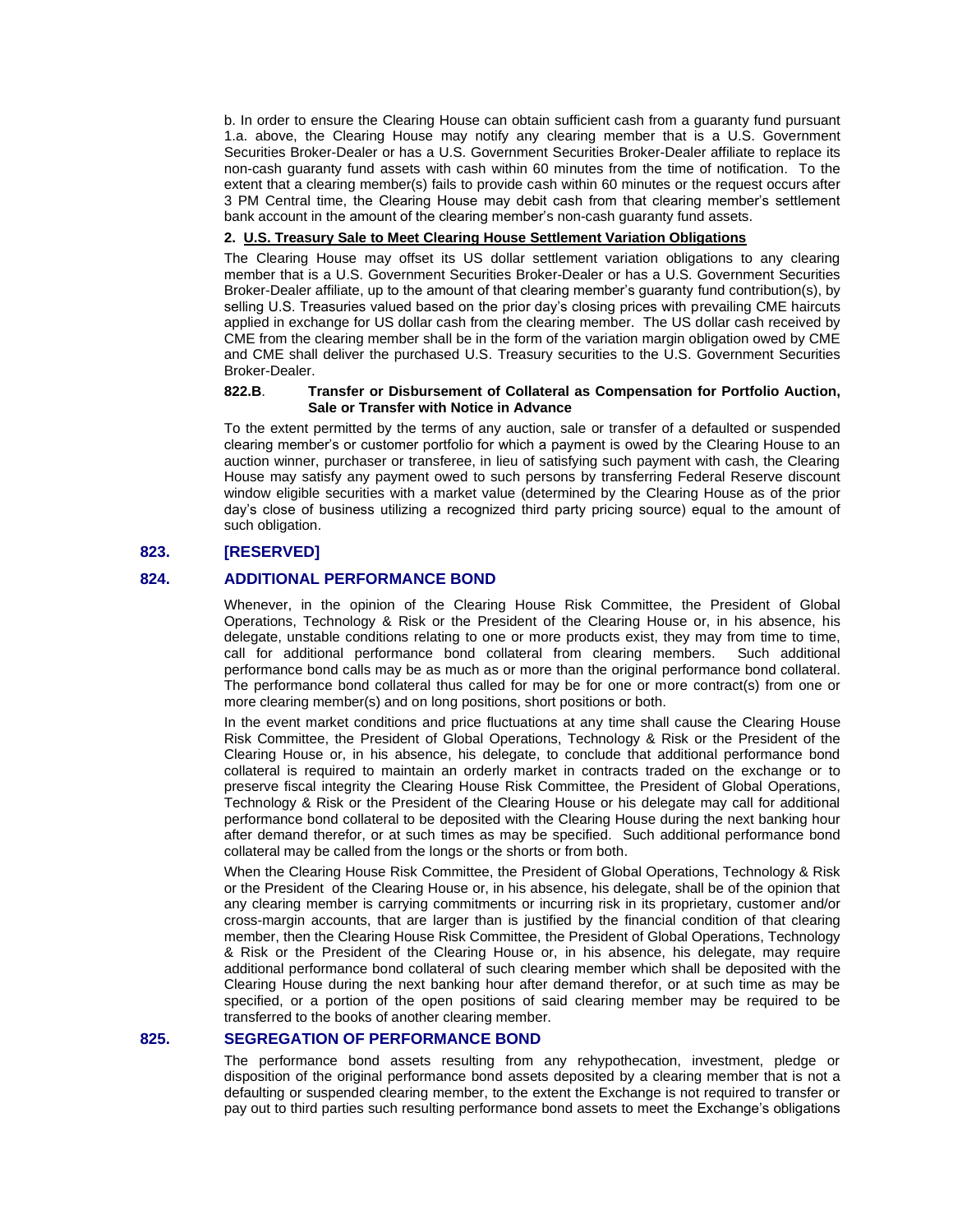with respect to the clearing member pursuant to the Rules, shall be held by the Exchange in the same manner in which the Exchange holds performance bond assets of the same form as the resulting performance bond assets.

# **826. PROPRIETARY ACCOUNT MINIMUM LIQUIDATION PERIOD**

(a) With respect to clearing member proprietary positions, the Clearing House shall ensure performance bond requirements are calculated and collected using a liquidation period of not less than two (2) days calculated on a net basis.

(b) Paragraph (a) of this Rule does not apply to positions in (i) agricultural commodity derivatives contracts that meet the exclusion criteria established in Article 2 of the European Commission's equivalence determination dated February 24, 2016; or (ii) cleared-only OTC products accepted for clearing by the Clearing House.

#### **827. SECURITIES LENDING PROGRAM**

United States Treasury Bills, Treasury Notes, Treasury Bonds, Treasury Bond Principal Strips, Agency Securities, and other financial instruments approved by Exchange staff, (collectively, "Securities") that are deposited with the Clearing House by clearing members in satisfaction of Guaranty Fund requirements or as performance bond for their own (i.e., "house") trades may be loaned out by the Exchange pursuant to the Securities Lending Program. Clearing members depositing Securities with the Exchange in satisfaction of guaranty fund requirements or as performance bond for house trades that are loaned out pursuant to the Securities Lending Program are deemed to agree that the lending of Securities under arrangements having safeguards consistent with generally accepted market practices will constitute reasonable care of the Securities in the possession of the Exchange or its securities lending custodian.

## **828. BASE FINANCIAL RESOURCES**

The Clearing House shall maintain funded financial resources sufficient to enable the Clearing House to meet its financial obligations to CME, CBOT, NYMEX and COMEX clearing members notwithstanding a default by the two clearing members creating the largest combined loss to the Clearing House in extreme but plausible market conditions. If a clearing member controls another clearing member or is under common control with another clearing member, the affiliated clearing members shall be deemed to be a single clearing member for financial resources calculations under this rule.

## **829. MEASURES TO MITIGATE PROCYCLICALITY**

(a) With respect to exchange traded derivatives contracts it clears, the Clearing House shall establish performance bond requirements designed to limit the likelihood of procyclical changes in performance bond requirements and mitigate costly and disruptive adjustments to performance bond requirements in periods of high market volatility. The Clearing House shall maintain specific risk management procedures ensuring that performance bond is calculated and collected on a basis that includes measures designed to limit procyclicality that are equivalent to at least one of the options listed in Article 28 (Procyclicality) of Delegated Regulation (EU) No. 153/2013. Such anti-procyclicality measures shall include tools such as extended lookback periods, seasonal volatility metrics, volatility floors, stress volatility metrics and implied volatility.

The Clearing House shall regularly review the measures it utilizes to address procyclicality to ensure they are appropriate in light of market conditions.

Further, the Clearing House's anti-procyclicality measures shall be designed to ensure that its policy for setting performance bond requirements delivers forward looking, stable, conservative, and prudent performance bond requirements that limit procyclicality to the extent that the soundness and financial security of the CCP is not negatively affected.

(b) Paragraph (a) does not apply to positions in agricultural commodity derivatives contracts that meet the exclusion criteria established in the Article 2 of the European Commission's equivalence determination dated February 24, 2016.

## **830. CROSS MARGINING**

#### **830.A. Definitions**

1. Cross-Margining Affiliate: An affiliate of a Participating Clearing Member with which such clearing member is cross-margining its positions at the Clearing House and a Cross-Margining Clearing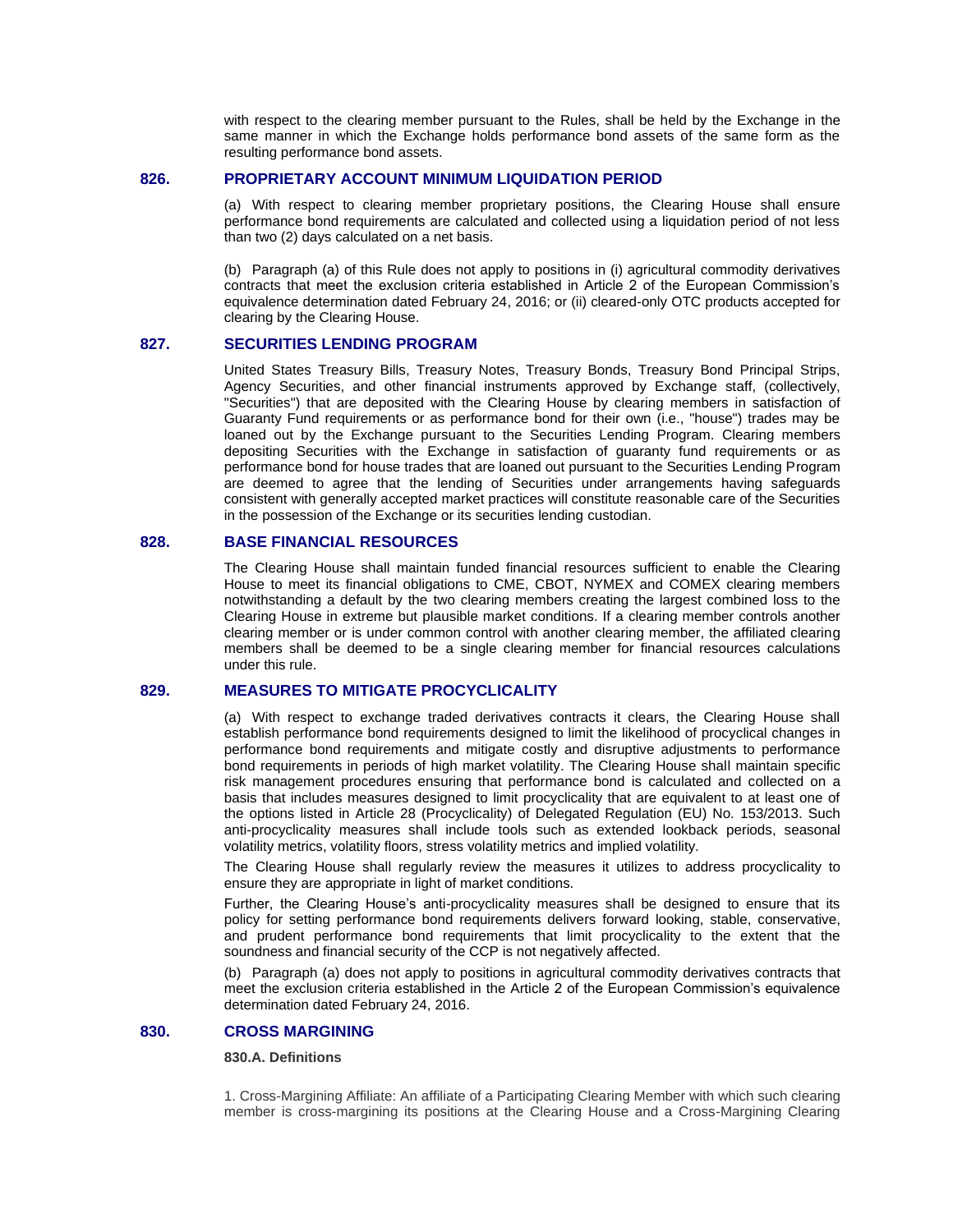Organization.

2. Participating Clearing Member: A clearing member that is cross-margining its positions at the Clearing House with its own or a Cross-Margining Affiliate's positions at a Cross- Margining Clearing Organization.

3. Cross-Margining Clearing Organization: A clearing organization that has entered into a Cross-Margining Agreement with the Clearing House.

4. Joint Cross-Margining Program: A cross-margining program in which the Clearing House and one or more Cross-Margining Clearing Organizations each hold a joint security interest in positions, margin and other property of Participating Clearing Members and, if applicable, their Cross-Margining Affiliates.

5. Guaranteed Cross-Margining Program: A cross-margining program in which a guaranty is provided by and between the Clearing House and one or more Cross-Margining Clearing Organizations and each entity holds an individual security interest in positions, margin and other property of Participating Clearing Members and, if applicable, their Cross-Margining Affiliate.

#### **830.B. Cross-Margining Programs**

1. The Clearing House may establish cross-margining programs as approved by the Clearing House Risk Committee and the Board. A clearing member may become a Participating Clearing Member to participate in a Joint Cross-Margining Program by establishing with the Clearing House one or more cross-margin accounts for cross-margining positions with either its own positions or those of a cross-margining affiliate at a Cross-Margining Clearing Organization. In order to establish a cross-margin account, a clearing member shall enter into the agreements required by the Clearing House, including a Cross-Margined Account Agreement and Security Agreement with the Clearing House, the Cross-Margining Clearing Organization, and, if applicable, the member's Cross-Margining Affiliate. That Agreement shall provide, among other things, that the Clearing House and the Cross-Margining Clearing Organization shall jointly have a first lien on and security interest in all positions held in the cross-margin account, all related performance bond, and all proceeds of the foregoing, as security for the obligations of the clearing member and, if applicable, its Cross-Margining Affiliate, to the Clearing House and the Cross-Margining Clearing Organization. Failure to comply with the terms of such Agreements may constitute an act detrimental to the interest or welfare of the Exchange.

2. A clearing member may become a Participating Clearing Member in a Guaranteed Cross-Margining Program by entering into a Cross-Margining Participant Agreement with the Clearing House, the Cross-Margining Clearing Organization, and, if applicable, the clearing member's Cross-Margining Affiliate. That Agreement shall provide, among other things, that a Participating Clearing Member shall immediately be obligated to reimburse the Clearing House ("Reimbursement Obligation") in the event the Participating Clearing Member or its Cross-Margining Affiliate defaults in the payment of any obligation to a Cross-Margining Clearing Organization and the Clearing House is required to make a guaranty payment to such Cross-Margining Clearing Organization. In addition, the Agreement shall provide that the Clearing House shall have a first lien and security interest in all positions held, all related performance bond, and all proceeds of the foregoing, as security for the obligations of the clearing member and, if applicable, its Cross-Margining Affiliate, to the Clearing House. Failure to comply with the terms of such Agreement may constitute an act detrimental to the interest or welfare of the Exchange.

The provisions of this Rule 830 and the corresponding sections of the Clearing House Manual shall apply to all CME-cleared positions held pursuant to a cross-margining program and shall supersede all other provisions of the Rules to the extent inconsistent therewith. In addition, the Clearing House shall determine what positions will be eligible for cross-margining.

#### **830.C. [Reserved]**

#### **830.D. Performance Bonds for Cross-Margining Program**

Performance bond requirements for a Joint and Guaranteed Cross-Margining Program shall be determined as set forth in the Cross-Margining Agreement, and that Agreement shall also govern what forms of performance bond will be permitted and how such performance bond will be held.

#### **830.E. Close-Out of Cross-Margin Positions**

A Participating Clearing Member may be suspended if it or its Cross-Margining Affiliate, if any, is in default in payment of any obligation, including a Reimbursement Obligation, with respect to a Joint or Guaranteed Cross-Margining Program.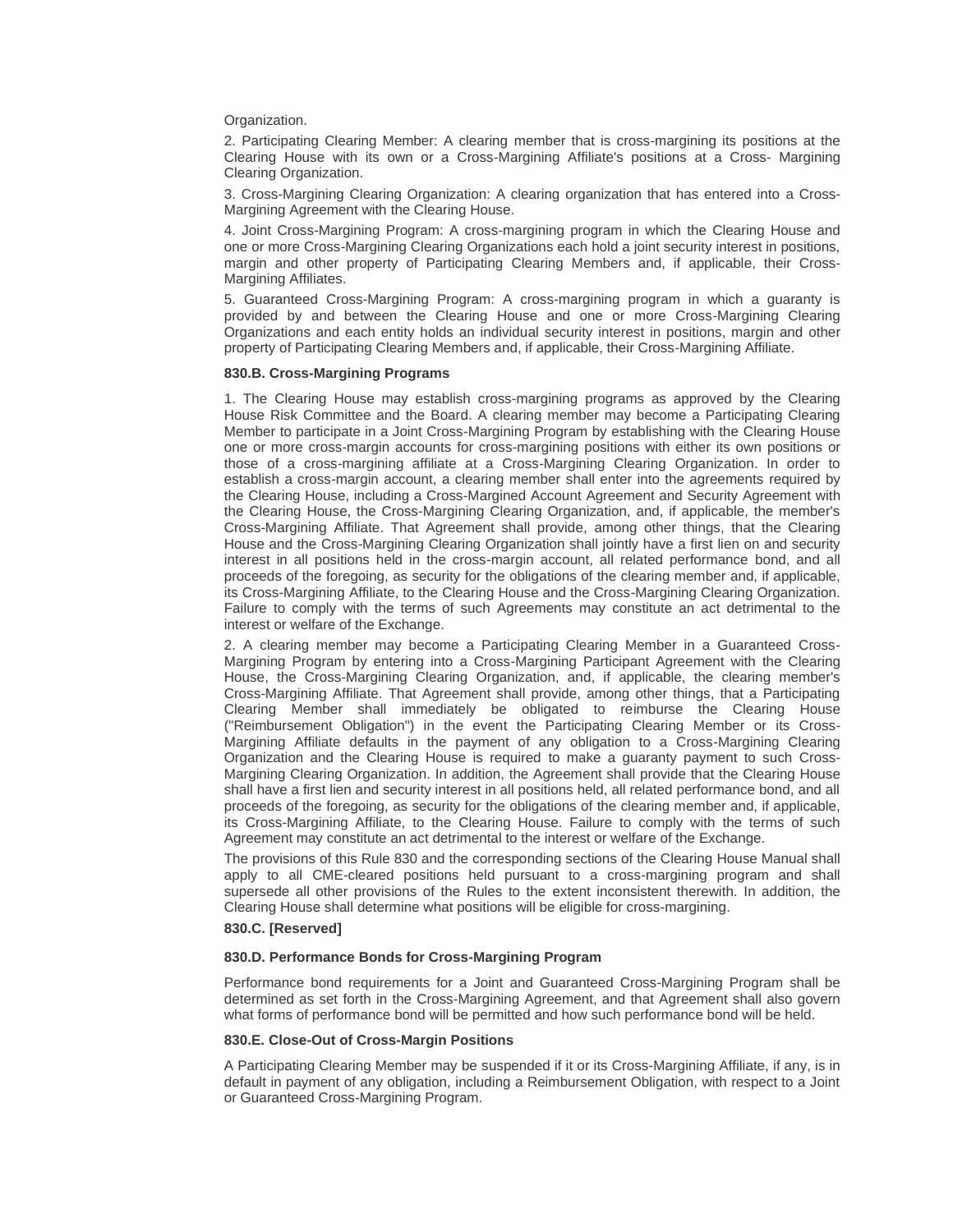The cross-margin account of a clearing member participating in a Joint Cross-Margining Program may be liquidated by the Clearing House at the request of a Cross-Margining Clearing Organization whether or not the Exchange or the Clearing House suspends, or is permitted under the Rules to suspend, such clearing member. Upon the suspension of a Participating Clearing Member, or upon receiving notice from a Cross-Margining Clearing Organization of its suspension of a Participating Clearing Member or its Cross-Margining Affiliate, the Clearing House shall have the right to liquidate the positions in the cross-margin account, convert to cash the performance bond therefor, and dispose of the proceeds thereof, all in accordance with the terms of the Cross-Margining Agreement.

The positions of a clearing member participating in a Guaranteed Cross-Margining Program may be liquidated by the Clearing House in the event that the Participating Clearing Member or its Cross-Margining Affiliate defaults in the payment of any obligation to the Clearing House or a Cross-Margining Clearing Organization. Upon the suspension of a Participating Clearing Member, or upon receiving notice from a Cross-Margining Clearing Organization of its suspension of a Participating Clearing Member or its Cross-Margining Affiliate, the Clearing House may liquidate: the positions of the Participating Clearing Member; all related performance bond; and all proceeds of the foregoing. The Clearing House may then apply all such liquidated proceeds to satisfy the Participating Clearing Member's obligations to the Clearing House, all in accordance with the terms of the Cross-Margining Agreement.

## **831. COMMINGLING OF ELIGIBLE BASE FUTURES AND SWAPS POSITIONS**

The Clearing House may identify non-swap Base Guaranty Fund Products that may be commingled with positions in swap Base Guaranty Fund Products in order to provide risk offsets for customer positions if and only if the price risks with respect to such products are significantly and reliably correlated (such products, "Base Eligible Products"). The price risks of different positions will only be considered to be significantly and reliably correlated if there is a theoretical basis for the correlation in addition to an exhibited statistical correlation. Upon such identification, Base Clearing Members may elect that a customer's positions in Base Eligible Products be commingled in a cleared swaps account. If the Clearing House determines at any time that any Base Eligible Products are non-risk reducing when commingled, the Clearing House may either restrict the commingling of additional Base Eligible Product positions or require moving or liquidating such positions.

List of eligible swaps: **[View table here \(XLS\)](http://www.cmegroup.com/rulebook/files/rule-831.xlsx)**

## **832. FOREIGN CURRENCY MARKET DISRUPTION**

In the event a Foreign Currency Market Disruption impacts the ability of the Clearing House and its Clearing Members to meet settlement variation or final settlement obligations in any non-U.S. dollar currency for any product cleared by the Clearing House (each, an "Impacted Currency"), the Clearing House and its Clearing Members may transact settlement obligations for each Impacted Currency in U.S. dollars.

The requirement to settle an Impacted Currency obligation in U.S. dollars shall be effective upon notice from the Clearing House. Completion of settlement for an Impacted Currency under the rules of this Chapter will fully discharge each of the Clearing Member's and Clearing House's settlement obligations for that Impacted Currency and settlement cycle. The U.S. dollar rate of exchange shall be based on exchange rates as determined by the Clearing House with reference to exchange rates in the relevant market. The Clearing House will publish the applicable exchange rate on CME Group's website.

A Foreign Currency Market Disruption exists when (i) events not within the Clearing House's control make it illegal or impossible to transact in a foreign currency, (ii) authoritative action such as the adoption of capital controls, asset freezes, imposition of sanctions, nationalization or any other similar action by any governmental entity impedes or is likely to impede the Clearing House's ability to effect settlement transactions in any foreign currency, or (iii) any event with similar effect to the foregoing occurs.

Nothing in this Rule 832 shall in any way limit the authority of the Board, other committees, or other appropriate officials to act in an emergency situation as defined by these Rules.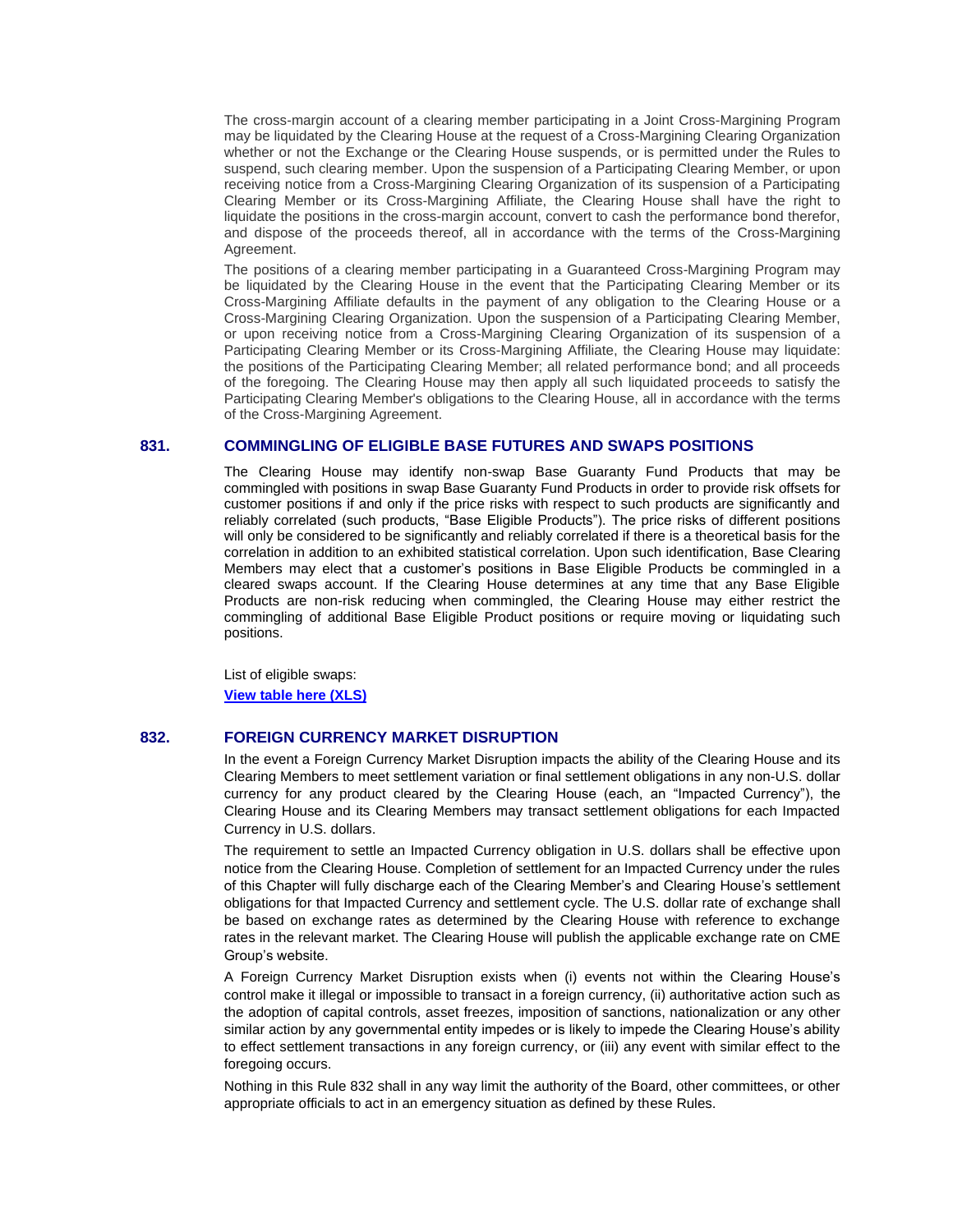## **833.-849. [RESERVED]**

#### **850. FEES**

Exchange fees and/or any transaction surcharges shall be assessed against a clearing member for each side of a transaction traded on, cleared by or processed through the Exchange or the Clearing House as the Board or Exchange staff, as appropriate, may from time to time prescribe. Detailed information concerning these fees is set forth in the Exchange Fee Schedule and applicable Fee Policy Bulletins available on the CME Group website.

# **851. [RESERVED]**

#### **852. SURCHARGES FOR ERRORS, DELAYS AND OMISSIONS**

Exchange staff may establish, and from time to time revise, schedules of surcharges to be imposed upon clearing members for errors, delays and omissions with respect to trade data and certain other information required to be provided to the Clearing House. These surcharges are to be collected by the Clearing House and are in addition to any disciplinary sanctions that may be imposed by Market Regulation, the BCC or CHRC for the violation of Exchange rules.

## **853. TRANSFERS OF TRADES AND CUSTOMER ACCOUNTS**

#### **853.A. Transfers of Trades**

1. Subject to the limitations of Rule 854, existing trades may be transferred either on the books of a clearing member or from one clearing member to another clearing member provided:

i. The transfer results in the transfer of a trade(s) from one account to another account with identical beneficial ownership; or

An error has been made in the clearing of a trade(s) and the error is corrected via transfer within three Business Days after the date on which the error occurred; or

iii. The transfer trade is made to reconcile an error, omission or outtrade in accordance with the requirements of Rule 770.

Notwithstanding the foregoing, a transfer may be approved by the President of the Clearing House or the Chief Compliance Officer of the Clearing House, or their respective designees, in circumstances where it is determined that a transfer trade is the most appropriate means to remedy an error that results from the good faith acts or omissions of any party and the clearing member(s) consent to such transfer, provided that such approval does not result in an impermissible transfer for offset pursuant to the requirements of Rule 854.B. Any request for approval pursuant to this paragraph requires the clearing member(s) to fully document the circumstances of the error and provide that documentation to the Clearing House.

2. Subject to the limitations of Rule 854, the Chief Regulatory Officer or his designee may, (and, with respect to cleared-only products, the President of the Clearing House or his designee also may), upon request by the clearing member(s), approve a transfer of existing trades either on the books of the same clearing member, or from the books of one clearing member to the books of another clearing member if the transfer is in connection with, or as a result of, a merger, asset purchase, consolidation or similar non-recurring transaction between two or more entities.

3. Subject to the limitations of Rule 854, the Chief Regulatory Officer or his designee may, (and, with respect to cleared-only products, the President of the Clearing House or his designee also may), upon request by the clearing member(s), approve a transfer of existing trades either on the books of a clearing member or from one clearing member to another member if the transfer involves a partnership, investment fund or commodity pool and the purpose of the transfer is to facilitate a restructuring or consolidation of such partnership, fund or pool, provided that i) the managing partner or pool operator remains the same; ii) the transfer does not result in the liquidation of open positions; and iii) the pro rata allocation of positions to the new account does not result in more than a de minimis change in the value of the interest of any party.

4. Notwithstanding the foregoing, the Chief Regulatory Officer or his designee may, (and, with respect to cleared-only products, the President of the Clearing House or his designee also may), with the consent of the clearing member(s) involved, permit the transfer and/or offset of existing trades if, in his designees opinion, the situation so requires and such transfer is in the best interests of the Exchange, which may include, but is not limited to, the remedying of an error resulting from the good faith acts or omissions by a party as a means of avoiding a market disruption. The foregoing does not relieve a clearing member of its responsibility under the Rules for circumstances leading to such transfer and/or offset, and the clearing member may be responsible for demonstrated claims of realized losses incurred by other parties as a result of such errors or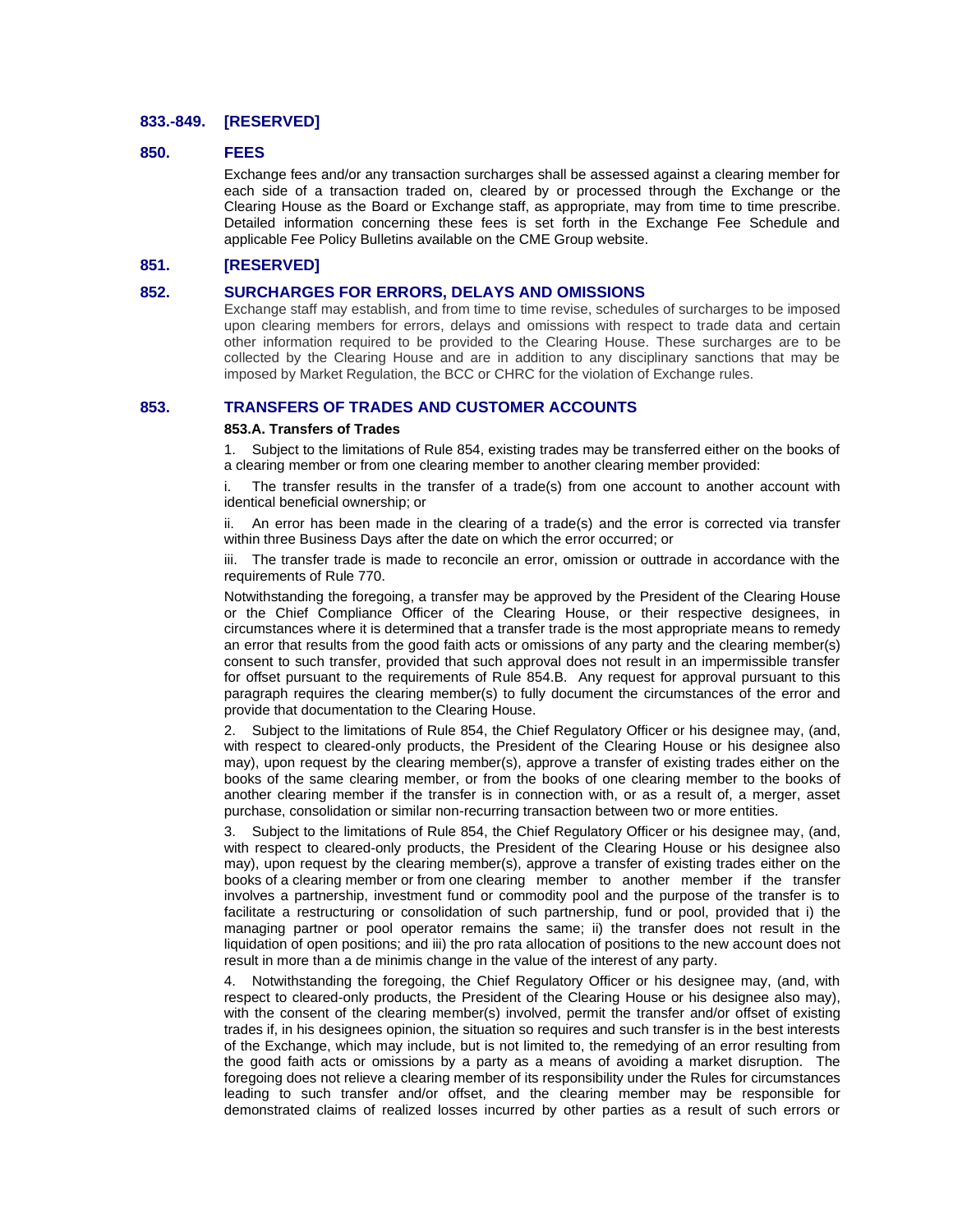omissions in accordance with the provisions of Chapter 6. Additionally, notwithstanding permission for the transfer being granted by the Chief Regulatory Officer or his designee, parties involved in the transfer remain responsible for any violation of Exchange rules resulting from the transfer and may either be summarily sanctioned in accordance with the provisions of Rule 512 or the matter may be referred to the Chief Regulatory Officer for the consideration of charges.

- 5. Provided that the transfer is permitted pursuant to Sections 1., 2., 3., or 4. above:
	- i. Futures and futures-style option transactions may be recorded and carried at:
		- (1) the original trade date or the date the transfer is submitted to the Clearing House, with either the original trade price, the current Business Day's settlement price or the prior Business Day's settlement price; or
	- (2) the Business Day prior to the date the transfer is submitted to the Clearing House, with either the original trade price or the prior Business Day's settlement price.
	- ii. Premium-style options transactions may be recorded and carried at the original trade date, the date the transfer is submitted to the Clearing House, or the Business Day prior to the date the transfer is submitted to the Clearing House, with either the original trade price, the current Business Day's settlement price, the prior Business Day's settlement price or a trade price of zero.

Trades that have been confirmed at an average price pursuant to the provisions of Rule 553 may alternatively be transferred at the average price**.**

6. All transfers shall be reported to the Clearing House in a form acceptable to the Exchange for the type of transactions involved. The proper indicator must be included in the transfer such that the transactions, including the transaction(s) to reverse an error, clear as transfers. The clearing member(s) involved shall maintain a full and complete record of all transactions together with all pertinent memoranda.

7. Any authority granted to the President of the Clearing House or the Chief Compliance Officer of the Clearing House, or their respective designees, set forth in Section A. will not extend to security-based swap products cleared by the Clearing House.

#### **853.B. Transfers of Customer Accounts**

Subject to the limitations of Rule 853.A, after receipt of a signed instruction from a Clearing Member (the "Carrying Clearing Member") to transfer all or a portion of a customer account to another Clearing Member (the "Receiving Clearing Member"), and provided that such instruction contains the customer's name and account number (and, if the transfer is not of the entire account, a description of which portion is to be transferred), and provided that the Receiving Clearing Member agrees to accept the account, the Exchange shall promptly transfer the account (or the relevant portion thereof), without requiring any close-out or rebooking of positions in connection with the transfer, provided that:

1. The transferred positions will satisfy Exchange performance bond requirements at the Receiving Clearing Member; and

2. Any remaining positions in the customer account at the Carrying Clearing Member will satisfy Exchange performance bond requirements.

# **854. CONCURRENT LONG AND SHORT POSITIONS**

Set forth below are the procedures that must be followed for concurrent long and short positions and hold-open accounts.

A. Concurrent long and short positions in the same commodity and month may be held by a clearing member at the direction of a customer or on behalf of an omnibus account; however it shall be the duty of the clearing member to ascertain whether such positions are intended for offset or to be held open prior to final transmission of position data to the Clearing House.

B. Concurrent long and short positions in physically delivered contracts subject to spot month position limits that are held by the same owner during the time that spot month position limits are in effect must be offset by transactions executed in the market, by allowable privately negotiated transactions, or fulfilled through the normal delivery process, provided however that trades may be offset via netting, transfer or position adjustment to correct a bona fide clerical or operational error on the day the error is identified and the quantity of the offset does not represent more than two percent of the reported open interest in the affected futures contract month.

#### Permissible Exceptions

Notwithstanding the foregoing: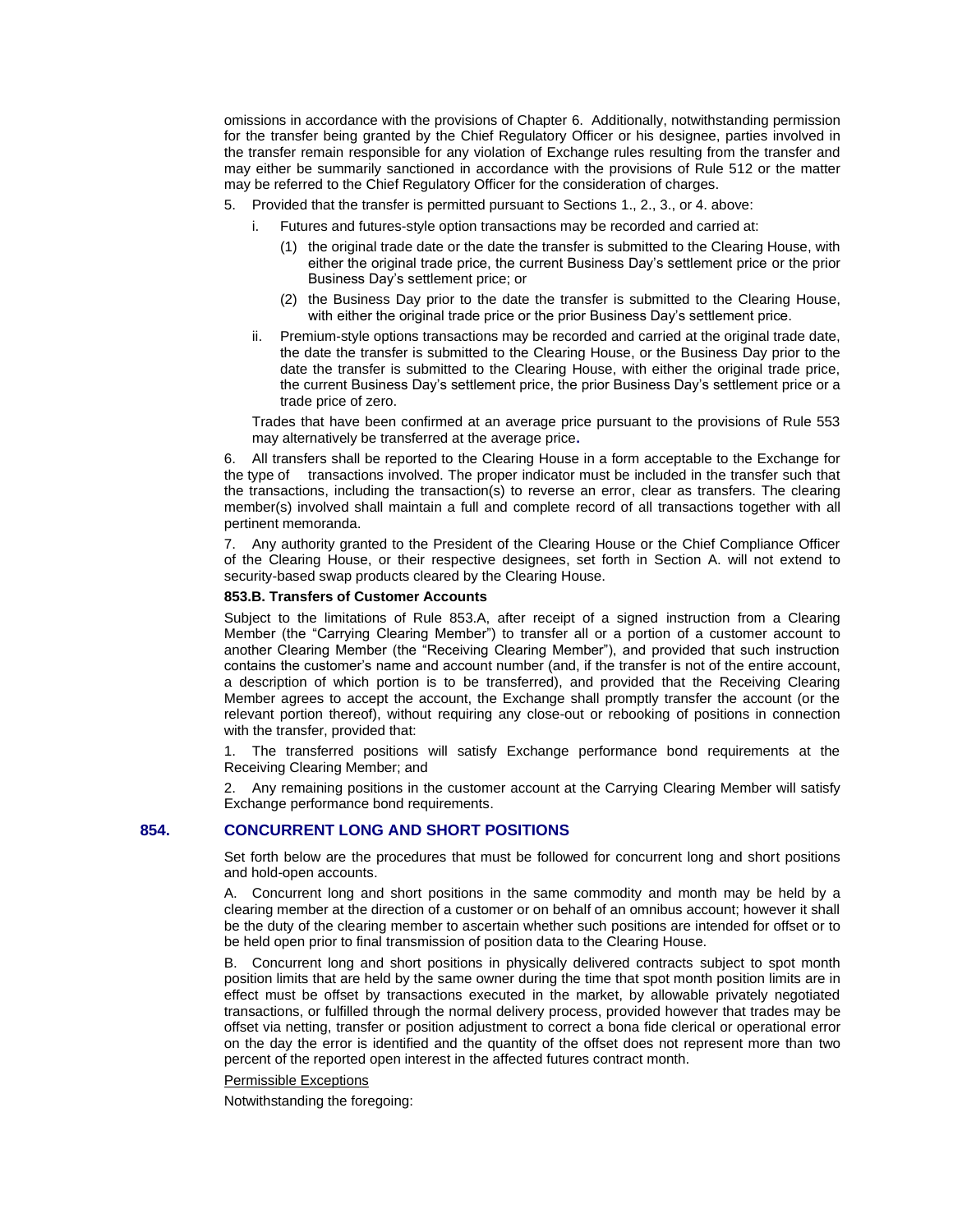1. Trades may be transferred for offset if the trade date of the position being transferred is the same as the transfer date;

2. An account that becomes concurrently long and short as a result of a futures position that results from an option assignment will be allowed one business day to net such positions; or,

3. Where the Chief Regulatory Officer or his designee determines, in their respective sole discretion, that permitting an offset via netting, transfer or position adjustment in excess of two percent of the reported open interest will not adversely impact either the affected market or any persons holding open positions in the affected market.

C. Clearing members which, pursuant to this rule, carry concurrent long and short positions, must report to the Exchange both sides as open positions. When either side or both sides are reduced, the open positions as reported to the Exchange must be reduced accordingly, and, pursuant to Rule 806, may not subsequently be re-opened at the Exchange.

D. The Exchange takes no position regarding the internal bookkeeping procedures of its clearing members which, for the convenience of a customer, may "hold open" a position only on their books. However, the clearing member must accurately report to the Exchange and the Clearing House, as appropriate, large trader positions, long positions eligible for delivery and open interest.

E. Violations of this Rule may result in summary sanctions in accordance with the provisions of Rule 512 or the matter may be referred to the Chief Regulatory Officer for the consideration of charges.

# **855. OFFSETTING POSITIONS**

## **A. Different-Sized Futures Contracts**

With the consent of the account controller, a clearing member may offset long futures positions against short futures positions, or short futures positions against long futures positions, held in the same account in the ratios set forth in the Contracts Eligible for Offset Table ("Table") at the end of Chapter 8.

## **B. Futures Spread Contracts and Underlying Futures Contract Legs**

With the consent of the account controller, a clearing member may offset an open position in a listed futures spread contract against opposite open positions in the outright futures products of the spread contract's underlying legs held in the same account in the ratios set forth in the Table.

For purposes of Sections A. and B., the clearing member shall notify the Clearing House of offsetting positions by submitting reports to the Clearing House in such form and manner as the Clearing House shall specify. The positions shall be offset at the previous day's settlement price.

The positions being offset shall be transferred to a holding account at the Clearing House. Offsetting positions in the same contract and contract month held in the holding account shall be netted, thus reducing the number of open positions in such contracts.

# **856. [RESERVED]**

## **857. POST-TRADE MULTILATERAL COMPRESSION**

The Clearing House may from time to time and in its absolute and sole discretion provide a multilateral compression service under which eligible Exchange futures and options contracts cleared through the Clearing House may be offset (closed-out) and, where relevant, replaced with new Exchange futures and options contracts cleared through the Clearing House.

With the consent of the account controller, a Clearing Member, account controller or person duly authorized by the Clearing Member or account controller may submit a list of positions in eligible contracts which remain open at the Clearing House pursuant to Rule 805 and that the account controller wishes to offset (close-out) and replace with new contracts via the multilateral compression service in accordance with this Rule.

The specific products and contract months eligible for inclusion in the multilateral compression service and the frequency and timing of providing such service will be determined by the Clearing House in its absolute and sole discretion.

All contracts submitted to the Clearing House pursuant to this Rule must be submitted in accordance with the procedures established by the Clearing House for this purpose as amended from time to time.

Clearing Members participating in the multilateral compression service agree and acknowledge that the multilateral compression service may operate to offset (close-out) certain existing open positions and establish new open positions for the benefit of the relevant account holder. Any termination of or entry into replacement Exchange cleared futures and options contracts will take